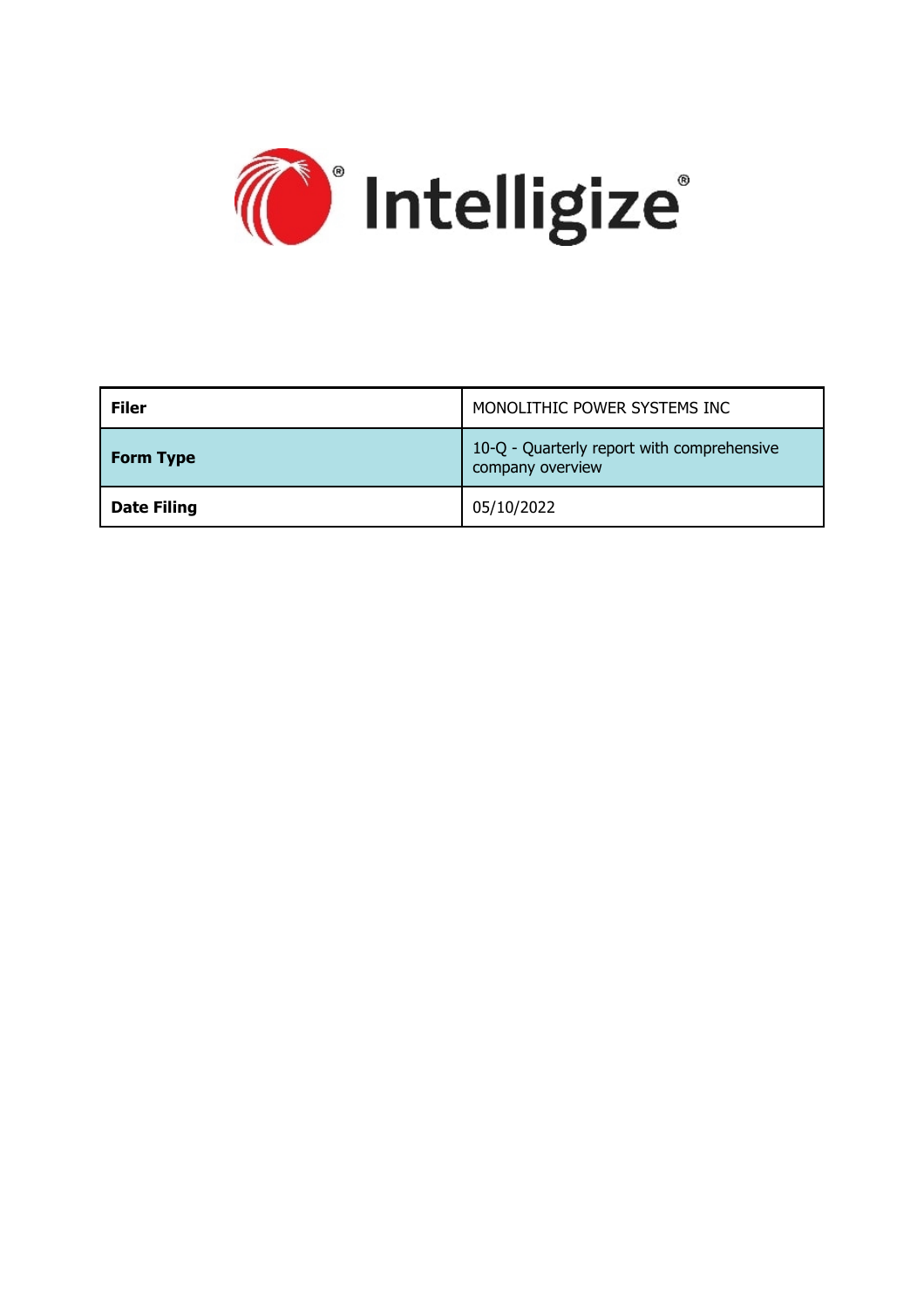### **UNITED STATES SECURITIES AND EXCHANGE COMMISSION Washington, D.C. 20549**

### **FORM 10-Q**

**(Mark One)**

☒ **QUARTERLY REPORT PURSUANT TO SECTION 13 OR 15(d) OF THE SECURITIES EXCHANGE ACT OF 1934**

**For the quarterly period ended March 31, 2022**

**OR**

☐ **TRANSITION REPORT PURSUANT TO SECTION 13 OR 15(d) OF THE SECURITIES EXCHANGE ACT OF 1934**

**Commission file number: 000-51026**

**Monolithic Power Systems, Inc.** (Exact name of registrant as specified in its charter)

**Delaware 77-0466789** (State or other jurisdiction of incorporation or organization)

(I.R.S. Employer Identification Number)

**5808 Lake Washington Blvd. NE, Kirkland, Washington 98033** (Address of principal executive offices)(Zip Code)

**(425) 296-9956**

(Registrant's telephone number, including area code)

Securities registered pursuant to Section 12(b) of the Act:

| Title of each class                       | Trading Symbol | Name of each exchange on which registered |
|-------------------------------------------|----------------|-------------------------------------------|
| Common Stock, par value \$0.001 per share | MPWR           | The NASDAO Global Select Market           |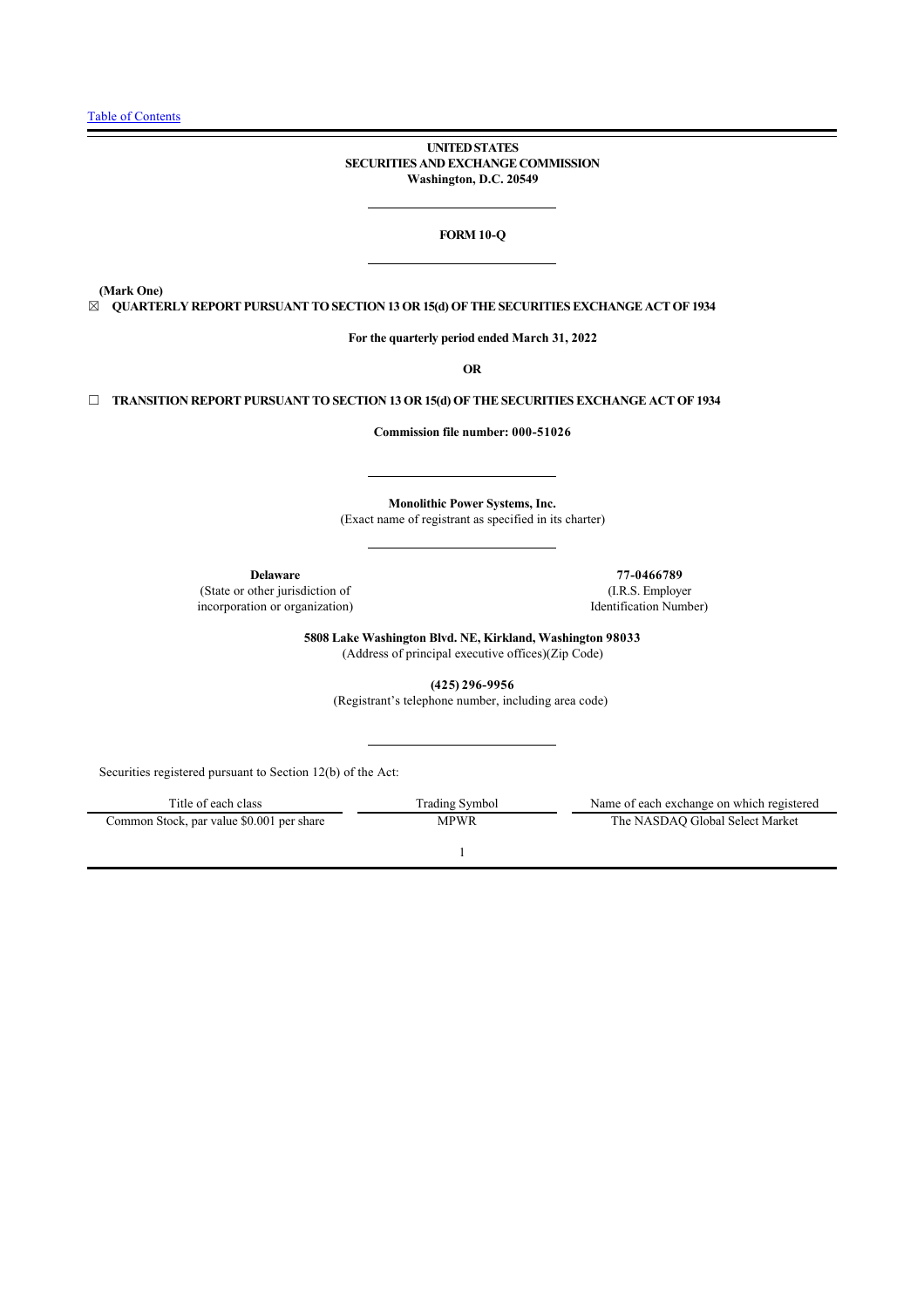Indicate by check mark whether the registrant (1) has filed all reports required to be filed by Section 13 or 15(d) of the Securities Exchange Act of 1934 during the preceding 12 months (or for such shorter period that the registrant was required to file such reports), and (2) has been subject to such filing requirements for the past 90 days. Yes  $\boxtimes$  No  $\Box$ 

Indicate by check mark whether the registrant has submitted electronically every Interactive Data File required to be submitted pursuant to Rule 405 of Regulation S-T (§232.405 of this chapter) during the preceding 12 months (or for such shorter period that the registrant was required to submit such files). Yes  $\boxtimes$  No  $\square$ 

Indicate by check mark whether the registrant is a large accelerated filer, an accelerated filer, a non-accelerated filer, a smaller reporting company, or an emerging growth company. See the definitions of "large accelerated filer," "accelerated filer," "smaller reporting company," and "emerging growth company" in Rule 12b-2 of the Exchange Act.

Large accelerated filer  $\Box$ <br>
Smaller reporting company  $\Box$ <br>
Accelerated filer  $\Box$ <br>
Emerging growth company  $\Box$ Emerging growth company  $□$ 

If an emerging growth company, indicate by check mark if the registrant has elected not to use the extended transition period for complying with any new or revised financial accounting standards provided pursuant to Section 13(a) of the Exchange Act.  $\Box$ 

Indicate by check mark whether the registrant is a shell company (as defined in Rule 12b-2 of the Exchange Act). Yes  $\Box$  No  $\boxtimes$ 

There were 46,643,000 shares of the registrant's common stock issued and outstanding as of May 3, 2022.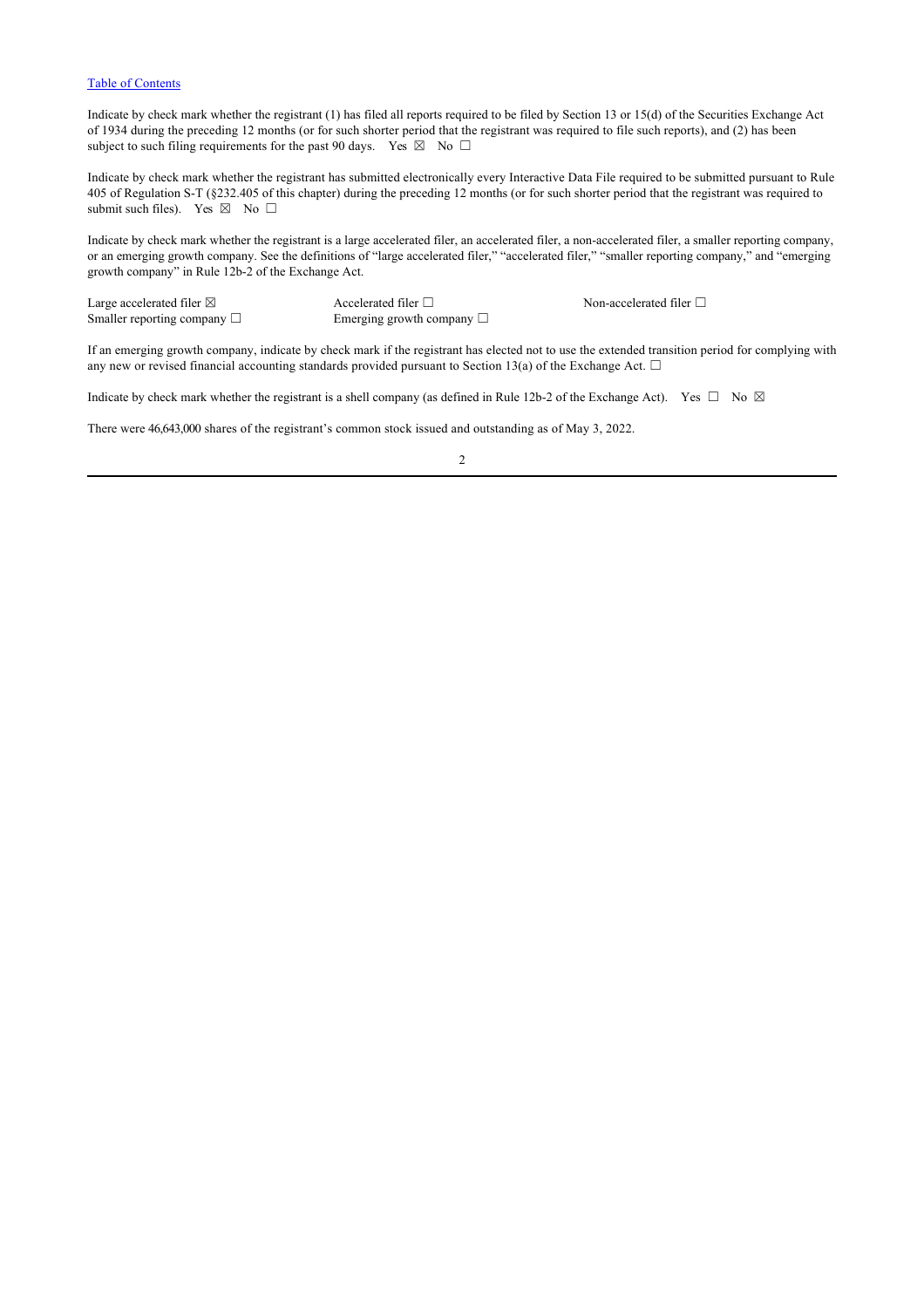# **Form 10-Q For the Quarter Ended March 31, 2022**

## <span id="page-3-0"></span>**TABLE OF CONTENTS**

|          |                                                                                       | <b>PAGE</b> |
|----------|---------------------------------------------------------------------------------------|-------------|
|          | <b>PART I. FINANCIAL INFORMATION</b>                                                  | 4           |
| Item 1.  | <b>Financial Statements (unaudited)</b>                                               |             |
|          | <b>Condensed Consolidated Balance Sheets</b>                                          |             |
|          | <b>Condensed Consolidated Statements of Operations</b>                                |             |
|          | Condensed Consolidated Statements of Comprehensive Income                             | 6           |
|          | <b>Condensed Consolidated Statements of Stockholders' Equity</b>                      |             |
|          | <b>Condensed Consolidated Statements of Cash Flows</b>                                | 8           |
|          | <b>Notes to Condensed Consolidated Financial Statements</b>                           | 9           |
| Item 2.  | Management's Discussion and Analysis of Financial Condition and Results of Operations | 23          |
| Item 3.  | <b>Quantitative and Qualitative Disclosures About Market Risk</b>                     | 30          |
| Item 4.  | <b>Controls and Procedures</b>                                                        | 30          |
|          | <b>PART II. OTHER INFORMATION</b>                                                     | 30          |
| Item 1.  | <b>Legal Proceedings</b>                                                              | 30          |
| Item 1A. | <b>Risk Factors</b>                                                                   | 31          |
| Item 2.  | Unregistered Sales of Equity Securities and Use of Proceeds                           | 48          |
| Item 3.  | <b>Defaults Upon Senior Securities</b>                                                | 48          |
| Item 4.  | Mine Safety Disclosures                                                               | 48          |
| Item 5.  | <b>Other Information</b>                                                              | 48          |
| Item 6.  | <b>Exhibits</b>                                                                       | 49          |
|          | 3                                                                                     |             |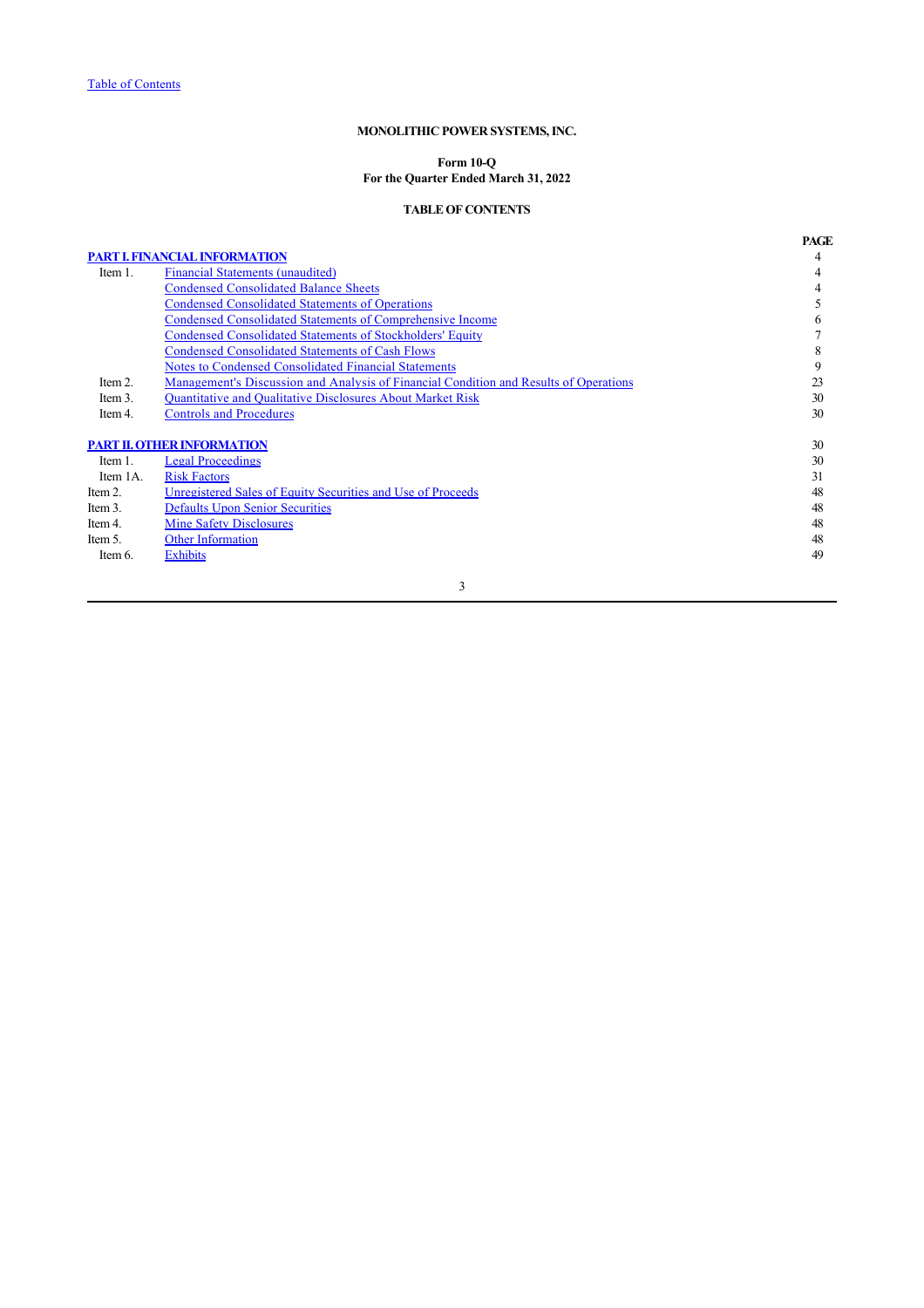# <span id="page-4-0"></span>**PART I. FINANCIAL INFORMATION**

# <span id="page-4-1"></span>**Item 1. Financial Statements**

# <span id="page-4-2"></span>**MONOLITHIC POWER SYSTEMS, INC. CONDENSED CONSOLIDATED BALANCE SHEETS**

(in thousands, except par value)

(unaudited)

|                                                                                             | March 31.<br>2022 |           |              | December 31.<br>2021 |
|---------------------------------------------------------------------------------------------|-------------------|-----------|--------------|----------------------|
| <b>ASSETS</b>                                                                               |                   |           |              |                      |
| Current assets:                                                                             |                   |           |              |                      |
| Cash and cash equivalents                                                                   | \$                | 260,604   | $\mathbb{S}$ | 189,265              |
| Short-term investments                                                                      |                   | 512,908   |              | 535,817              |
| Accounts receivable, net                                                                    |                   | 120,318   |              | 104,813              |
| Inventories                                                                                 |                   | 311,040   |              | 259,417              |
| Other current assets                                                                        |                   | 42,266    |              | 35,540               |
| Total current assets                                                                        |                   | 1,247,136 |              | 1,124,852            |
| Property and equipment, net                                                                 |                   | 369,374   |              | 362,962              |
| Goodwill                                                                                    |                   | 6,571     |              | 6,571                |
| Deferred tax assets, net                                                                    |                   | 22,848    |              | 21,917               |
| Other long-term assets                                                                      |                   | 68,052    |              | 69,523               |
| <b>Total</b> assets                                                                         | \$                | 1,713,981 | \$           | 1,585,825            |
| <b>LIABILITIES AND STOCKHOLDERS' EQUITY</b><br>Current liabilities:                         |                   |           |              |                      |
|                                                                                             | $\mathbb{S}$      | 71,572    | $\mathbb{S}$ | 83,027               |
| Accounts payable<br>Accrued compensation and related benefits                               |                   | 89,869    |              | 62,635               |
| Other accrued liabilities                                                                   |                   | 111,087   |              | 81,282               |
| Total current liabilities                                                                   |                   | 272,528   |              | 226,944              |
| Income tax liabilities                                                                      |                   | 49,782    |              | 47,669               |
| Other long-term liabilities                                                                 |                   | 65,559    |              | 67,227               |
| <b>Total liabilities</b>                                                                    |                   | 387,869   |              | 341,840              |
| Commitments and contingencies                                                               |                   |           |              |                      |
| Stockholders' equity:                                                                       |                   |           |              |                      |
| Common stock and additional paid-in capital: \$0.001 par value; shares authorized: 150,000; |                   |           |              |                      |
| shares issued and outstanding: 46,625 and 46,256, respectively                              |                   | 847,966   |              | 803,226              |
| Retained earnings                                                                           |                   | 467,844   |              | 424,879              |
| Accumulated other comprehensive income                                                      |                   | 10,302    |              | 15,880               |
| Total stockholders' equity                                                                  |                   | 1,326,112 |              | 1,243,985            |
| Total liabilities and stockholders' equity                                                  | \$                | 1,713,981 | S            | 1,585,825            |

See accompanying notes to unaudited condensed consolidated financial statements.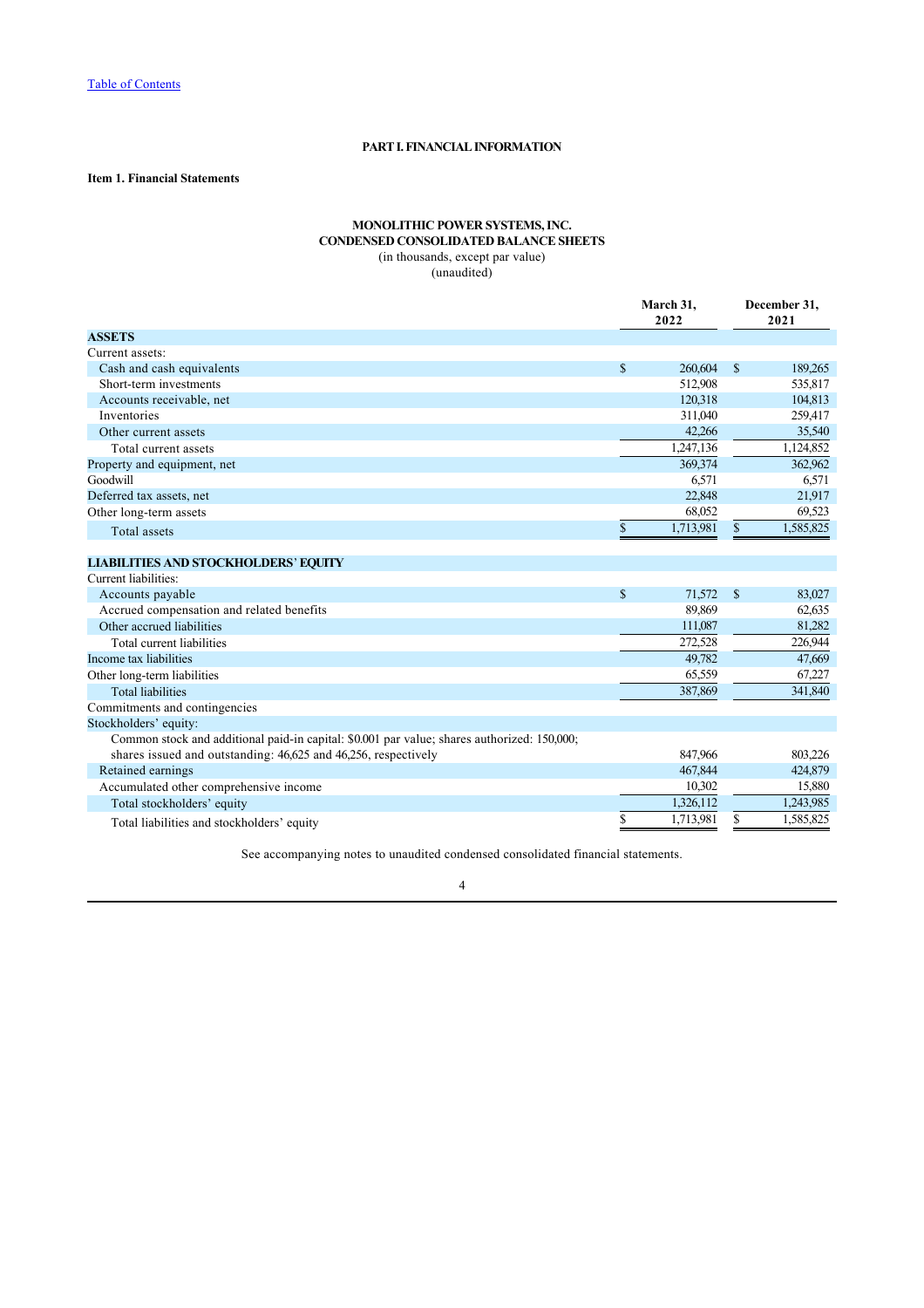#### <span id="page-5-0"></span>**CONDENSED CONSOLIDATED STATEMENTS OF OPERATIONS**

(in thousands, except per-share amounts)

(unaudited)

|                                      |               | Three Months Ended March 31, |              |         |  |
|--------------------------------------|---------------|------------------------------|--------------|---------|--|
|                                      |               | 2022                         |              | 2021    |  |
| Revenue                              | \$            | 377,714                      | $\mathbb{S}$ | 254,455 |  |
| Cost of revenue                      |               | 158,834                      |              | 113,396 |  |
| Gross profit                         |               | 218,880                      |              | 141,059 |  |
| Operating expenses:                  |               |                              |              |         |  |
| Research and development             |               | 54,104                       |              | 41,892  |  |
| Selling, general and administrative  |               | 67,153                       |              | 51,453  |  |
| Litigation expense                   |               | 1,489                        |              | 1,628   |  |
| Total operating expenses             |               | 122,746                      |              | 94,973  |  |
| Operating income                     |               | 96,134                       |              | 46,086  |  |
| Other income (expense), net          |               | (634)                        |              | 2,587   |  |
| Income before income taxes           |               | 95,500                       |              | 48,673  |  |
| Income tax expense                   |               | 15,934                       |              | 3,260   |  |
| Net income                           |               | 79,566                       | \$           | 45,413  |  |
| Net income per share:                |               |                              |              |         |  |
| Basic                                | \$            | 1.71                         | S            | 1.00    |  |
| <b>Diluted</b>                       | $\mathcal{S}$ | 1.65                         | S            | 0.95    |  |
| Weighted-average shares outstanding: |               |                              |              |         |  |
| <b>Basic</b>                         |               | 46,424                       |              | 45,498  |  |
| Diluted                              |               | 48,250                       |              | 47,711  |  |

See accompanying notes to unaudited condensed consolidated financial statements.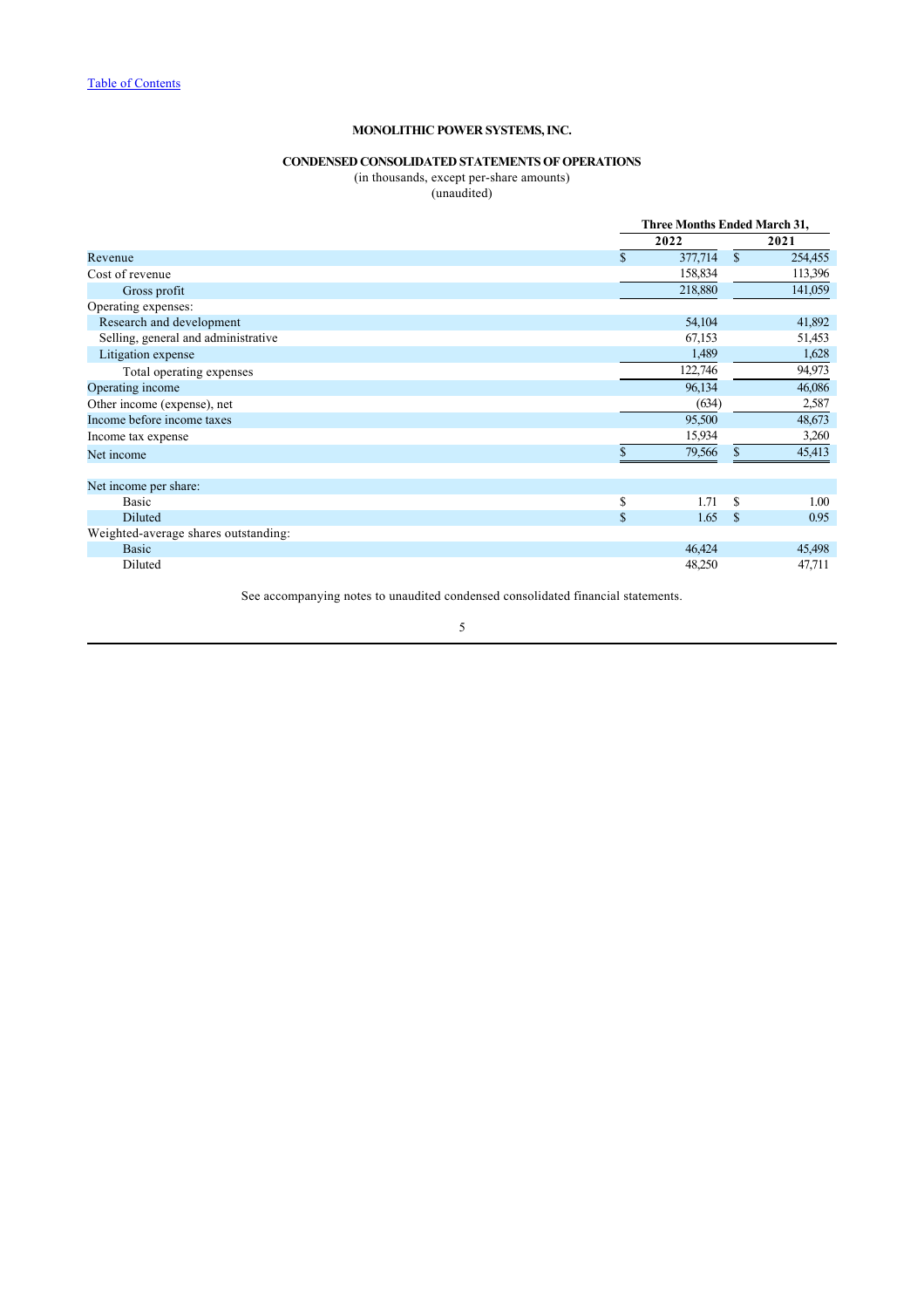# <span id="page-6-0"></span>**CONDENSED CONSOLIDATED STATEMENTS OF COMPREHENSIVE INCOME**

(in thousands) (unaudited)

|                                                                                            | <b>Three Months Ended March 31,</b> |         |  |         |
|--------------------------------------------------------------------------------------------|-------------------------------------|---------|--|---------|
|                                                                                            |                                     | 2022    |  | 2021    |
| Net income                                                                                 |                                     | 79.566  |  | 45.413  |
| Other comprehensive loss, net of tax:                                                      |                                     |         |  |         |
| Foreign currency translation adjustments                                                   |                                     | (178)   |  | (2,474) |
| Change in unrealized loss on available-for-sale securities, net of tax of \$565 and \$124, |                                     |         |  |         |
| respectively                                                                               |                                     | (5,400) |  | (654)   |
| Other comprehensive loss, net of tax                                                       |                                     | (5,578) |  | (3,128) |
| Comprehensive income                                                                       |                                     | 73.988  |  | 42.285  |

See accompanying notes to unaudited condensed consolidated financial statements.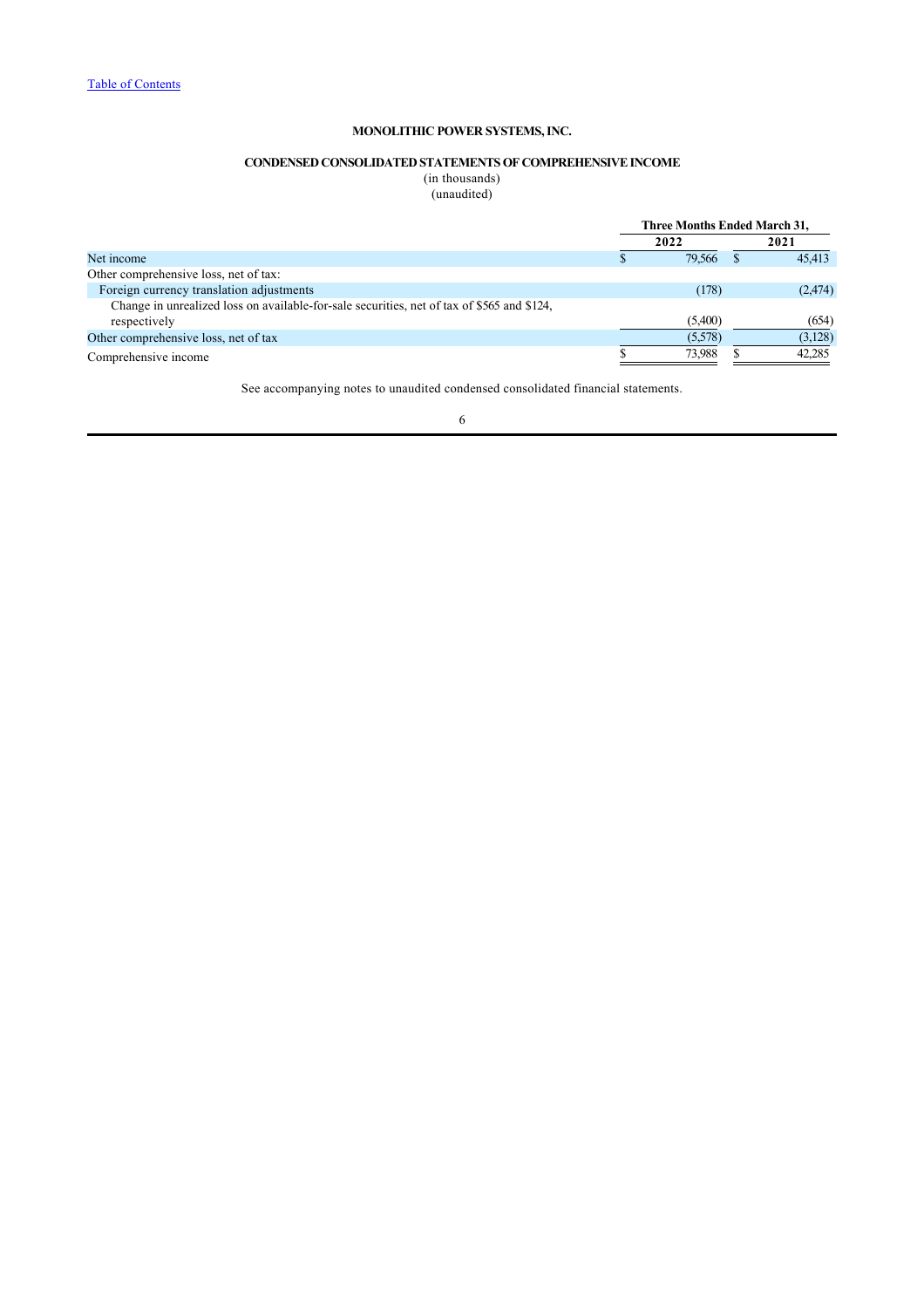# <span id="page-7-0"></span>**CONDENSED CONSOLIDATED STATEMENTS OF STOCKHOLDERS**' **EQUITY**

(in thousands, except per-share amounts)

(unaudited)

|                                                         | <b>Common Stock and</b><br><b>Additional Paid-in Capital</b> |     | Retained | Accumulated<br>Other<br>Comprehensive |  |         | <b>Total</b><br>Stockholders' |               |
|---------------------------------------------------------|--------------------------------------------------------------|-----|----------|---------------------------------------|--|---------|-------------------------------|---------------|
| Three Months Ended March 31, 2022                       | <b>Shares</b>                                                |     | Amount   | Earnings                              |  | Income  |                               | <b>Equity</b> |
| Balance as of January 1, 2022                           | 46,256                                                       | \$. | 803,226  | 424,879                               |  | 15,880  |                               | 1,243,985     |
| Net income                                              | $\overline{\phantom{0}}$                                     |     |          | 79,566                                |  |         |                               | 79,566        |
| Other comprehensive loss                                |                                                              |     |          |                                       |  | (5,578) |                               | (5,578)       |
| Dividends and dividend equivalents declared (\$0.75 per |                                                              |     |          |                                       |  |         |                               |               |
| share)                                                  |                                                              |     |          | (36,601)                              |  |         |                               | (36,601)      |
| Common stock issued under the employee equity           |                                                              |     |          |                                       |  |         |                               |               |
| incentive plan                                          | 362                                                          |     | 2,318    |                                       |  |         |                               | 2,318         |
| Common stock issued under the employee stock            |                                                              |     |          |                                       |  |         |                               |               |
| purchase plan                                           |                                                              |     | 2.786    |                                       |  |         |                               | 2,786         |
| Stock-based compensation expense                        |                                                              |     | 39,636   |                                       |  |         |                               | 39,636        |
| Balance as of March 31, 2022                            | 46,625                                                       |     | 847,966  | 467,844                               |  | 10,302  |                               | 1,326,112     |

|                                                         | <b>Common Stock and</b><br><b>Additional Paid-in Capital</b> |   | Retained | Accumulated<br>Other<br>Comprehensive | <b>Total</b><br>Stockholders' |  |               |
|---------------------------------------------------------|--------------------------------------------------------------|---|----------|---------------------------------------|-------------------------------|--|---------------|
| Three Months Ended March 31, 2021                       | <b>Shares</b>                                                |   | Amount   | Earnings                              | Income                        |  | <b>Equity</b> |
| Balance as of January 1, 2021                           | 45,267                                                       | S | 657,701  | 298,746                               | 10,140                        |  | 966,587       |
| Net income                                              |                                                              |   |          | 45.413                                |                               |  | 45,413        |
| Other comprehensive loss                                |                                                              |   |          |                                       | (3,128)                       |  | (3,128)       |
| Dividends and dividend equivalents declared (\$0.60 per |                                                              |   |          |                                       |                               |  |               |
| share)                                                  |                                                              |   |          | (28.953)                              |                               |  | (28,953)      |
| Common stock issued under the employee equity           |                                                              |   |          |                                       |                               |  |               |
| incentive plan                                          | 460                                                          |   | 10.744   |                                       |                               |  | 10.744        |
| Common stock issued under the employee stock            |                                                              |   |          |                                       |                               |  |               |
| purchase plan                                           | 10                                                           |   | 2,293    |                                       |                               |  | 2,293         |
| Stock-based compensation expense                        |                                                              |   | 28,621   |                                       |                               |  | 28,621        |
| Balance as of March 31, 2021                            | 45,737                                                       |   | 699,359  | 315,206                               | 7,012                         |  | 1,021,577     |

See accompanying notes to unaudited condensed consolidated financial statements.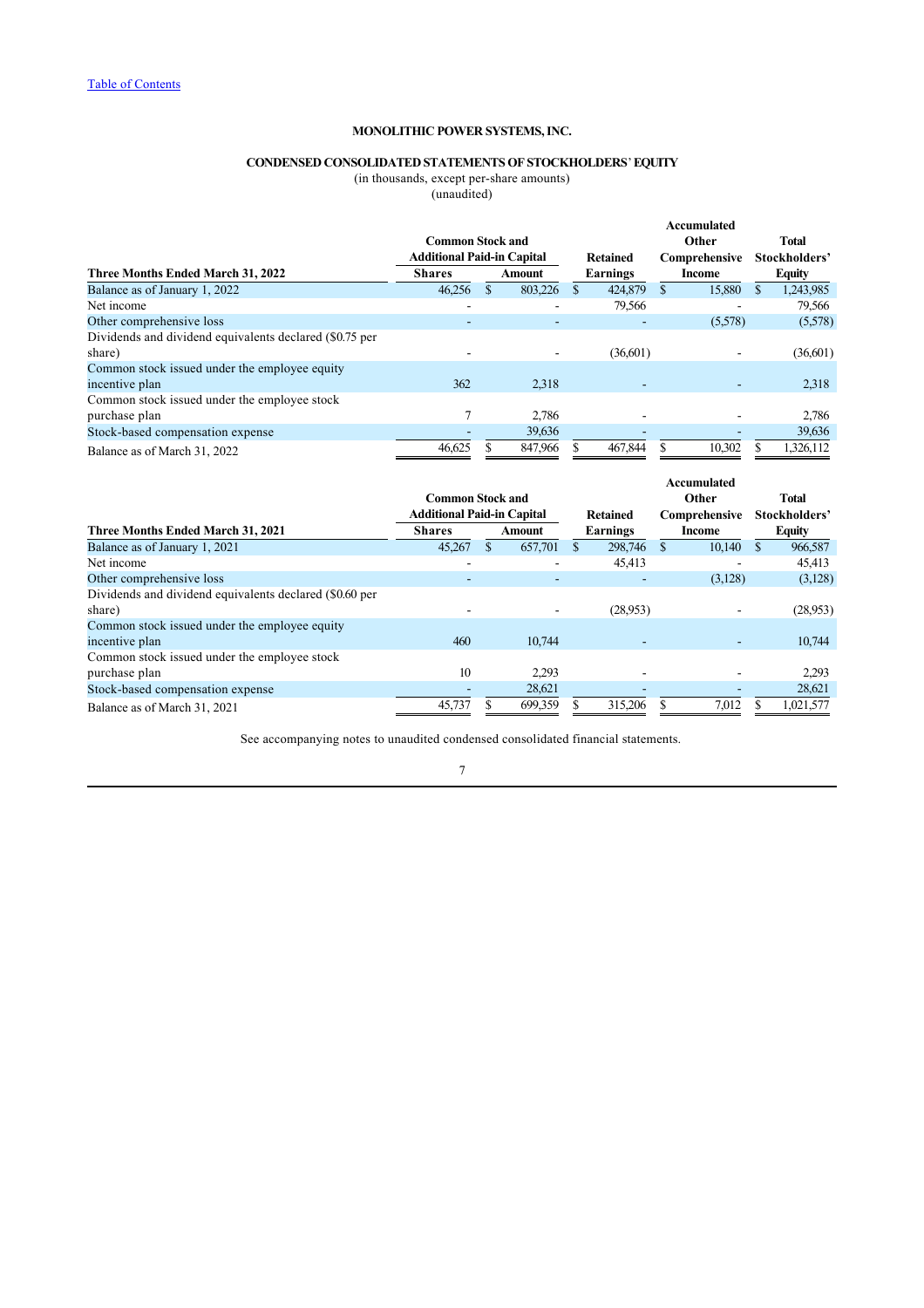#### <span id="page-8-0"></span>**CONDENSED CONSOLIDATED STATEMENTS OF CASH FLOWS**

(in thousands) (unaudited)

|                                                                                   | <b>Three Months Ended March 31,</b> |           |    |            |
|-----------------------------------------------------------------------------------|-------------------------------------|-----------|----|------------|
|                                                                                   |                                     | 2022      |    | 2021       |
| <b>Cash flows from operating activities:</b>                                      |                                     |           |    |            |
| Net income                                                                        | <sup>\$</sup>                       | 79,566    | S  | 45,413     |
| Adjustments to reconcile net income to net cash provided by operating activities: |                                     |           |    |            |
| Depreciation and amortization                                                     |                                     | 9.115     |    | 5,529      |
| Amortization of premium on available-for-sale securities                          |                                     | 1,348     |    | 813        |
| (Gain) loss on deferred compensation plan investments                             |                                     | 2,192     |    | (1,177)    |
| Deferred taxes, net                                                               |                                     | (381)     |    | 1,004      |
| Stock-based compensation expense                                                  |                                     | 39,811    |    | 28,583     |
| Other                                                                             |                                     | 5         |    | 5          |
| Changes in operating assets and liabilities:                                      |                                     |           |    |            |
| Accounts receivable                                                               |                                     | (15,506)  |    | (17,236)   |
| Inventories                                                                       |                                     | (51,797)  |    | (18, 151)  |
| Other assets                                                                      |                                     | (5,916)   |    | (2,215)    |
| Accounts payable                                                                  |                                     | (4,177)   |    | 13,513     |
| Accrued compensation and related benefits                                         |                                     | 27,382    |    | 10,609     |
| Income tax liabilities                                                            |                                     | 16,017    |    | 1,800      |
| Other accrued liabilities                                                         |                                     | 9,760     |    | 8,567      |
| Net cash provided by operating activities                                         |                                     | 107,419   |    | 77,057     |
| Cash flows from investing activities:                                             |                                     |           |    |            |
| Purchases of property and equipment                                               |                                     | (26,877)  |    | (18,970)   |
| Purchases of short-term investments                                               |                                     | (16,243)  |    | (201,517)  |
| Maturities and sales of short-term investments                                    |                                     | 32,242    |    | 38,472     |
| Sales of long-term investments                                                    |                                     | 25        |    | 25         |
| Contributions to deferred compensation plan, net                                  |                                     | (760)     |    | (876)      |
| Net cash used in investing activities                                             |                                     | (11, 613) |    | (182, 866) |
| Cash flows from financing activities:                                             |                                     |           |    |            |
| Property and equipment purchased on extended payment terms                        |                                     | (528)     |    | (563)      |
| Proceeds from common stock issued under the employee equity incentive plan        |                                     | 2,318     |    | 10,744     |
| Proceeds from common stock issued under the employee stock purchase plan          |                                     | 2,786     |    | 2,293      |
| Dividends and dividend equivalents paid                                           |                                     | (28, 825) |    | (23, 467)  |
| Net cash used in financing activities                                             |                                     | (24,249)  |    | (10,993)   |
| Effect of change in exchange rates                                                |                                     | (220)     |    | 218        |
| Net increase (decrease) in cash, cash equivalents and restricted cash             |                                     | 71,337    |    | (116, 584) |
| Cash, cash equivalents and restricted cash, beginning of period                   |                                     | 189,389   |    | 335,071    |
| Cash, cash equivalents and restricted cash, end of period                         | \$                                  | 260,726   | \$ | 218,487    |
| Supplemental disclosures for cash flow information:                               |                                     |           |    |            |
| Cash paid for taxes                                                               | <sup>\$</sup>                       | 244       | \$ | 377        |
| Non-cash investing and financing activities:                                      |                                     |           |    |            |
| Liability accrued for property and equipment purchases                            | \$                                  | 6,122     | \$ | 12,963     |
| Liability accrued for dividends and dividend equivalents                          | \$                                  | 36,611    | S  | 29,000     |

See accompanying notes to unaudited condensed consolidated financial statements.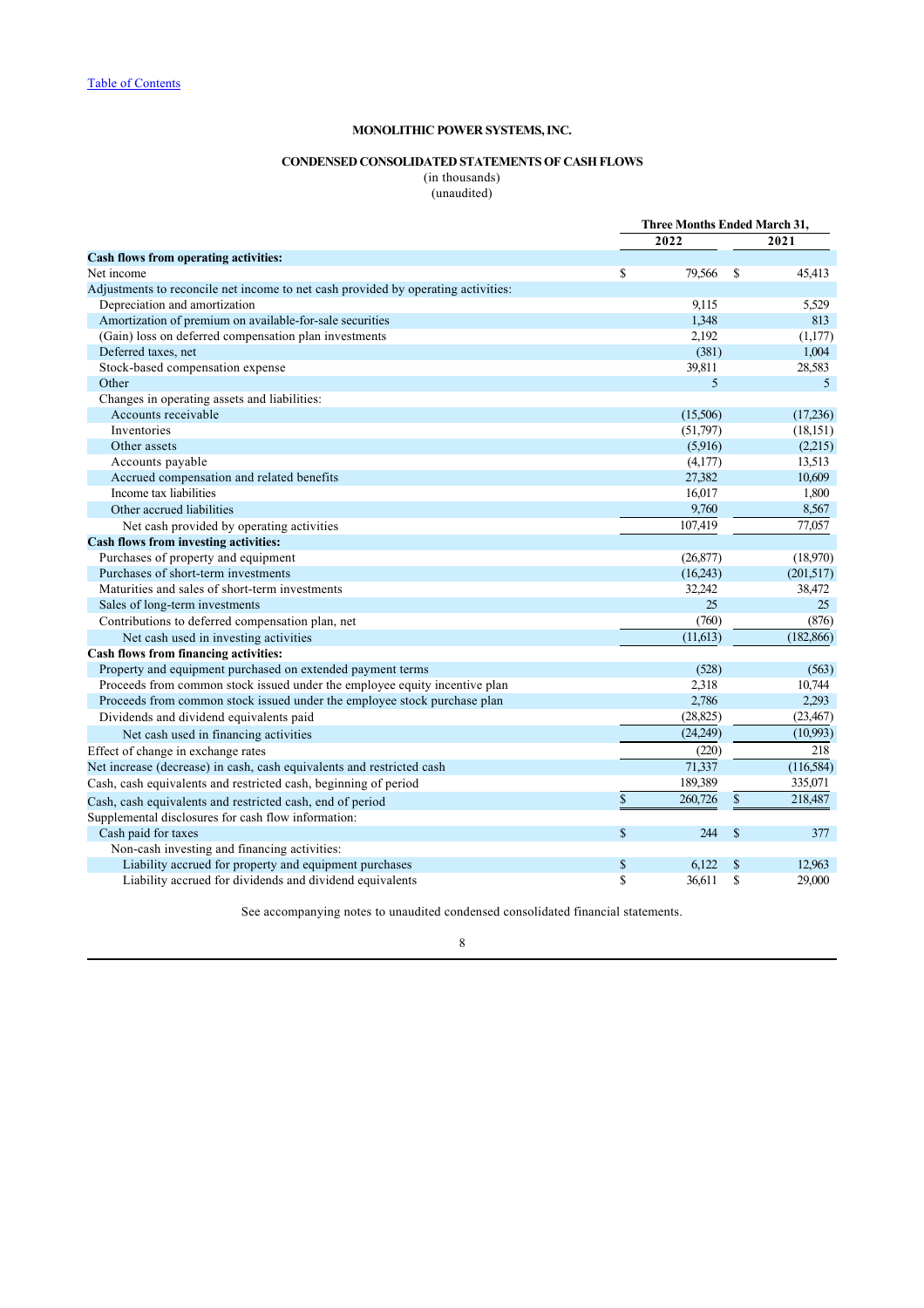## <span id="page-9-0"></span>**MONOLITHIC POWER SYSTEMS, INC. NOTES TO CONDENSED CONSOLIDATED FINANCIAL STATEMENTS (Unaudited)**

## **1. BASIS OF PRESENTATION**

The accompanying unaudited condensed consolidated financial statements have been prepared by Monolithic Power Systems, Inc. (the "Company" or "MPS") in accordance with the rules and regulations of the Securities and Exchange Commission (the "SEC"). Certain information and disclosures normally included in financial statements prepared in accordance with accounting principles generally accepted in the United States ("GAAP") have been condensed or omitted in accordance with these accounting principles, rules and regulations. The information in this report should be read in conjunction with the Company's audited consolidated financial statements and notes thereto included in the Annual Report on Form 10-K for the year ended December 31, 2021, filed with the SEC on February 25, 2022.

In the opinion of management, the accompanying unaudited condensed consolidated financial statements reflect all adjustments (consisting only of normal recurring adjustments) necessary to present fairly the Company's financial position, results of operations and cash flows for the interim periods presented. The financial statements contained in this Quarterly Report on Form 10-Q are not necessarily indicative of the results that may be expected for the year ending December 31, 2022 or for any other future periods.

#### *Use of Estimates*

The preparation of financial statements in conformity with GAAP requires management to make estimates and assumptions that affect the reported amounts of assets and liabilities and disclosure of contingent assets and liabilities at the date of the financial statements, and reported amounts of revenue and expenses during the reporting period. Significant estimates and assumptions used in these condensed consolidated financial statements primarily include those related to revenue recognition, inventory valuation, valuation of share-based awards, contingencies and income tax valuation allowances. Actual results could differ from these estimates and assumptions, and any such differences may be material to the Company's condensed consolidated financial statements.

Neither the COVID-19 pandemic nor the conflict between Ukraine and Russia materially and adversely impacted the Company's overall operating results or business operations for the three months ended March 31, 2022. As of the date of issuance of these condensed consolidated financial statements, the Company is not aware of any specific event or circumstance related to the pandemic or the conflict between Ukraine and Russia that would require management to update the significant estimates and assumptions used in the preparation of the condensed consolidated financial statements. As new events continue to evolve and additional information becomes available, any changes to these estimates and assumptions will be recognized in the condensed consolidated financial statements as soon as they become known.

# **2. REVENUE RECOGNITION**

#### *Revenue from Product Sales*

The Company generates revenue primarily from product sales, which include assembled and tested integrated circuits ("ICs"), as well as dies in wafer form. These product sales accounted for 98% and 97% of the Company's total revenue for the three months ended March 31, 2022 and 2021*,* respectively. The remaining revenue primarily includes royalty revenue from licensing arrangements and revenue from wafer testing services performed for third parties, which have not been significant for the periods presented. See Note 7 for the disaggregation of the Company's revenue by geographic region and by product family.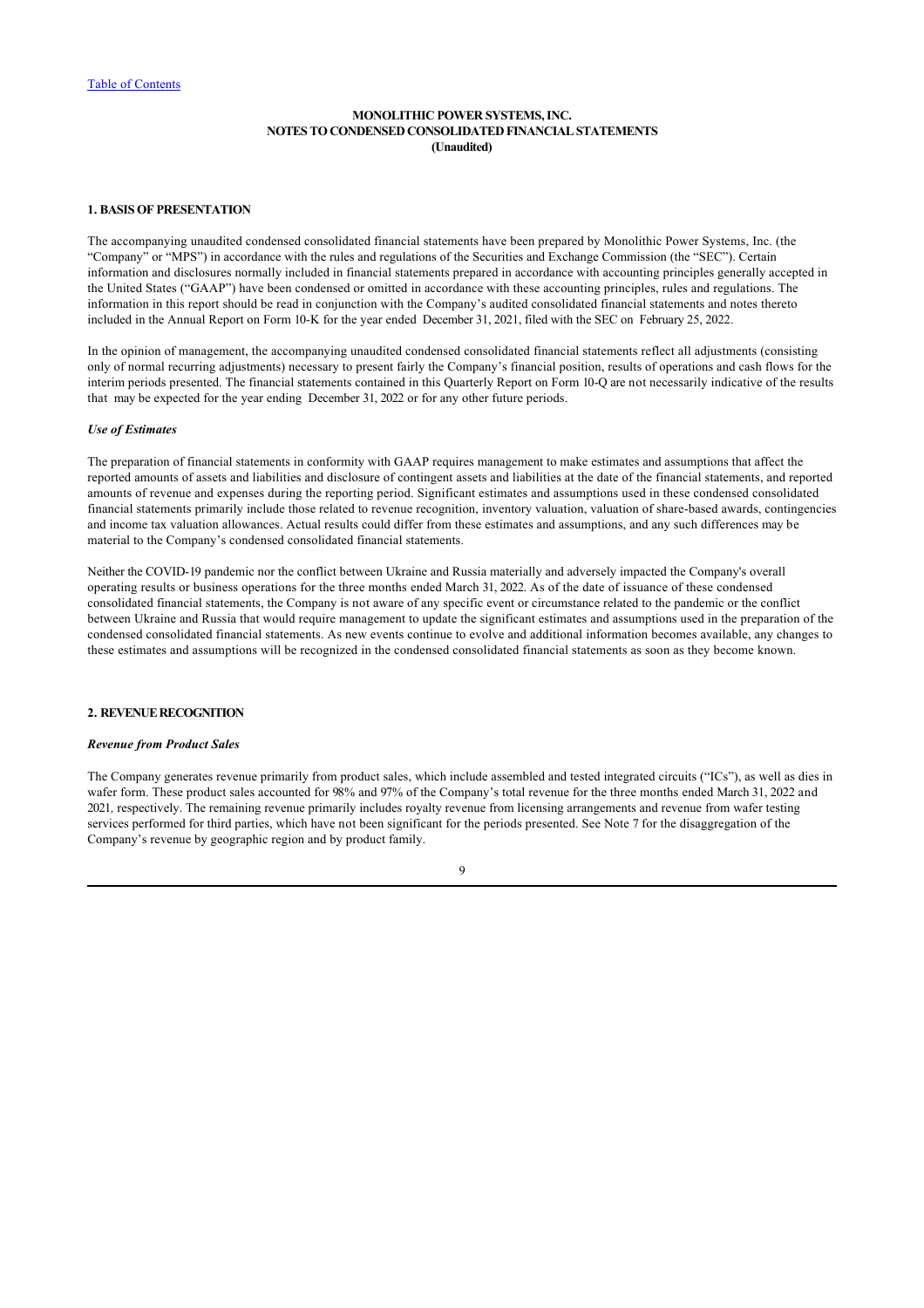The Company sells its products primarily through third-party distributors, value-added resellers, original equipment manufacturers ("OEMs"), original design manufacturers ("ODMs") and electronic manufacturing service ("EMS") providers. For the three months ended March 31, 2022 and 2021, 82% and 89%, respectively, of the Company's product sales were made through distribution arrangements. These distribution arrangements contain enforceable rights and obligations specific to those distributors and not the end customers. Purchase orders, which are generally governed by sales agreements or the Company's standard terms of sale, set the final terms for unit price, quantity, shipping and payment agreed by both parties. The Company considers purchase orders to be the contracts with customers. The unit price as stated on the purchase orders is considered the observable, stand-alone selling price for the arrangements.

The Company recognizes revenue when it satisfies a performance obligation by transferring control of the promised goods or services to its customers, in an amount that reflects the consideration the Company expects to be entitled to in exchange for those goods or services. The Company excludes taxes assessed by government authorities, such as sales taxes, from revenue.

Product sales consist of a single performance obligation that the Company satisfies at a point in time. The Company recognizes product revenue from distributors and direct end customers when the following events have occurred: (a) the Company has transferred physical possession of the products, (b) the Company has a present right to payment, (c) the customer has legal title to the products, and (d) the customer bears significant risks and rewards of ownership of the products. In accordance with the shipping terms specified in the contracts, these criteria are generally met when the products are shipped from the Company's facilities (such as the "Ex Works" shipping term) or delivered to the customers' locations (such as the "Delivered Duty Paid" shipping term).

Under certain consignment agreements, revenue is not recognized when the products are shipped and delivered to be held at customers' designated locations because the Company continues to control the products and retain ownership, and the customers do not have an unconditional obligation to pay. The Company recognizes revenue when the customers consume the products from the consigned inventory locations or, in some cases, after a

60-day period from the delivery date has passed, at which time control transfers to the customers and the Company invoices them for payment.

#### *Variable Consideration*

The Company accounts for price adjustment and stock rotation rights as variable consideration that reduces the transaction price and recognizes that reduction in the same period the associated revenue is recognized. Four U.S.-based distributors have price adjustment rights when they sell the Company's products to their end customers at a price that is lower than the distribution price invoiced by the Company. When the Company receives claims from the distributors that products have been sold to the end customers at the lower price, the Company issues the distributors credit memos for the price adjustments. The Company estimates the price adjustments using the expected value method based on an analysis of historical claims, at both the distributor and product level, as well as an assessment of any known trends of product sales mix. Other U.S. distributors and non-U.S. distributors do not have price adjustment rights. The Company records a credit against accounts receivable for the estimated price adjustments, with a corresponding reduction to revenue.

Certain distributors have limited stock rotation rights that permit the return of a small percentage of the previous six months' purchases in accordance with the contract terms. The Company estimates the stock rotation returns using the expected value method based on an analysis of historical returns, and the current level of inventory in the distribution channel. The Company records a liability for the stock rotation reserve, with a corresponding reduction to revenue. In addition, the Company recognizes an asset for product returns which represents the right to recover products from the customers in connection with stock rotations, with a corresponding reduction to cost of revenue.

### *Contract Balances*

#### Accounts Receivable:

The Company records a receivable when it has an unconditional right to receive consideration after the performance obligations are satisfied. As of March 31, 2022 and December 31, 2021*,* accounts receivable totaled \$120.3 million and \$104.8 million, respectively. The Company's accounts receivable are short-term, with standard payment terms generally ranging from 30 to 90 days. The Company does not require its customers to provide collateral to support accounts receivable. The Company assesses the collectability by reviewing accounts receivable on a customer-by-customer basis. To manage credit risk, management performs ongoing credit evaluations of the customers' financial condition, monitors payment performance, and assesses current economic conditions, as well as reasonable and supportable forecasts of future economic conditions, that may affect collectability of the outstanding receivables. For certain high-risk customers, the Company requires standby letters of credit or advance payment prior to shipments of goods. The Company did not recognize any write-offs of accounts receivable or record any allowance for credit losses for the periods presented.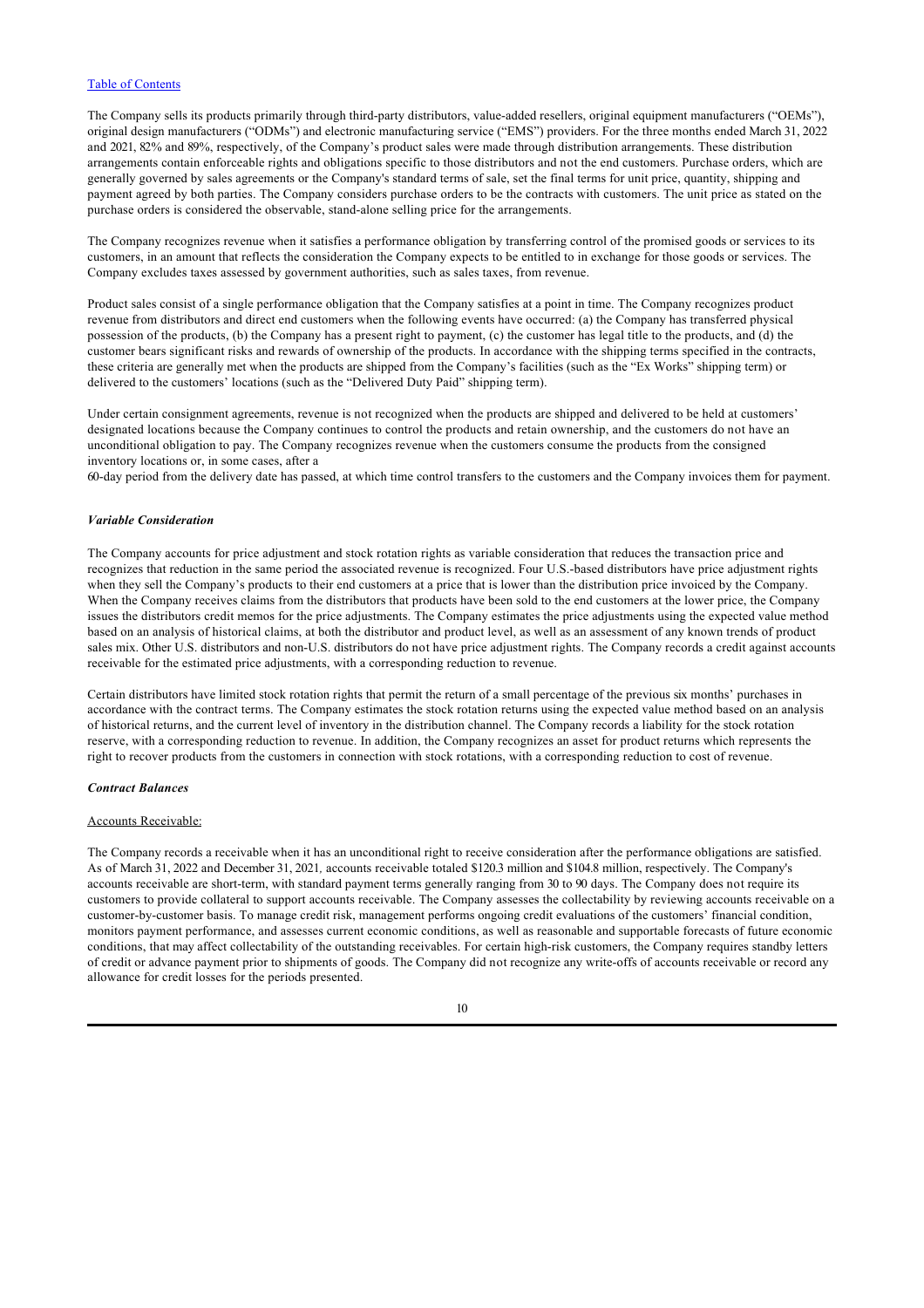## Contract Liabilities:

For certain customers located in Asia, the Company requires cash payments two weeks before the products are scheduled to be shipped to the customers. The Company records these payments received in advance of performance as customer prepayments within current accrued liabilities. As of March 31, 2022 and December 31, 2021*,* customer prepayments totaled \$7.0 million and \$4.3 million, respectively. The increase in the customer prepayment balance for the three months ended March 31, 2022 resulted from an increase in unfulfilled customer orders for which the Company had received payments. For the three months ended March 31, 2022*,* the Company recognized \$3.8 million of revenue that was included in the customer prepayment balance as of December 31, 2021*.*

### *Practical Expedients*

The Company has elected the practical expedient to expense sales commissions as incurred because the amortization period would have been one year or less.

The Company's standard payment terms generally require customers to pay 30 to 90 days after the Company satisfies the performance obligations. For those customers who are required to pay in advance, the Company satisfies the performance obligations generally within a quarter. The Company has elected not to determine whether contracts with customers contain significant financing components.

The Company's unsatisfied performance obligations primarily include products held in consignment arrangements and customer purchase orders for products that the Company has not yet shipped. Because the Company expects to fulfill these performance obligations within one year, the Company has elected not to disclose the amount of these remaining performance obligations.

### **3. STOCK-BASED COMPENSATION**

#### *2014 Equity Incentive Plan*

In April 2013*,* the Board of Directors adopted the 2014 Equity Incentive Plan (the "2014 Plan"), which the Company's stockholders approved in June 2013*.* In October 2014*,* the Board of Directors approved certain amendments to the 2014 Plan. The amended 2014 Plan became effective on November 13, 2014 and provided for the issuance of up to 5.5 million shares. In April 2020*,* the Board of Directors further amended and restated the amended 2014 Plan (the "Amended and Restated 2014 Plan"), which the Company's stockholders approved in June 2020*.* The Amended and Restated 2014 Plan became effective on June 11, 2020 and provides for the issuance of up to 10.5 million shares. The Amended and Restated 2014 Plan will expire on June 11, 2030*.* As of March 31, 2022*,* 5.0 million shares remained available for future issuance under the Amended and Restated 2014 Plan.

### *Stock-Based Compensation Expense*

The Company recognized stock-based compensation expenses as follows (in thousands):

|                                                     | Three Months Ended March 31, |  |        |  |  |
|-----------------------------------------------------|------------------------------|--|--------|--|--|
|                                                     | 2022                         |  | 2021   |  |  |
| Cost of revenue                                     | 1.307                        |  | 816    |  |  |
| Research and development                            | 8.401                        |  | 6,165  |  |  |
| Selling, general and administrative                 | 30,103                       |  | 21,602 |  |  |
| Total stock-based compensation expense              | 39.811                       |  | 28,583 |  |  |
| Tax benefit related to stock-based compensation (1) | 573                          |  | 430    |  |  |

(1) Amount reflects the tax benefit related to stock-based compensation recorded for equity awards that are expected to generate tax deductions when they vest in future periods. Equity awards granted to the Company's executive officers are subject to the tax deduction limitations set by Section 162(m) of the Internal Revenue Code.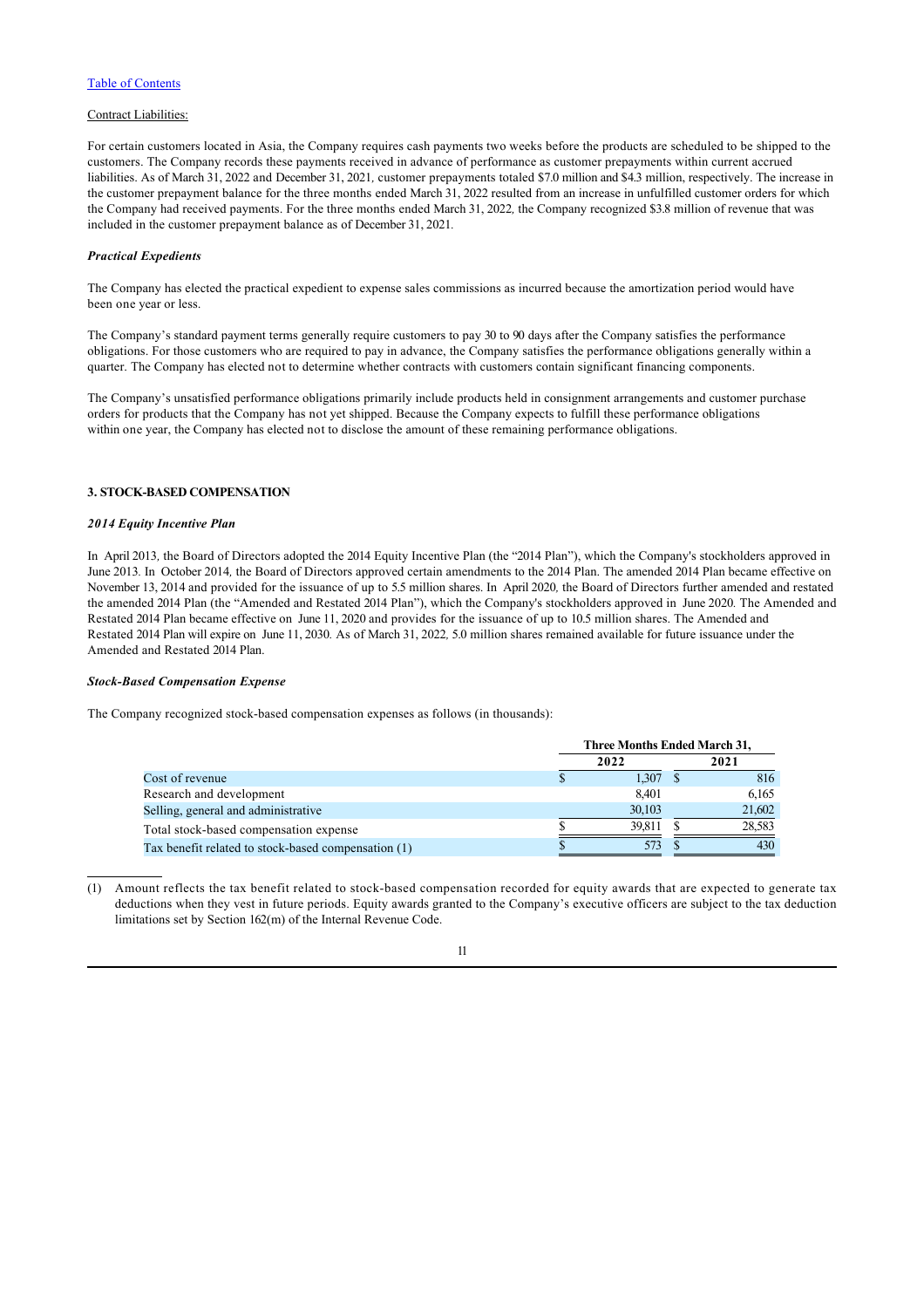## *Restricted Stock Units (*"*RSUs*"*)*

The Company's RSUs include time-based RSUs, RSUs with performance conditions ("PSUs"), RSUs with market conditions ("MSUs"), and RSUs with both market and performance conditions ("MPSUs"). Vesting of awards with performance conditions or market conditions is subject to the achievement of pre-determined performance goals and the approval of such achievement by the Compensation Committee of the Board of Directors (the "Compensation Committee"). All awards include service conditions which require continued employment with the Company. A summary of RSU activity is presented in the table below (in thousands, except per-share amounts):

|                                  | <b>Time-Based RSUs</b>     |               |                                  | <b>PSUs and MPSUs</b>      |     |                                  | <b>MSUs</b>                |                           |                  | <b>Total</b>               |               |                                  |  |
|----------------------------------|----------------------------|---------------|----------------------------------|----------------------------|-----|----------------------------------|----------------------------|---------------------------|------------------|----------------------------|---------------|----------------------------------|--|
|                                  |                            |               | Weighted-                        |                            |     | Weighted-                        |                            |                           | Weighted-        |                            |               | Weighted-                        |  |
|                                  |                            |               | Average<br>Grant                 |                            |     | Average<br>Grant                 |                            |                           | Average<br>Grant |                            |               | Average<br>Grant                 |  |
|                                  |                            |               | <b>Date Fair</b>                 |                            |     | <b>Date Fair</b>                 |                            |                           | Date Fair        |                            |               | <b>Date Fair</b>                 |  |
|                                  | Number of<br><b>Shares</b> |               | <b>Value Per</b><br><b>Share</b> | Number of<br><b>Shares</b> |     | <b>Value Per</b><br><b>Share</b> | Number of<br><b>Shares</b> | Value Per<br><b>Share</b> |                  | Number of<br><b>Shares</b> |               | <b>Value Per</b><br><b>Share</b> |  |
| Outstanding at January 1,        |                            |               |                                  |                            |     |                                  |                            |                           |                  |                            |               |                                  |  |
| 2022                             | 125                        | <b>S</b>      | 235.82                           | 1.166                      |     | 222.78                           | 1,218                      | -S                        | 44.59            | 2,509                      | -S            | 136.87                           |  |
| Granted                          | 27                         | S             | 394.67                           | 442 $(1)$ \$               |     | 371.40                           | 120                        | S                         | 270.15           | 589                        | \$.           | 351.82                           |  |
| Vested                           | (18)                       | - S           | 195.68                           | (263)                      | \$. | 146.71                           | $(81)$ \$                  |                           | 23.57            | (362)                      | - S           | 121.58                           |  |
| Forfeited                        | (2)                        | <sup>S</sup>  | 254.34                           |                            | S   |                                  | (2)                        | S                         | 169.32           | (4)                        | -S            | 212.17                           |  |
| Outstanding at March 31,<br>2022 | 132                        | <sup>\$</sup> | 273.34                           | 1,345                      | \$. | 286.50                           | 1,255                      | $\mathcal{S}$             | 67.28            | 2,732                      | $\mathcal{S}$ | 185.11                           |  |

(1) Amount reflects the number of awards that may ultimately be earned based on management's probability assessment of the achievement of performance conditions at each reporting period.

The intrinsic value related to vested RSUs was \$151.7 million and \$159.3 million for the three months ended March 31, 2022 and 2021, respectively. As of March 31, 2022, the total intrinsic value of all outstanding RSUs was \$1.3 billion, based on the closing stock price of \$485.68. As of March 31, 2022, unamortized compensation expense related to all outstanding RSUs was \$337.4 million with a weighted-average remaining recognition period of approximately two years.

Cash proceeds from vested PSUs with a purchase price requirement totaled \$2.3 million and \$10.7 million for the three months ended March 31, 2022 and 2021, respectively.

#### Time-Based RSUs:

For the three months ended March 31, 2022, the Compensation Committee granted 27,000 RSUs with service conditions to non-executive employees and non-employee directors. The RSUs generally vest over four years for employees and one year for directors, subject to continued service with the Company.

### 2022 PSUs:

In February 2022, the Compensation Committee granted 81,000 PSUs to the executive officers, which represent a target number of shares that can be earned subject to the achievement of two sets of performance goals ("2022 Executive PSUs"). For the first goal, the executive officers can earn up to 300% of the target number of the 2022 Executive PSUs based on the achievement of the Company's average two-year (2022 and 2023) revenue growth rate compared against the analog industry's average two-year revenue growth rate as published by the Semiconductor Industry Association. 50% of the 2022 Executive PSUs will vest in the first quarter of 2024 if the pre-determined revenue goal is met during the performance period. The remaining 2022 Executive PSUs will vest over the following two years on a quarterly basis. For the second goal, the executive officers can earn up to an additional 200% of the target number of the 2022 Executive PSUs if the Company secures additional wafer capacity during a three-year performance period. The 2022 Executive PSUs related to the second goal will fully vest in the first quarter of 2025 if the pre-determined goal is met during the performance period. In addition, all vested shares related to the second goal will be subject to a postvesting sales restriction period of one year. Assuming the achievement of the highest level of the performance goals, the total stock-based compensation cost for the 2022 Executive PSUs is \$163.1 million.

In February 2022, the Compensation Committee granted 14,000 PSUs to certain non-executive employees, which represent a target number of shares that can be earned subject to the achievement of the Company's 2023 revenue goals for certain regions or product line divisions, or based on the achievement of the Company's average two-year (2022 and 2023) revenue growth rate compared against the analog industry's average two-year revenue growth rate as published by the Semiconductor Industry Association ("2022 Non-Executive PSUs"). The maximum number of shares that an employee can earn is either 200% or 300% of the target number of the 2022 Non-Executive PSUs, depending on the job classification of the employee. 50% of the 2022 Non-Executive PSUs will vest in the first quarter of 2024 if the pre-determined goals are met during the performance period. The remaining 2022 Non-Executive PSUs will vest over the following two years on an annual or quarterly basis. Assuming the achievement of the highest level of performance goals, the total stock-based compensation cost for the 2022 Non-Executive PSUs is \$13.7 million.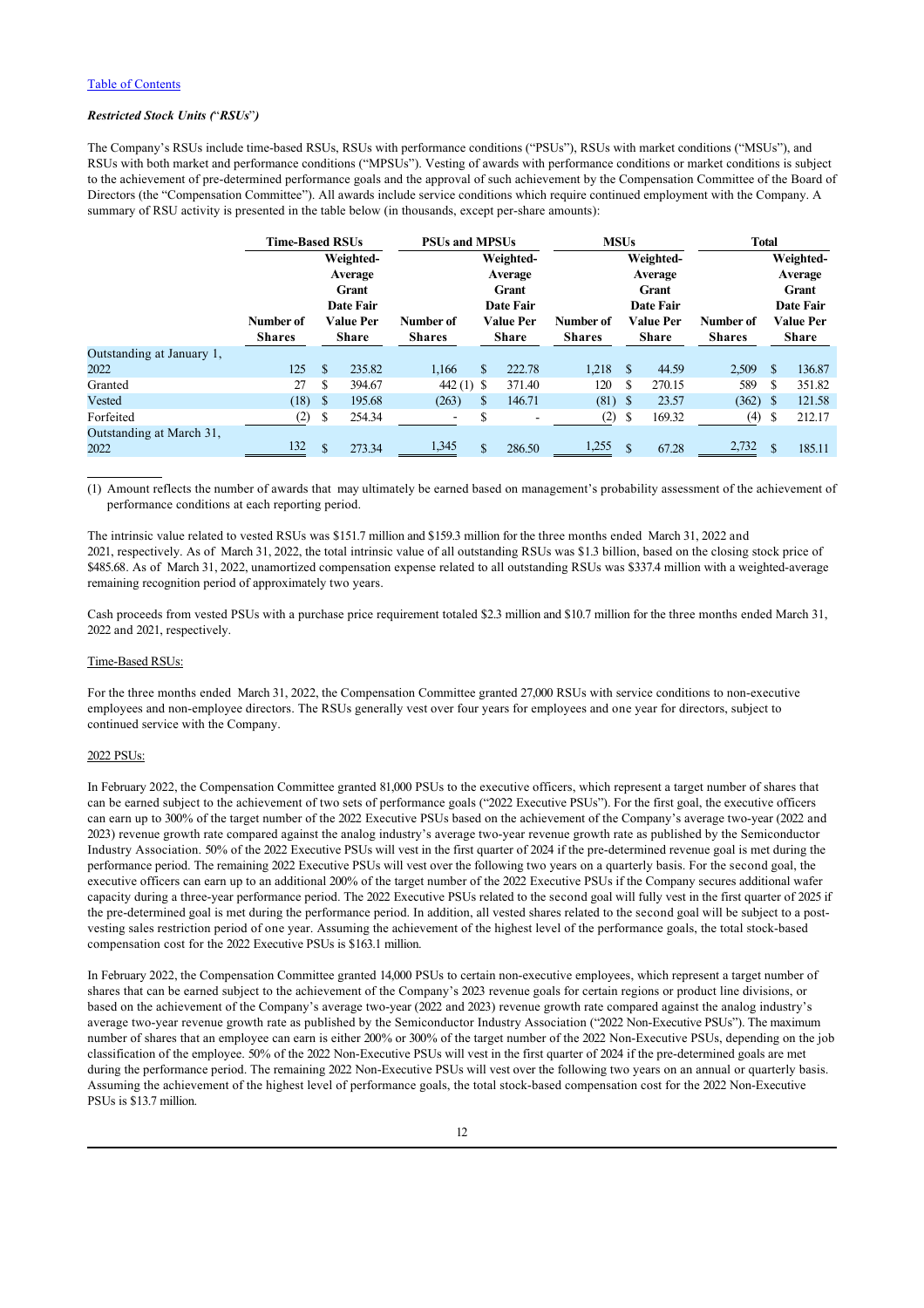The 2022 Executive PSUs and the 2022 Non-Executive PSUs contain a purchase price feature, which requires the employees to pay the Company \$30 per share upon vesting of the shares. The \$30 purchase price requirement is deemed satisfied and waived if the average stock price for 20 consecutive trading days at any time during 2022 and 2023 is \$30 higher than the grant date stock price of \$393.16. This market condition was achieved in the first quarter of 2022. The Company determined the grant date fair value of the 2022 Executive PSUs and the 2022 Non-Executive PSUs using a Monte Carlo simulation model with the following assumptions: stock price of \$ 393.16, simulation term of four years, expected volatility of 44.6%, risk-free interest rate of 1.5%, and expected dividend yield of 0.8%. In addition, the 2022 Executive PSUs subject to the second goal included an illiquidity discount of 10.3% to account for the post-vesting sales restrictions.

## 2022 MSUs:

In February 2022, the Compensation Committee granted 24,000 MSUs to certain non-executive employees, which represent a target number of shares that can be earned upon achievement of stock price targets ("2022 MSUs"). The maximum number of shares that an employee can earn is 500% of the target number of the 2022 MSUs if the Company achieves five stock price targets ranging from \$472 to \$590 during a performance period from February 3, 2022 to February 3, 2025. The 2022 MSUs will vest in equal amounts on each of the first, second and third anniversaries of February 3, 2025. The total stock-based compensation cost for the 2022 MSUs is \$32.4 million.

The Company determined the grant date fair value of the 2022 MSUs using a Monte Carlo simulation model with the following assumptions: stock price of \$393.16, simulation term of six years, expected volatility of 39.0%, risk-free interest rate of 1.7%, and expected dividend yield of 0.8%.

## *2004 Employee Stock Purchase Plan (*"*ESPP*"*)*

For the three months ended March 31, 2022 and 2021, 7,000 and 10,000 shares, respectively, were issued under the ESPP. As of March 31, 2022, 4.5 million shares were available for future issuance under the ESPP.

The intrinsic value of the shares issued was \$0.7 million and \$1.4 million for the three months ended March 31, 2022 and 2021, respectively. As of March 31, 2022, the unamortized expense was \$0.7 million, which will be recognized through the third quarter of 2022. The Black-Scholes model was used to value the employee stock purchase rights with the following weighted-average assumptions:

|                          | <b>Three Months Ended March 31.</b> |         |
|--------------------------|-------------------------------------|---------|
|                          | 2022                                | 2021    |
| Expected term (in years) | 0.5                                 | 0.5     |
| Expected volatility      | 38.1%                               | 43.3%   |
| Risk-free interest rate  | $0.7\%$                             | 0.1%    |
| Dividend yield           | $0.6\%$                             | $0.6\%$ |

Cash proceeds from the shares issued under the ESPP were \$2.8 million and \$2.3 million for the three months ended March 31, 2022 and 2021, respectively.

## **4. BALANCE SHEET COMPONENTS**

#### *Inventories*

Inventories consist of the following (in thousands):

|                 |   | March 31,<br>2022 | December 31,<br>2021 |
|-----------------|---|-------------------|----------------------|
| Raw materials   | Ф | 36,552            | 29,478               |
| Work in process |   | 142,143           | 130,029              |
| Finished goods  |   | 132,345           | 99.910               |
| Total           |   | 311,040           | 259,417              |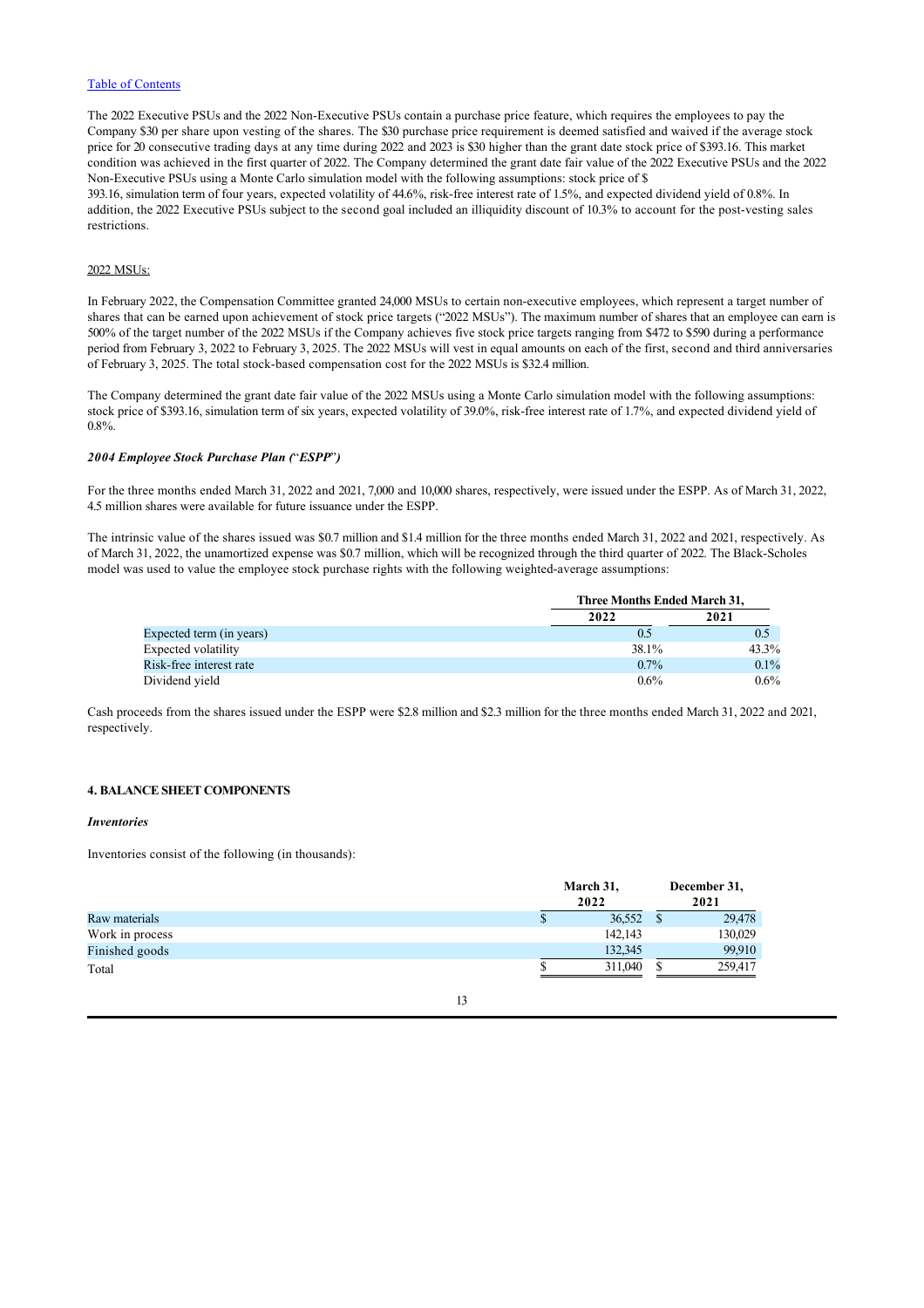## *Other Current Assets*

Other current assets consist of the following (in thousands):

|                                         | March 31,<br>2022 |           | December 31,<br>2021 |        |
|-----------------------------------------|-------------------|-----------|----------------------|--------|
| RSU tax withholding proceeds receivable |                   | 15,595 \$ |                      | 16,224 |
| Prepaid expenses                        |                   | 13.447    |                      | 9,526  |
| Assets for product returns              |                   | 3,247     |                      | 1,596  |
| Accrued interest receivable             |                   | 6,633     |                      | 5.440  |
| Other                                   |                   | 3.344     |                      | 2,754  |
| Total                                   |                   | 42.266    |                      | 35,540 |

#### *Other Long-Term Assets*

Other long-term assets consist of the following (in thousands):

|                                   | March 31,<br>2022 | December 31,<br>2021 |
|-----------------------------------|-------------------|----------------------|
| Deferred compensation plan assets | 51,759            | 53,172               |
| Prepaid expenses                  | 2.261             | 2,311                |
| Other                             | 14,032            | 14,040               |
| Total                             | 68,052            | 69.523               |

## *Other Accrued Liabilities*

Other accrued liabilities consist of the following (in thousands):

|                                    | March 31,<br>2022 |             | December 31,<br>2021 |        |  |
|------------------------------------|-------------------|-------------|----------------------|--------|--|
| Dividends and dividend equivalents |                   | $40,072$ \$ |                      | 32,364 |  |
| Warranty                           |                   | 23,833      |                      | 20,989 |  |
| Stock rotation and sales returns   |                   | 12.492      |                      | 5,748  |  |
| Customer prepayments               |                   | 6.982       |                      | 4,300  |  |
| Income tax payable                 |                   | 18,816      |                      | 4.921  |  |
| Other                              |                   | 8,892       |                      | 12,960 |  |
| Total                              |                   | 111,087     |                      | 81,282 |  |

## *Other Long-Term Liabilities*

Other long-term liabilities consist of the following (in thousands):

|                                        | March 31,<br>2022 |           | December 31,<br>2021 |        |
|----------------------------------------|-------------------|-----------|----------------------|--------|
| Deferred compensation plan liabilities |                   | 53,781 \$ |                      | 55,489 |
| Dividend equivalents                   |                   | 8.536     |                      | 8,470  |
| Other                                  |                   | 3.242     |                      | 3,268  |
| Total                                  |                   | 65.559    |                      | 67.227 |

# **5. LEASES**

#### *Lessee*

The Company has operating leases primarily for administrative and sales and marketing offices, manufacturing operations and research and development facilities, employee housing units and certain equipment. These leases have remaining lease terms from less than a year to four years. Some of these leases include options to renew the lease term for up to two years or on a month-to-month basis. The Company does not have finance lease arrangements.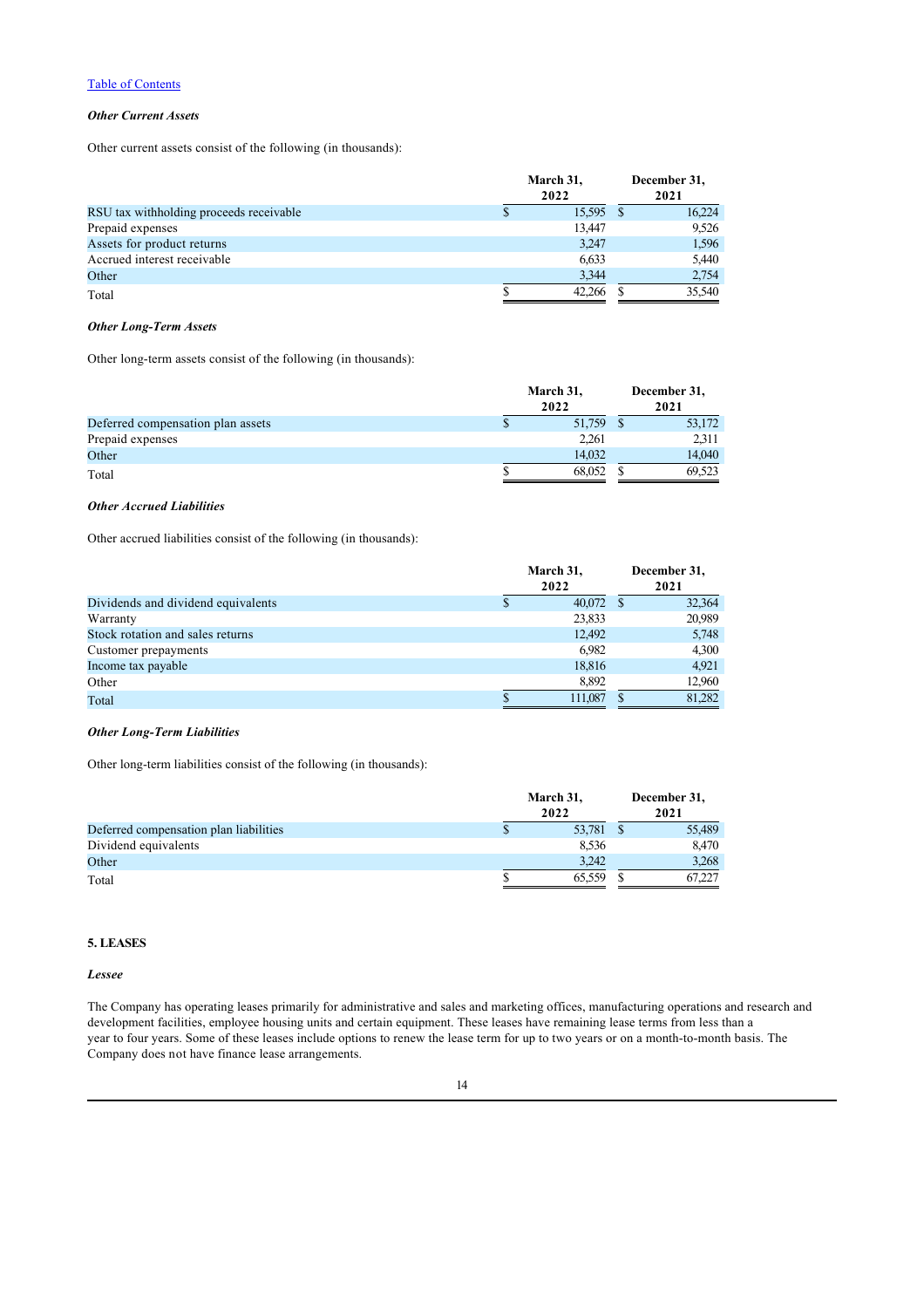The following table summarizes the balances of operating lease right-of-use ("ROU") assets and liabilities (in thousands):

|                                                   |                                      | March 31, | December 31, |
|---------------------------------------------------|--------------------------------------|-----------|--------------|
|                                                   | <b>Financial Statement Line Item</b> | 2022      | 2021         |
| Operating lease ROU assets Other long-term assets |                                      | 6.470     | 6.297        |
|                                                   |                                      |           |              |
| Operating lease liabilities                       | Other accrued liabilities            | 2.530     | 2.539        |
|                                                   | Other long-term liabilities          | 3,242     | 3.268        |

The following tables summarize certain information related to the leases (in thousands, except percentages):

|                       |   | Three Months Ended March 31, |           |  |
|-----------------------|---|------------------------------|-----------|--|
|                       |   | 2022                         |           |  |
| Lease costs:          |   |                              |           |  |
| Operating lease costs | S | 729                          | 499<br>-S |  |
| Other                 |   | 367                          | 121       |  |
| Total lease costs     |   | 1.096                        | 620       |  |
|                       |   | Three Months Ended March 31, |           |  |
|                       |   | 2022                         | 2021      |  |

| Cash paid for amounts included in the measurement of lease liabilities: |        |       |
|-------------------------------------------------------------------------|--------|-------|
| Operating cash flows from operating leases                              | 932 S  |       |
| ROU assets obtained in exchange for new operating lease liabilities     | 1.010S | 2.940 |
|                                                                         |        |       |

|                                                  | <b>March 31.</b> | December 31, |
|--------------------------------------------------|------------------|--------------|
|                                                  | 2022             | 2021         |
| Weighted-average remaining lease term (in years) |                  |              |
| Weighted-average discount rate                   | $2.0\%$          | $2.0\%$      |

As of March 31, 2022, the maturities of the lease liabilities were as follows (in thousands):

| 2022 (remaining nine months)   | ۰D | 1,980 |
|--------------------------------|----|-------|
| 2023                           |    | 2,191 |
| 2024                           |    | 1,087 |
| 2025                           |    | 655   |
| 2026                           |    | 8     |
| Total remaining lease payments |    | 5,921 |
| Less: imputed interest         |    | (149) |
| Total lease liabilities        |    | 5.772 |

As of March 31, 2022*,* the Company had no operating leases that had not yet commenced.

### *Lessor*

The Company owns certain office buildings and leases a portion of these properties to third parties under arrangements that are classified as operating leases. These leases have remaining lease terms ranging from less than one year to four years. Some of these leases include options to renew the lease term for up to five years.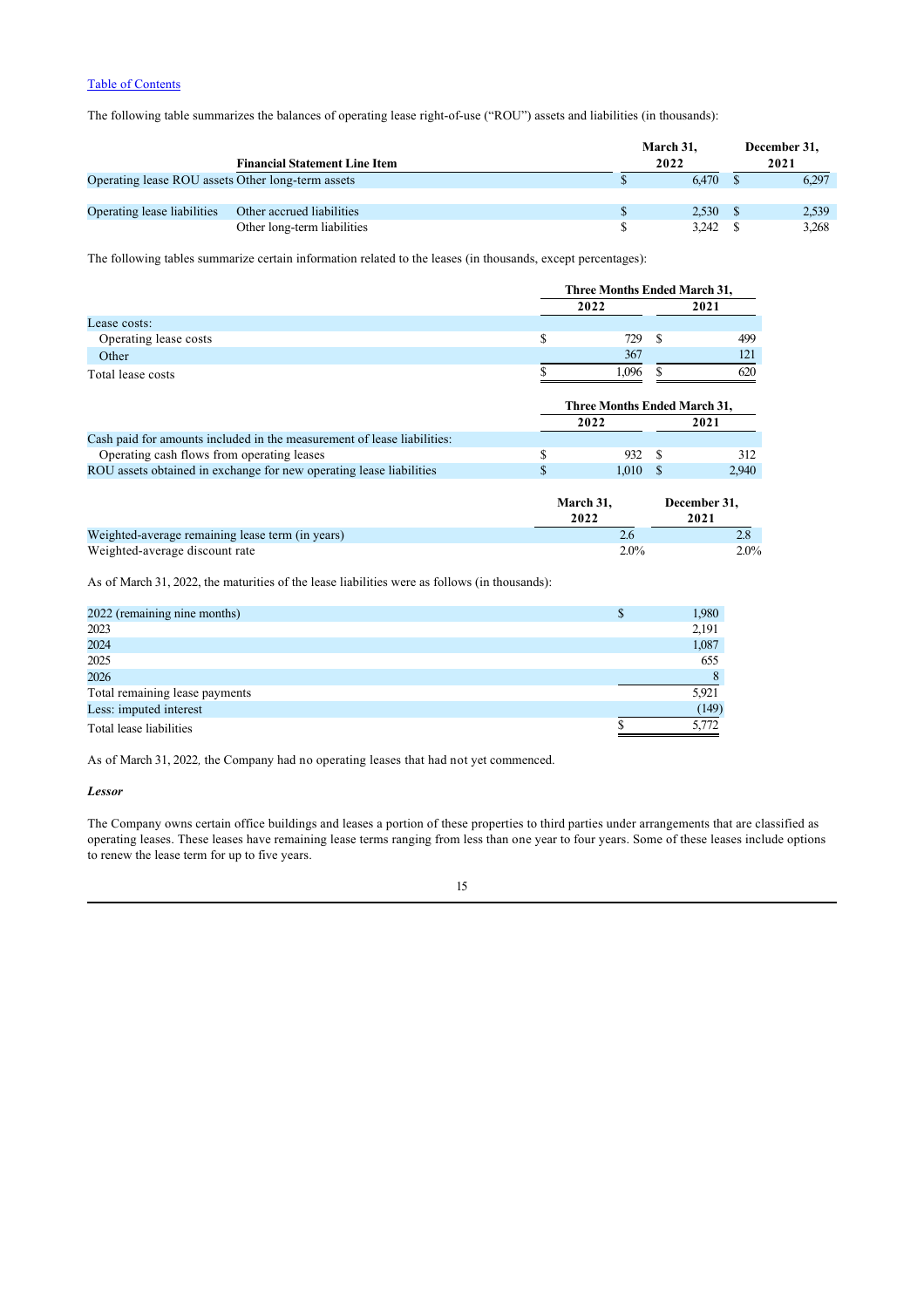For the three months ended March 31, 2022 and 2021, income related to lease payments was \$ 0.6 million and \$0.3 million, respectively. As of March 31, 2022, future income related to lease payments was as follows (in thousands):

| 2022 (remaining nine months) | 1,668 |
|------------------------------|-------|
| 2023                         | 1,582 |
| 2024                         | 616   |
| 2025                         | 108   |
| 2026                         | 20    |
| Total                        | 994   |

## **6. NET INCOME PER SHARE**

Basic net income per share is computed by dividing net income by the weighted-average number of common shares outstanding for the period. Diluted net income per share reflects the potential dilution that would occur if outstanding securities or other contracts to issue common stock were exercised or converted into common shares, and calculated using the treasury stock method. Contingently issuable shares, including equity awards with performance conditions or market conditions, are considered outstanding common shares and included in the basic net income per share as of the date that all necessary conditions to earn the awards have been satisfied. Prior to the end of the contingency period, the number of contingently issuable shares included in the diluted net income per share is based on the number of shares, if any, that would be issuable under the terms of the arrangement at the end of the reporting period.

The Company's RSUs contain forfeitable rights to receive cash dividend equivalents, which are accumulated and paid to the employees when the underlying RSUs vest. Dividend equivalents accumulated on the underlying RSUs are forfeited if the employees do not fulfill the requisite service requirement and, as a result, the awards do not vest. Accordingly, these awards are not treated as participating securities in the net income per share calculation.

The following table sets forth the computation of basic and diluted net income per share (in thousands, except per-share amounts):

| 2021   |
|--------|
|        |
|        |
| 45.413 |
|        |
|        |
| 45,498 |
| 2,213  |
| 47.711 |
|        |
|        |
| 1.00   |
| 0.95   |
|        |

Anti-dilutive common stock equivalents were not material in any of the periods presented.

## **7. SEGMENT, SIGNIFICANT CUSTOMERS AND GEOGRAPHIC INFORMATION**

#### The Company operates in

one reportable segment that includes the design, development, marketing and sale of high-performance, semiconductor-based power electronics solutions for the storage and computing, enterprise data, automotive, industrial, communications and consumer markets. The Company's chief operating decision maker is its Chief Executive Officer, who reviews financial information presented on a consolidated basis for purposes of allocating resources and evaluating financial performance. The Company derives a majority of its revenue from sales to customers located outside North America, with geographic revenue based on the customers' ship-to locations.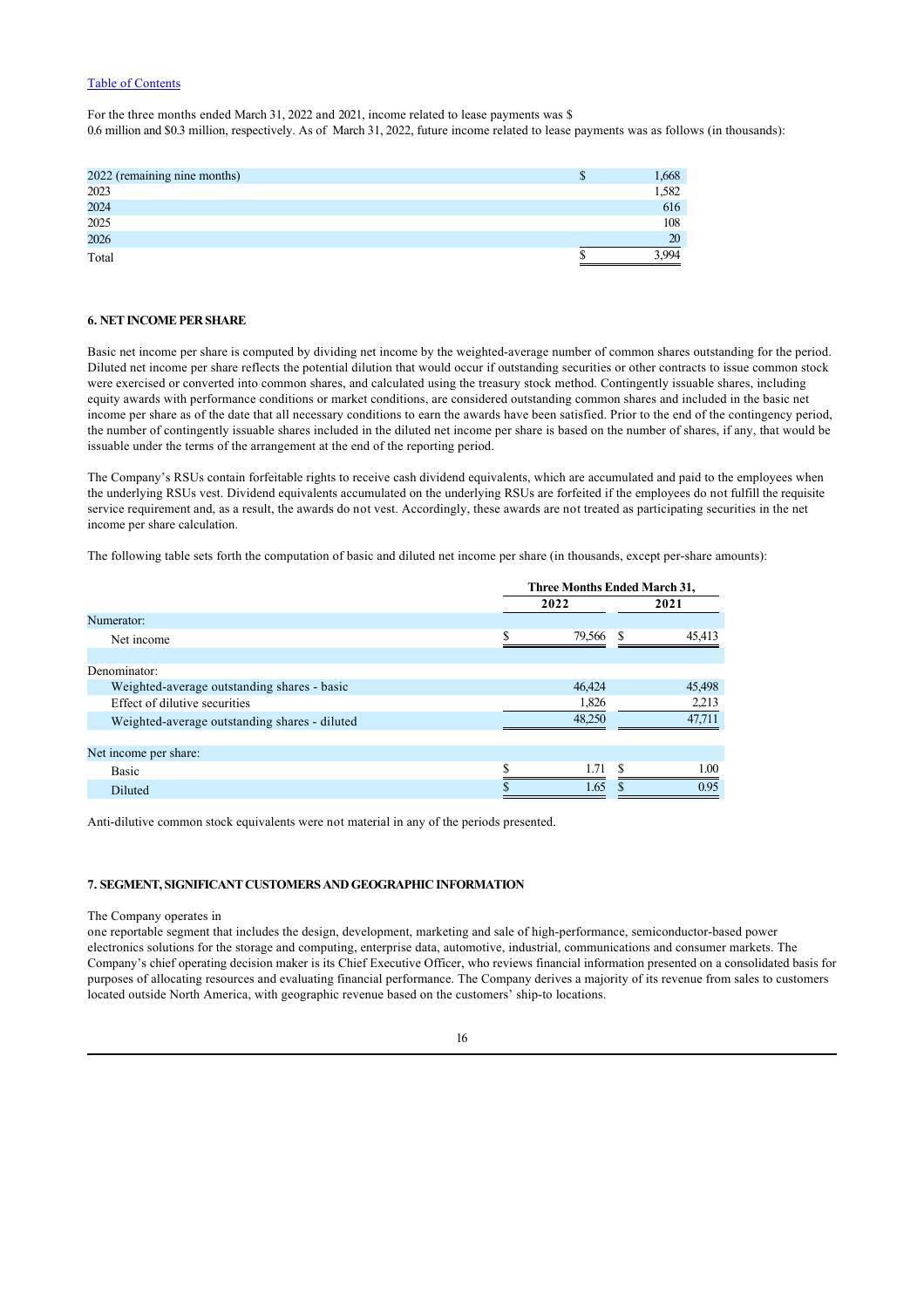The Company sells its products primarily through third-party distributors and value-added resellers, and directly to OEMs, ODMs and EMS providers. The following table summarizes those customers with sales equal to 10% or more of the Company's total revenue:

|               | Three Months Ended March 31, |      |
|---------------|------------------------------|------|
| Customer      | 2022                         | 2021 |
| Distributor A | 24%                          | 26%  |
| Distributor B | 18%                          | 16%  |
| Distributor C | $11\%$                       | $*$  |

\* Represents less than 10%.

The Company's agreements with these third-party customers were made in the ordinary course of business and may be terminated with or without cause by these customers with advance notice. Although the Company may experience a short-term disruption in the distribution of its products and a short-term decline in revenue if its agreement with any of the distributors was terminated, the Company believes that such termination would not have a material adverse effect on its financial statements because it would be able to engage alternative distributors, resellers and other distribution channels to deliver its products to end customers within a short period following the termination of the agreement with the distributor.

The following table summarizes those customers with accounts receivable equal to 10% or more of the Company's total accounts receivable:

|                        | March 31. | December 31, |
|------------------------|-----------|--------------|
|                        | 2022      | 2021         |
| Distributor A          | 20%       | 26%          |
| Distributor B          | 22%       | 17%          |
| Value-added reseller A | $*$       | 12%          |

\* Represents less than 10%.

The following is a summary of revenue by geographic region (in thousands):

|                          | Three Months Ended March 31, |         |     |         |  |  |  |  |  |
|--------------------------|------------------------------|---------|-----|---------|--|--|--|--|--|
| <b>Country or Region</b> |                              | 2022    |     | 2021    |  |  |  |  |  |
| China                    | \$                           | 206,079 | -S  | 153,383 |  |  |  |  |  |
| Taiwan                   |                              | 56,437  |     | 30,445  |  |  |  |  |  |
| Europe                   |                              | 25,215  |     | 20,380  |  |  |  |  |  |
| South Korea              |                              | 40,373  |     | 19,287  |  |  |  |  |  |
| Southeast Asia           |                              | 16,889  |     | 11,497  |  |  |  |  |  |
| Japan                    |                              | 19,155  |     | 12,049  |  |  |  |  |  |
| <b>United States</b>     |                              | 13,446  |     | 7,302   |  |  |  |  |  |
| Other                    |                              | 120     |     | 112     |  |  |  |  |  |
| Total                    |                              | 377,714 | \$. | 254,455 |  |  |  |  |  |

The following is a summary of revenue by product family (in thousands):

|                             | Three Months Ended March 31, |         |  |  |  |  |  |  |
|-----------------------------|------------------------------|---------|--|--|--|--|--|--|
| <b>Product Family</b>       | 2022                         | 2021    |  |  |  |  |  |  |
| Direct Current ("DC") to DC | 358,849                      | 241,429 |  |  |  |  |  |  |
| <b>Lighting Control</b>     | 18.865                       | 13,026  |  |  |  |  |  |  |
| Total                       | 377,714                      | 254,455 |  |  |  |  |  |  |
|                             |                              |         |  |  |  |  |  |  |
|                             |                              |         |  |  |  |  |  |  |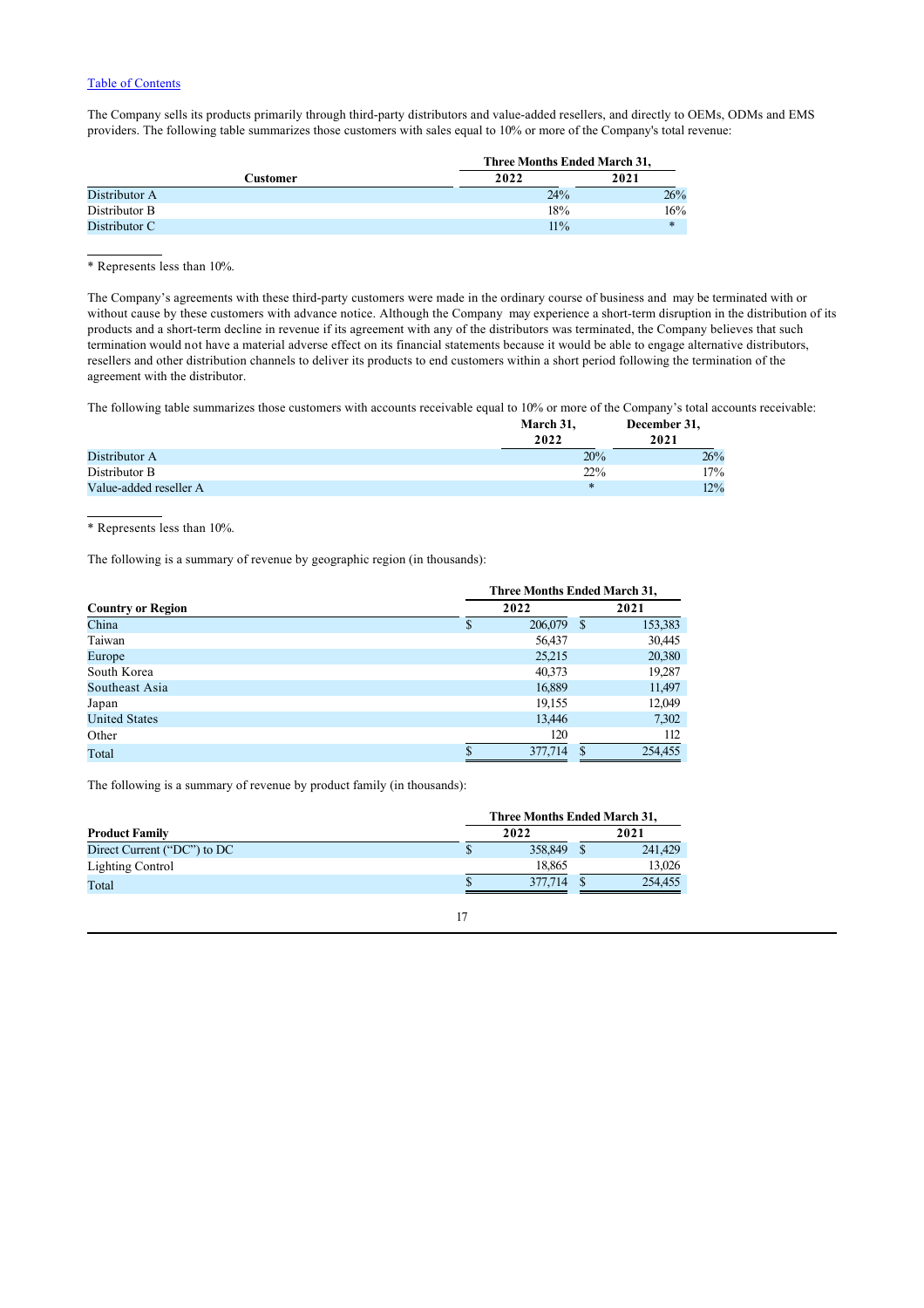The following is a summary of long-lived assets by geographic region (in thousands):

| Country       |   | March 31,<br>2022 |      | December 31,<br>2021 |
|---------------|---|-------------------|------|----------------------|
| China         | Ф | 220,399           | - \$ | 211,973              |
| United States |   | 113,053           |      | 113,805              |
| Taiwan        |   | 19,376            |      | 19,607               |
| Other         |   | 16,546            |      | 17,577               |
| Total         |   | 369,374           |      | 362,962              |

### **8. COMMITMENTS AND CONTINGENCIES**

#### *Product Warranties*

The Company generally provides one to two-year warranties against defects in materials and workmanship and will repair the products, provide replacements at no charge to customers or issue a refund. As they are considered assurance-type warranties, the Company does not account for them as separate performance obligations. Warranty reserve requirements are generally based on a specific assessment of the products sold with warranties when a customer asserts a claim for warranty or a product defect.

The changes in warranty reserves are as follows (in thousands):

|                                      | Three Months Ended March 31, |  |       |  |  |  |
|--------------------------------------|------------------------------|--|-------|--|--|--|
|                                      | 2022                         |  | 2021  |  |  |  |
| Balance at beginning of period       | 20,989                       |  | 6,895 |  |  |  |
| Warranty provision for product sales | 4.740                        |  | 3.609 |  |  |  |
| Settlements made                     | (1,380)                      |  | (313) |  |  |  |
| Unused warranty provision            | (516)                        |  | (250) |  |  |  |
| Balance at end of period             | 23,833                       |  | 9.941 |  |  |  |

For the three months ended March 31, 2022, the warranty provision for product sales included net adjustments to pre-existing claims of \$ 4.2 million. For the three months ended March 31, 2021, net adjustments to pre-existing claims were not material.

#### *Purchase Commitments*

The Company has outstanding purchase obligations with its suppliers and other parties that require the future purchases of goods or services, which primarily consist of wafer and other inventory purchases, assembly and other manufacturing services, construction of manufacturing and research and development facilities, purchases of production and other equipment, and license arrangements. As of March 31, 2022*,* the Company's outstanding purchase obligations totaled approximately \$204.1 million.

### *Litigation*

The Company is a party to actions and proceedings in the ordinary course of business, including potential litigation initiated by its stockholders, challenges to the enforceability or validity of its intellectual property, claims that the Company's products infringe on the intellectual property rights of others, and employment matters. These proceedings often involve complex questions of fact and law and may require the expenditure of significant funds and the diversion of other resources to prosecute and defend. The Company intends to defend itself vigorously against any such claims. As of March 31, 2022*,* there were no material pending legal proceedings to which the Company was a party.

## **9. CASH, CASH EQUIVALENTS, INVESTMENTS AND RESTRICTED CASH**

The following is a summary of the Company's cash, cash equivalents and debt investments (in thousands):

|                                                      | March 31,<br>2022 | December 31,<br>2021 |
|------------------------------------------------------|-------------------|----------------------|
| Cash                                                 | 228,236           | 174,937              |
| Money market funds                                   | 32,368            | 14,328               |
| Certificates of deposit                              | 141,887           | 141,478              |
| Corporate debt securities                            | 363,694           | 386,883              |
| U.S. treasuries and government agency bonds          | 7.327             | 7,456                |
| Auction-rate securities backed by student-loan notes | 2,376             | 2,401                |
| Total                                                | 775,888           | 727,483              |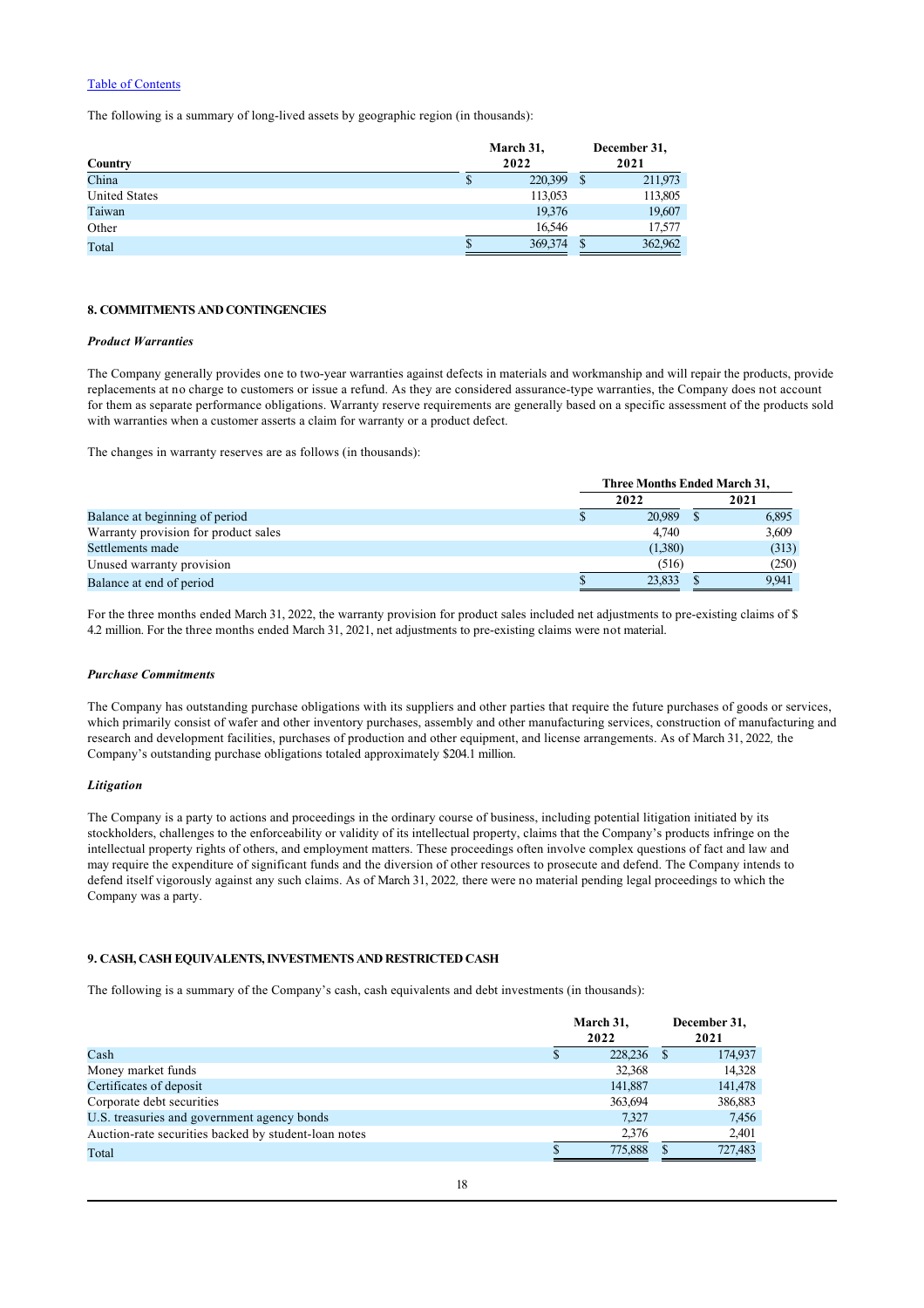|                                          | March 31,<br>2022 | December 31,<br>2021 |
|------------------------------------------|-------------------|----------------------|
| Reported as:                             |                   |                      |
| Cash and cash equivalents                | 260,604           | 189,265              |
| Short-term investments                   | 512,908           | 535,817              |
| Investment within other long-term assets | 2.376             | 2.401                |
| Total                                    | 775,888           | 727,483              |

The following table summarizes the contractual maturities of the short-term and long-term available-for-sale investments as of March 31, 2022 (in thousands):

|                             | <b>Amortized Cost</b> |         | <b>Fair Value</b> |
|-----------------------------|-----------------------|---------|-------------------|
| Due in less than 1 year     |                       | 250,562 | 249.994           |
| Due in $1 - 5$ years        |                       | 269,548 | 262,914           |
| Due in greater than 5 years |                       | 2.495   | 2,376             |
| Total                       |                       | 522,605 | 515.284           |

Gross realized gains and losses recognized on the sales of available-for-sale investments were not material for the periods presented.

The following tables summarize the unrealized gain and loss positions related to the available-for sale investments (in thousands):

|                                                      | <b>March 31, 2022</b> |                   |  |                          |  |                          |               |         |                   |  |  |                   |  |  |
|------------------------------------------------------|-----------------------|-------------------|--|--------------------------|--|--------------------------|---------------|---------|-------------------|--|--|-------------------|--|--|
|                                                      |                       | Amortized<br>Cost |  | <b>Unrealized</b>        |  |                          |               |         |                   |  |  | <b>Unrealized</b> |  |  |
|                                                      |                       |                   |  | Gains                    |  |                          | Losses        |         | <b>Fair Value</b> |  |  |                   |  |  |
| Money market funds                                   |                       | 32,368            |  | $\equiv$                 |  | $\blacksquare$           | <sup>\$</sup> | 32,368  |                   |  |  |                   |  |  |
| Certificates of deposit                              |                       | 141,887           |  | $\overline{\phantom{a}}$ |  | $\overline{\phantom{0}}$ |               | 141,887 |                   |  |  |                   |  |  |
| Corporate debt securities                            |                       | 370,728           |  | 97                       |  | (7,131)                  |               | 363,694 |                   |  |  |                   |  |  |
| U.S. treasuries and government agency bonds          |                       | 7.495             |  | $\overline{\phantom{a}}$ |  | (168)                    |               | 7.327   |                   |  |  |                   |  |  |
| Auction-rate securities backed by student-loan notes |                       | 2,495             |  | $\overline{\phantom{a}}$ |  | (119)                    |               | 2,376   |                   |  |  |                   |  |  |
| Total                                                |                       | 554,973           |  | 97                       |  | (7, 418)                 |               | 547,652 |                   |  |  |                   |  |  |

|                                                      | December 31, 2021 |                   |   |                            |  |                      |  |                   |  |  |  |  |
|------------------------------------------------------|-------------------|-------------------|---|----------------------------|--|----------------------|--|-------------------|--|--|--|--|
|                                                      |                   | Amortized<br>Cost |   | <b>Unrealized</b><br>Gains |  | Unrealized<br>Losses |  | <b>Fair Value</b> |  |  |  |  |
| Money market funds                                   |                   | 14.328            | S | $\sim$                     |  | $\sim$               |  | 14.328            |  |  |  |  |
| Certificates of deposit                              |                   | 141,478           |   | $\overline{\phantom{0}}$   |  |                      |  | 141,478           |  |  |  |  |
| Corporate debt securities                            |                   | 388,081           |   | 570                        |  | (1,768)              |  | 386,883           |  |  |  |  |
| U.S. treasuries and government agency bonds          |                   | 7.495             |   | $\overline{\phantom{0}}$   |  | (39)                 |  | 7,456             |  |  |  |  |
| Auction-rate securities backed by student-loan notes |                   | 2,520             |   | ۰                          |  | (119)                |  | 2,401             |  |  |  |  |
| Total                                                |                   | 553,902           |   | 570                        |  | (1,926)              |  | 552,546           |  |  |  |  |

The following tables present information about the available-for-sale investments that had been in a continuous unrealized loss position for less than 12 months and for greater than 12 months (in thousands):

|                                       | March 31, 2022 |                            |  |                   |  |                               |   |               |  |                   |  |            |
|---------------------------------------|----------------|----------------------------|--|-------------------|--|-------------------------------|---|---------------|--|-------------------|--|------------|
|                                       |                | <b>Less than 12 Months</b> |  |                   |  | <b>Greater than 12 Months</b> |   |               |  | <b>Total</b>      |  |            |
|                                       |                |                            |  | <b>Unrealized</b> |  |                               |   | Unrealized    |  |                   |  | Unrealized |
|                                       |                | <b>Fair Value</b>          |  | <b>Losses</b>     |  | <b>Fair Value</b>             |   | <b>Losses</b> |  | <b>Fair Value</b> |  | Losses     |
| Corporate debt securities             |                | 315,366                    |  | (7,045)           |  | 12,950                        | Ж | (86)          |  | 328,316           |  | (7, 131)   |
| U.S. treasuries and government agency |                |                            |  |                   |  |                               |   |               |  |                   |  |            |
| bonds                                 |                | 7.327                      |  | (168)             |  |                               |   |               |  | 7.327             |  | (168)      |
| Auction-rate securities backed by     |                |                            |  |                   |  |                               |   |               |  |                   |  |            |
| student-loan notes                    |                |                            |  |                   |  | 2,376                         |   | (119)         |  | 2.376             |  | (119)      |
| Total                                 |                | 322,693                    |  | (7,213)           |  | 15,326                        |   | (205)         |  | 338,019           |  | (7, 418)   |

|                                       |                     |                   |            |         |               | December 31, 2021             |   |                          |              |                   |  |         |
|---------------------------------------|---------------------|-------------------|------------|---------|---------------|-------------------------------|---|--------------------------|--------------|-------------------|--|---------|
|                                       | Less than 12 Months |                   |            |         |               | <b>Greater than 12 Months</b> |   |                          |              | <b>Total</b>      |  |         |
|                                       |                     |                   | Unrealized |         | Unrealized    |                               |   |                          |              | Unrealized        |  |         |
|                                       |                     | <b>Fair Value</b> |            | Losses  |               | <b>Fair Value</b>             |   | Losses                   |              | <b>Fair Value</b> |  | Losses  |
| Corporate debt securities             |                     | 285,954           |            | (1,765) | <sup>\$</sup> | 4,760                         | S | (3)                      | <sup>S</sup> | 290,714           |  | (1,768) |
| U.S. treasuries and government agency |                     |                   |            |         |               |                               |   |                          |              |                   |  |         |
| bonds                                 |                     | 7.456             |            | (39)    |               | ۰                             |   | $\overline{\phantom{a}}$ |              | 7.456             |  | (39)    |
| Auction-rate securities backed by     |                     |                   |            |         |               |                               |   |                          |              |                   |  |         |
| student-loan notes                    |                     |                   |            |         |               | 2,401                         |   | (119)                    |              | 2.401             |  | (119)   |
| Total                                 |                     | 293,410           |            | (1,804) |               | 7,161                         |   | 122)                     |              | 300,571           |  | (1,926) |

An impairment exists when the fair value of an investment is less than its amortized cost basis. As of March 31, 2022 and December 31, 2021, the Company did not consider the impairment of its investments to be a result of credit losses. The Company typically invests in highly rated securities, with the primary objective of minimizing the potential risk of principal loss. The Company's investment policy generally requires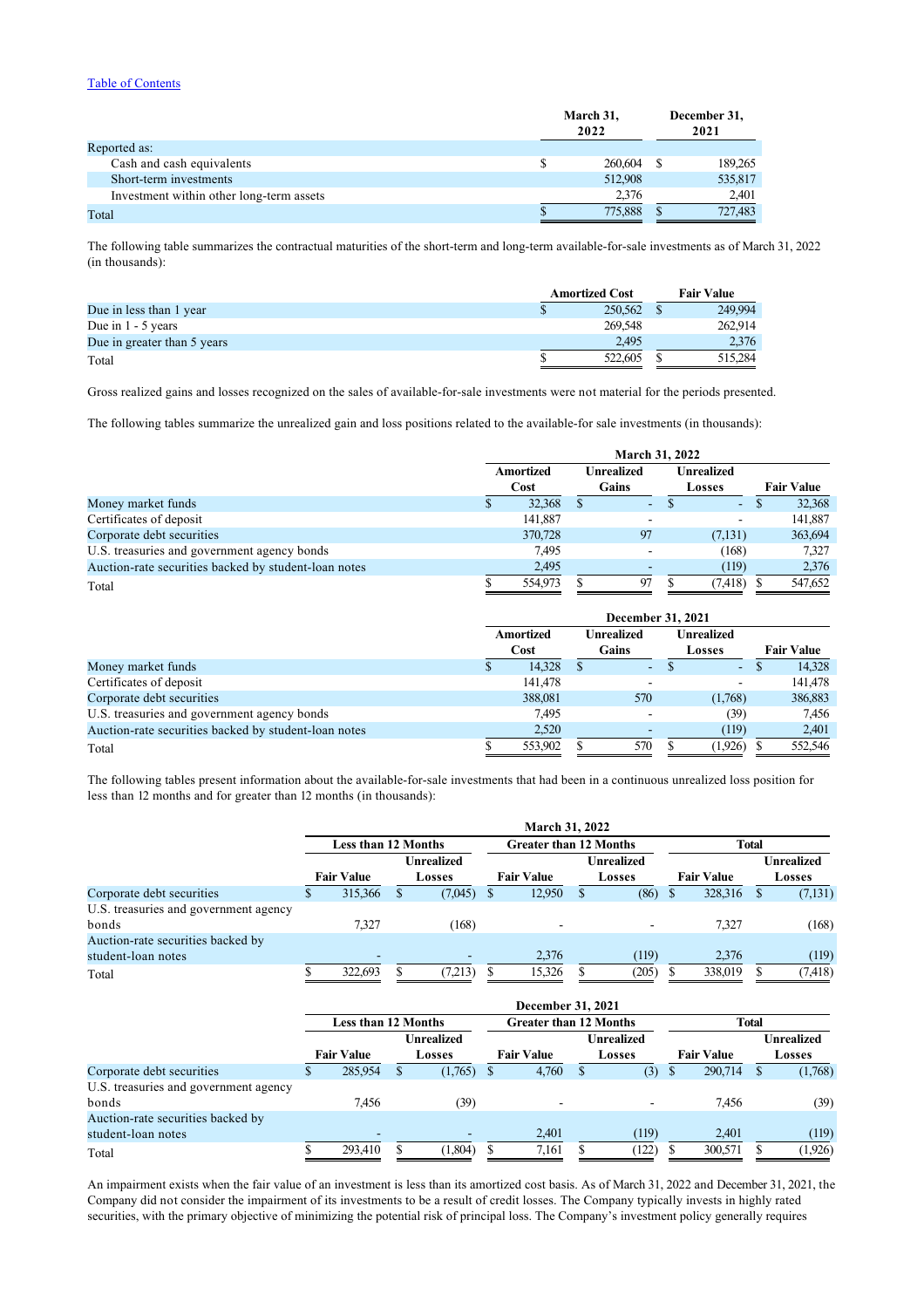securities to be investment grade and limits the amount of credit exposure to any one issuer. When evaluating a debt security for impairment, management reviews factors such as the Company's intent to sell, or whether it will more likely than not be required to sell, the security before recovery of its amortized cost basis, the extent to which the fair value of the security is less than its cost, the financial condition of the issuer and the credit quality of the investment.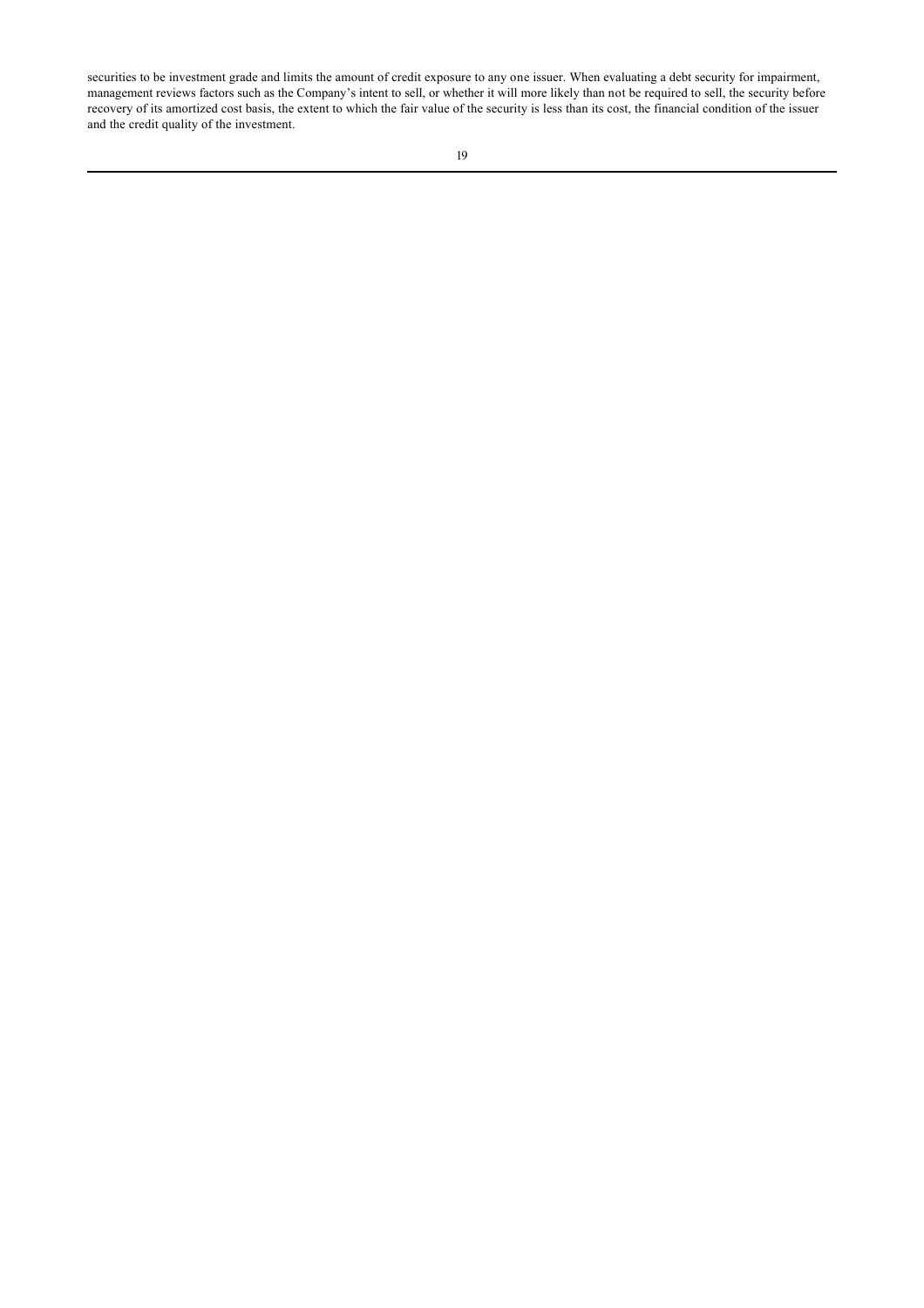The Company's auction-rate securities are backed by pools of student loans supported by guarantees by the U.S. Department of Education. The underlying maturities of these securities are up to 24 years. The Company has received all scheduled interest payments on a timely basis pursuant to the terms and conditions of the securities. The Company does not intend to sell these securities, and it is more likely than not that the Company will not be required to sell these securities, before recovery of its amortized cost basis. To date, the Company has redeemed \$ 40.8 million, or 94% of the original portfolio in these auction-rate securities, at par without any realized losses.

#### *Non-Marketable Equity Investment*

In November 2020*,* the Company made an equity investment in a privately held Swiss company (the "Investee") that is accounted for under the measurement alternative. One member of the Company's Board of Directors is an executive officer of a company that has a commercial relationship with the Investee. In addition, the Company's Chief Executive Officer has a personal investment in the Investee and currently serves on the Investee's board of directors. As of both March 31, 2022 and December 31, 2021*,* the Company's investment in the Investee, which is denominated in CHF, had a carrying value of \$3.3 million. The Company did not record any impairment or adjustments resulting from observable price changes for the three months ended March 31, 2022*.*

#### *Restricted Cash*

The following table provides a reconciliation of cash, cash equivalents and restricted cash reported on the Condensed Consolidated Balance Sheets to the amounts reported on the Condensed Consolidated Statements of Cash Flows (in thousands):

|                                                                                         | March 31,<br>2022 | December 31,<br>2021 |
|-----------------------------------------------------------------------------------------|-------------------|----------------------|
| Cash and cash equivalents                                                               | 260.604           | 189.265              |
| Restricted cash included in other long-term assets                                      | 122               | 124                  |
| Total cash, cash equivalents and restricted cash reported on the Condensed Consolidated |                   |                      |
| <b>Statements of Cash Flows</b>                                                         | 260,726           | 189.389              |

As of March 31, 2022 and December 31, 2021*,* restricted cash included a security deposit that is set aside in a bank account and cannot be withdrawn by the Company under the terms of a lease agreement. The restriction will end upon the expiration of the lease.

## **10. FAIR VALUE MEASUREMENTS**

The following tables summarize the fair value of the financial assets measured on a recurring basis (in thousands):

|                                                                      | <b>March 31, 2022</b> |         |  |                |  |                |  |         |
|----------------------------------------------------------------------|-----------------------|---------|--|----------------|--|----------------|--|---------|
|                                                                      |                       | Total   |  | <b>Level 1</b> |  | <b>Level 2</b> |  | Level 3 |
| Money market funds                                                   |                       | 32,368  |  | 32,368         |  | ٠              |  |         |
| Certificates of deposit                                              |                       | 141,887 |  |                |  | 141,887        |  |         |
| Corporate debt securities                                            |                       | 363,694 |  |                |  | 363,694        |  |         |
| U.S. treasuries and government agency bonds                          |                       | 7.327   |  |                |  | 7.327          |  |         |
| Auction-rate securities backed by student-loan notes                 |                       | 2,376   |  |                |  |                |  | 2,376   |
| Mutual funds and money market funds under deferred compensation plan |                       | 31,010  |  | 31,010         |  |                |  |         |
| Total                                                                |                       | 578,662 |  | 63,378         |  | 512,908        |  | 2,376   |

|                                                                      | December 31, 2021 |         |                |        |                |         |         |       |
|----------------------------------------------------------------------|-------------------|---------|----------------|--------|----------------|---------|---------|-------|
|                                                                      | Total             |         | <b>Level 1</b> |        | <b>Level 2</b> |         | Level 3 |       |
| Money market funds                                                   |                   | 14.328  |                | 14.328 |                | ٠       |         |       |
| Certificates of deposit                                              |                   | 141,478 |                |        |                | 141,478 |         |       |
| Corporate debt securities                                            |                   | 386,883 |                |        |                | 386,883 |         |       |
| U.S. treasuries and government agency bonds                          |                   | 7.456   |                |        |                | 7.456   |         |       |
| Auction-rate securities backed by student-loan notes                 |                   | 2.401   |                |        |                |         |         | 2,401 |
| Mutual funds and money market funds under deferred compensation plan |                   | 31,786  |                | 31,786 |                |         |         |       |
| Total                                                                |                   | 584,332 |                | 46,114 |                | 535,817 |         | 2,401 |

<sup>●</sup> Level 1 —includes instruments with quoted prices in active markets for identical assets.

<sup>●</sup> Level 2 —includes instruments for which the valuations are based upon quoted market prices in active markets involving similar assets or inputs other than quoted prices that are observable for the assets. The market inputs used to value these instruments generally consist of market yields, recently executed transactions, broker/dealer quotes or alternative pricing sources with reasonable levels of price transparency. Pricing sources may include industry standard data providers, security master files from large financial institutions, and other third-party sources used to determine a daily market value.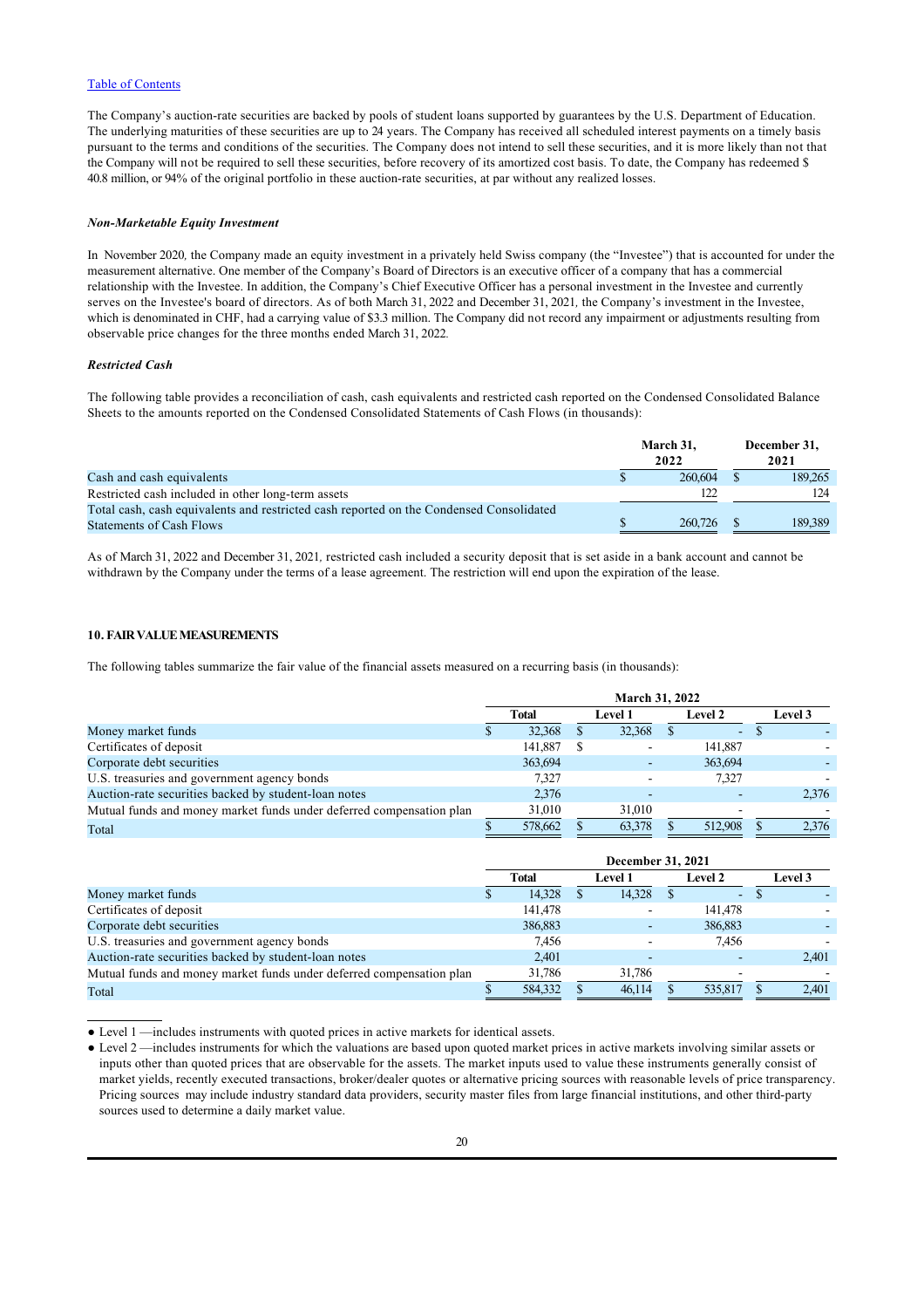● Level 3 —includes instruments for which the valuations are based on inputs that are unobservable and significant to the overall fair value measurement.

Redemptions and changes in the fair value of the auction-rate securities classified as Level 3 assets were not material for the periods presented.

## **11. DEFERRED COMPENSATION PLAN**

The following table summarizes the deferred compensation plan balances on the Condensed Consolidated Balance Sheets (in thousands):

|                                                                 | March 31,<br>2022 |    | December 31,<br>2021 |
|-----------------------------------------------------------------|-------------------|----|----------------------|
| Deferred compensation plan asset components:                    |                   |    |                      |
| Cash surrender value of corporate-owned life insurance policies | \$<br>20,749 \$   |    | 21,386               |
| Fair value of mutual funds and money market funds               | 31,010            |    | 31,786               |
| Total                                                           | 51,759            |    | 53,172               |
| Deferred compensation plan assets reported in:                  |                   |    |                      |
| Other long-term assets                                          | 51,759            |    | 53,172               |
| Deferred compensation plan liabilities reported in:             |                   |    |                      |
| Accrued compensation and related benefits (short-term)          | \$<br>118         | -S | 282                  |
| Other long-term liabilities                                     | 53,781            |    | 55,489               |
| Total                                                           | 53,899            |    | 55,771               |

#### **12. OTHER INCOME (EXPENSE), NET**

The components of other income (expense), net, are as follows (in thousands):

|                                                          | Three Months Ended March 31, |  |       |  |  |
|----------------------------------------------------------|------------------------------|--|-------|--|--|
|                                                          | 2022                         |  | 2021  |  |  |
| Interest income                                          | 3.461                        |  | 2.282 |  |  |
| Amortization of premium on available-for-sale securities | (1,348)                      |  | (813) |  |  |
| Gain (loss) on deferred compensation plan investments    | (2,192)                      |  | 1,177 |  |  |
| Foreign currency exchange gain (loss)                    | (50)                         |  |       |  |  |
| Other                                                    | (505)                        |  | (74)  |  |  |
| Total                                                    | (634)                        |  | 2,587 |  |  |

## **13. INCOME TAXES**

The income tax provision or benefit for interim periods is generally determined using an estimate of the Company's annual effective tax rate and adjusted for discrete items, if any, in the relevant period. Each quarter the estimate of the annual effective tax rate is updated, and if the Company's estimated tax rate changes, a cumulative adjustment is made.

The income tax expense for the three months ended March 31, 2022 was \$

15.9 million, or 16.7% of pre-tax income. The effective tax rate was lower than the federal statutory rate primarily due to foreign income from the Company's subsidiaries in Bermuda and China being taxed at lower statutory tax rates, and excess tax benefits from stock-based compensation. The decrease in the effective tax rate relative to the federal statutory rate was partially offset by the inclusion of the global intangible low-taxed income ("GILTI") tax.

The income tax expense for the three months ended March 31, 2021 was \$3.3 million, or 6.7% of pre-tax income. The effective tax rate was lower than the federal statutory rate primarily due to foreign income from the Company's subsidiaries in Bermuda and China being taxed at lower statutory tax rates, and excess tax benefits from stock-based compensation. The decrease in the effective tax rate relative to the federal statutory rate was partially offset by the inclusion of the GILTI tax.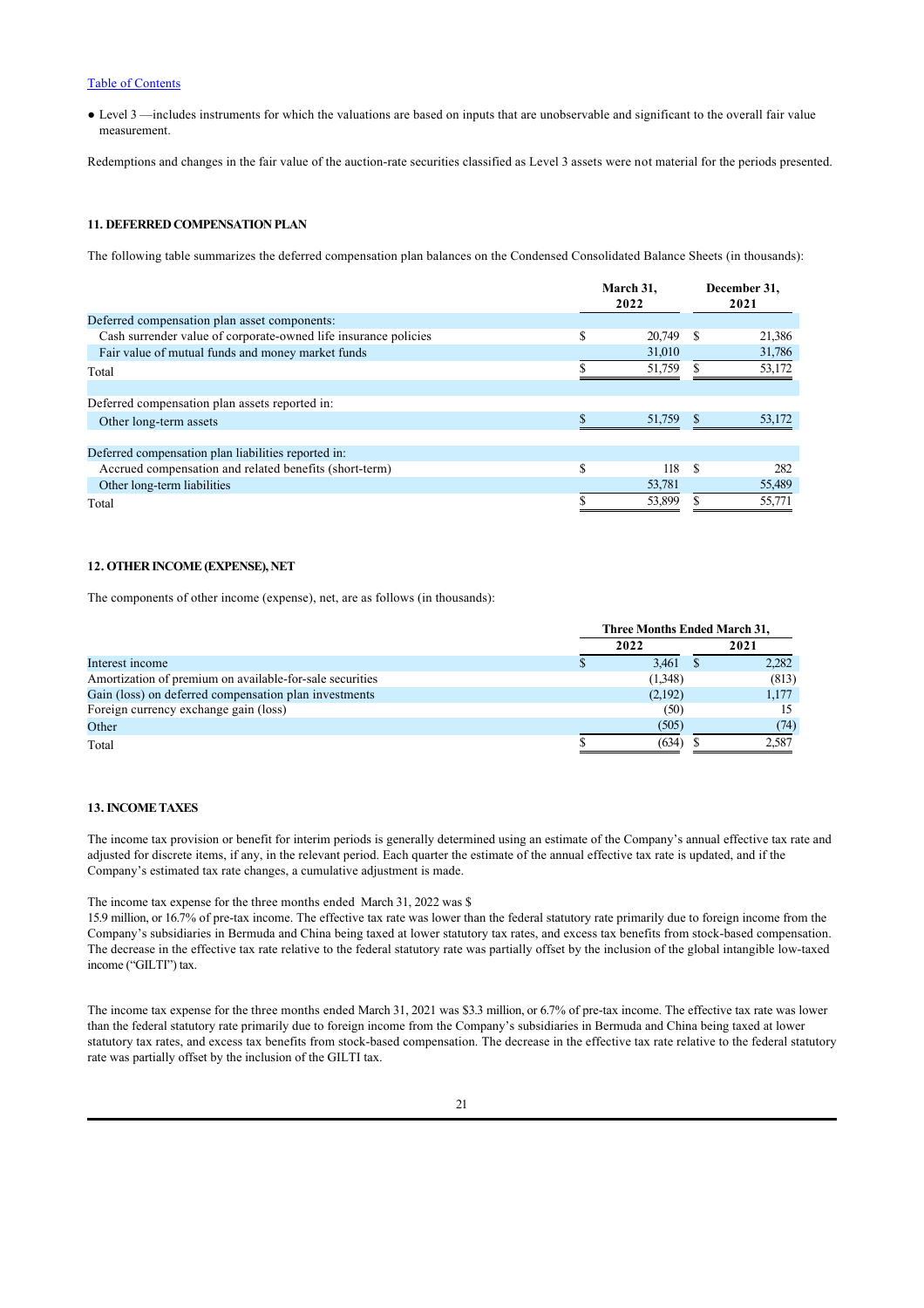The Company's uncertain tax positions relate to the allocation of income and deductions among its global entities and to the determination of the research and development tax credit. It is reasonably possible that the balance of gross unrecognized tax benefits could significantly change in the next 12 months. However, it is not possible to determine either the magnitude or the range of increases or decreases at this time.

### **14. ACCUMULATED OTHER COMPREHENSIVE INCOME**

The following table summarizes the changes in accumulated other comprehensive income (in thousands):

|                                                                  | <b>Unrealized</b><br><b>Losses</b> on<br><b>Available-for-Sale</b><br><b>Securities</b> |  | <b>Foreign Currency</b><br><b>Translation</b><br><b>Adjustments</b> | <b>Total</b> |
|------------------------------------------------------------------|-----------------------------------------------------------------------------------------|--|---------------------------------------------------------------------|--------------|
| Balance as of January 1, 2022                                    | $(1,063)$ \$                                                                            |  | 16,943                                                              | 15,880       |
| Other comprehensive loss before reclassifications                | (5,970)                                                                                 |  | (178)                                                               | (6,148)      |
| Amounts reclassified from accumulated other comprehensive income |                                                                                         |  |                                                                     |              |
| Tax effect                                                       | 565                                                                                     |  |                                                                     | 565          |
| Net current period other comprehensive loss                      | (5,400)                                                                                 |  | (178)                                                               | (5,578)      |
| Balance as of March 31, 2022                                     | (6, 463)                                                                                |  | 16.765                                                              | 10,302       |
|                                                                  |                                                                                         |  |                                                                     |              |

The amounts reclassified from accumulated other comprehensive income were recorded in other income (expense), net, on the Condensed Consolidated Statements of Operations.

### **15. DIVIDENDS AND DIVIDEND EQUIVALENTS**

#### *Cash Dividend Program*

The Company has a dividend program approved by the Board of Directors, pursuant to which the Company intends to pay quarterly cash dividends on its common stock. Based on the Company's historical practice, stockholders of record as of the last business day of the quarter are entitled to receive the quarterly cash dividends when and if declared by the Board of Directors, which are payable to the stockholders in the following month. The Board of Directors declared the following cash dividends (in thousands, except per-share amounts):

|                             | <b>Three Months Ended March 31.</b> |  |        |  |  |
|-----------------------------|-------------------------------------|--|--------|--|--|
|                             | 2022                                |  | 2021   |  |  |
| Dividend declared per share | 0.75                                |  | 0.60   |  |  |
| Total amount                | 34,908 \$                           |  | 27,393 |  |  |

As of March 31, 2022 and December 31, 2021, accrued dividends totaled \$

34.9 million and \$27.7 million, respectively.

The declaration of any future cash dividends is at the discretion of the Board of Directors and will depend on, among other things, the Company's financial condition, results of operations, capital requirements, business conditions, and other factors that the Board of Directors may deem relevant, as well as a determination that cash dividends are in the best interests of the stockholders.

The Company anticipates that cash used for future dividend payments will come from its domestic cash, cash generated from ongoing U.S. operations, and cash repatriated from its Bermuda subsidiary. The Company also anticipates that earnings from other foreign subsidiaries will continue to be indefinitely reinvested.

### *Cash Dividend Equivalent Rights*

The Company's RSUs contain rights to receive cash dividend equivalents, which entitle employees who hold RSUs to the same dividend value per share as holders of common stock. The dividend equivalents are accumulated and paid to the employees when the underlying RSUs vest. Dividend equivalents accumulated on the underlying RSUs are forfeited if the employees do not fulfill the requisite service requirement and, as a result, the awards do not vest. As of March 31, 2022 and December 31, 2021*,* accrued dividend equivalents totaled \$13.7 million and \$13.1 million, respectively.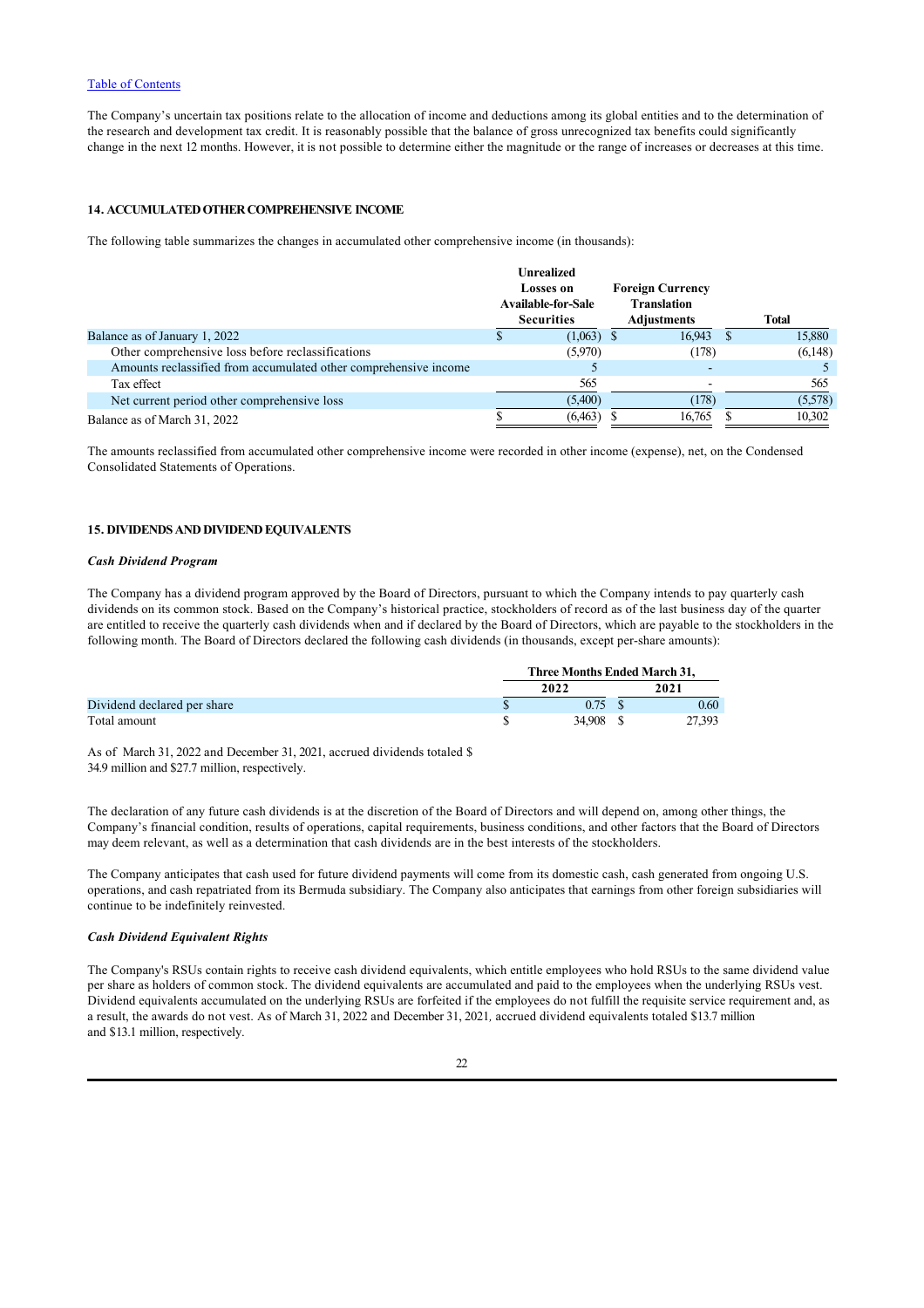#### <span id="page-24-0"></span>**Item 2. Management's Discussion and Analysis of Financial Condition and Results of Operations**

This Quarterly Report on Form 10-Q contains forward-looking statements within the meaning of Section 27A of the Securities Act of 1933, as amended, and Section 21E of the Securities Exchange Act of 1934, as amended, that have been made pursuant to and in reliance on the provisions of the Private Securities Litigation Reform Act of 1995. These statements include, among others, statements concerning:

- the above-average industry growth of product and market areas that we have targeted,
- our plan to increase our revenue through the introduction of new products within our existing product families as well as in new product categories and families,
- our belief that we may incur significant legal expenses that vary with the level of activity in each of our current or future legal proceedings,
- the effect that liquidity of our investments has on our capital resources,
- the continuing application of our products in the storage and computing, enterprise data, automotive, industrial, communications and consumer markets,
- estimates of our future liquidity requirements,
- the cyclical nature of the semiconductor industry,
- the effects of the COVID-19 pandemic and the conflict between Ukraine and Russia on the global economy, the semiconductor industry and our business,
- protection of our proprietary technology,
- business outlook for the remainder of 2022 and beyond,
- the factors that we believe will impact our business, operations and financial condition, as well as our ability to achieve revenue growth,
- the percentage of our total revenue from various end markets,
- our ability to identify, acquire and integrate companies, businesses and products, and achieve the anticipated benefits from such acquisitions and integrations,
- the impact of various tax laws and regulations on our income tax provision, financial position and cash flows,
- our plan to repatriate cash from our subsidiary in Bermuda,
- our intention and ability to pay cash dividends and dividend equivalents, and
- the factors that differentiate us from our competitors.

In some cases, words such as "would," "could," "may," "should," "predict," "potential," "targets," "continue," "anticipate," "expect," "intend," "plan," "believe," "seek," "estimate," "project," "forecast," "will," the negative of these terms or other variations of such terms and similar expressions relating to the future identify forward-looking statements. All forward-looking statements are based on our current outlook, expectations, estimates, projections, beliefs and plans or objectives about our business, our industry and the global economy, including our expectations regarding the potential impacts of the COVID-19 pandemic and the conflict in Ukraine on our business, industry and the global economy. These statements are not guarantees of future performance and are subject to risks and uncertainties. Actual events or results could differ materially and adversely from those expressed in any such forward-looking statements. Risks and uncertainties that could cause actual results to differ materially include those set forth throughout this Quarterly Report on Form 10-Q and in our Annual Report on Form 10-K and, in particular, in the section entitled "Risk Factors." Except as required by law, we disclaim any duty to, and undertake no obligation to, update any forward-looking statements, whether as a result of new information relating to existing conditions, future events or otherwise or to release publicly the results of any future revisions we may make to forward-looking statements to reflect events or circumstances after the date hereof or to reflect the occurrence of unanticipated events. Readers are cautioned not to place undue reliance on such statements, which speak only as of the date of this Quarterly Report on Form 10-Q. Readers should carefully review future reports and documents that we file from time to time with the SEC, such as our Annual Reports on Form 10-K, Quarterly Reports on Form 10-Q and any Current Reports on Form 8-K.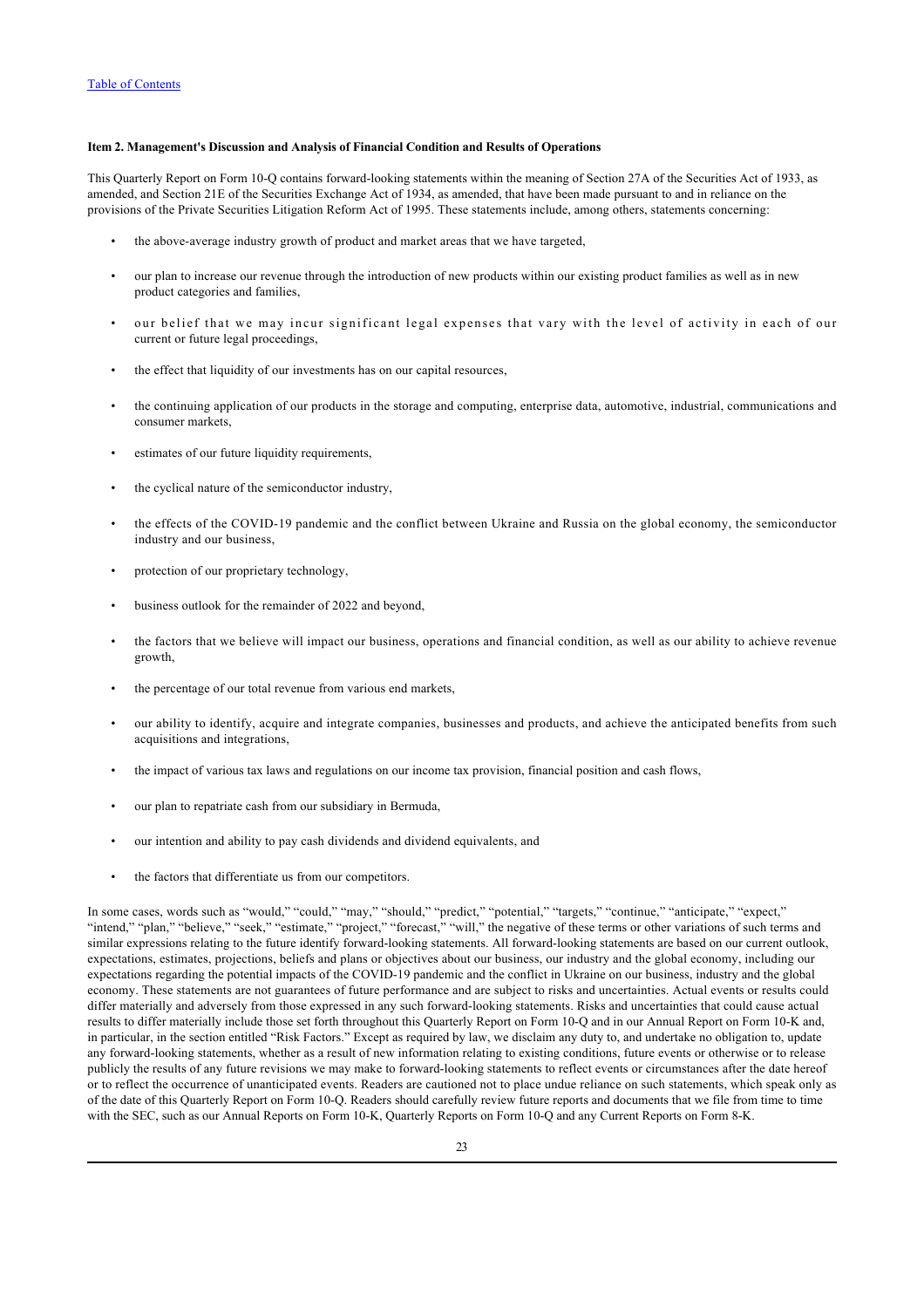#### **Overview**

We are a global company that provides high-performance, semiconductor-based power electronics solutions. Incorporated in 1997, our three core strengths include deep system-level knowledge, strong semiconductor design expertise, and innovative proprietary semiconductor process and system integration technologies. These combined strengths enable us to deliver highly integrated monolithic products that offer energy-efficient, cost-effective, easy-to-use solutions for systems found in storage and computing, enterprise data, automotive, industrial, communications and consumer applications. Our mission is to reduce total energy and material consumption in our customers' systems with green, practical and compact solutions. We believe that we differentiate ourselves by offering solutions that are more highly integrated, smaller in size, more energy-efficient, more accurate with respect to performance specifications and, consequently, more cost-effective than many competing solutions. We plan to continue to introduce new products within our existing product families, as well as in new innovative product categories.

We operate in the cyclical semiconductor industry where there is seasonal demand for certain products. We are not immune from current and future industry downturns, but we have targeted product and market areas that we believe have the ability to offer above average industry performance over the long term.

We work with third parties to manufacture and assemble our ICs. This has enabled us to limit our capital expenditures and fixed costs, while focusing our engineering and design resources on our core strengths.

Following the introduction of a product, our sales cycle generally takes a number of quarters after we receive an initial customer order for a new product to ramp up. Typical lead times for orders are generally 16 to 26 weeks. Recently, we have experienced high customer demand, which has resulted in longer than usual lead times. These factors, combined with the fact that orders in the semiconductor industry can typically be cancelled or rescheduled without significant penalty to the customer, make the forecasting of our orders and revenue difficult.

We derive most of our revenue from sales through distribution arrangements and direct sales to customers in Asia, where our products are incorporated into end-user products. Our revenue from direct and indirect sales to customers in Asia was 90% and 89% for the three months ended March 31, 2022 and 2021, respectively. We derive a majority of our revenue from the sales of our DC to DC converter products which serve the storage and computing, enterprise data, automotive, industrial, communications and consumer markets. We believe our ability to achieve revenue growth will depend, in part, on our ability to develop new products, enter new market segments, gain market share, manage litigation risk, diversify our customer base and continue to secure manufacturing capacity.

## **Impact of COVID-19 on Our Business**

The COVID-19 pandemic has had, and continues to have, a significant impact around the world. Our primary focus is to continue to execute our business plan and mitigate the effect of the COVID-19 pandemic on our financial position and operations, while actively taking all necessary precautions to ensure the safety of our employees, our suppliers and our customers. The pandemic did not materially and adversely impact our overall operating results or business operations for the three months ended March 31, 2022.

In recent months, China has experienced an increase in outbreaks, specifically in Shanghai where we have business operations and where many of our customers and suppliers are located. Local governments have implemented strict measures including quarantines, shutdowns and other business restrictions, which resulted in logistics challenges across the region and throughout China. While the disruptions did not have a material adverse impact on our operations or financial condition for the three months ended March 31, 2022, we will continue to monitor and evaluate future developments. However, we cannot reasonably estimate the duration and severity of the increased regulatory requirements in Shanghai and throughout China or the potential effect of these measures on the global economy, the semiconductor industry and our business.

We have worked, and are continuing to actively work, with our stakeholders, including customers, suppliers and employees, to address the impact of the pandemic. We will continue to monitor the situation, to assess further possible implications to our business, supply chain and customers, and to take actions in an effort to mitigate adverse consequences to the extent feasible. A prolonged economic slowdown as a result of the pandemic, or otherwise, could materially and adversely impact our business, results of operations and financial condition for the remainder of 2022 and beyond.

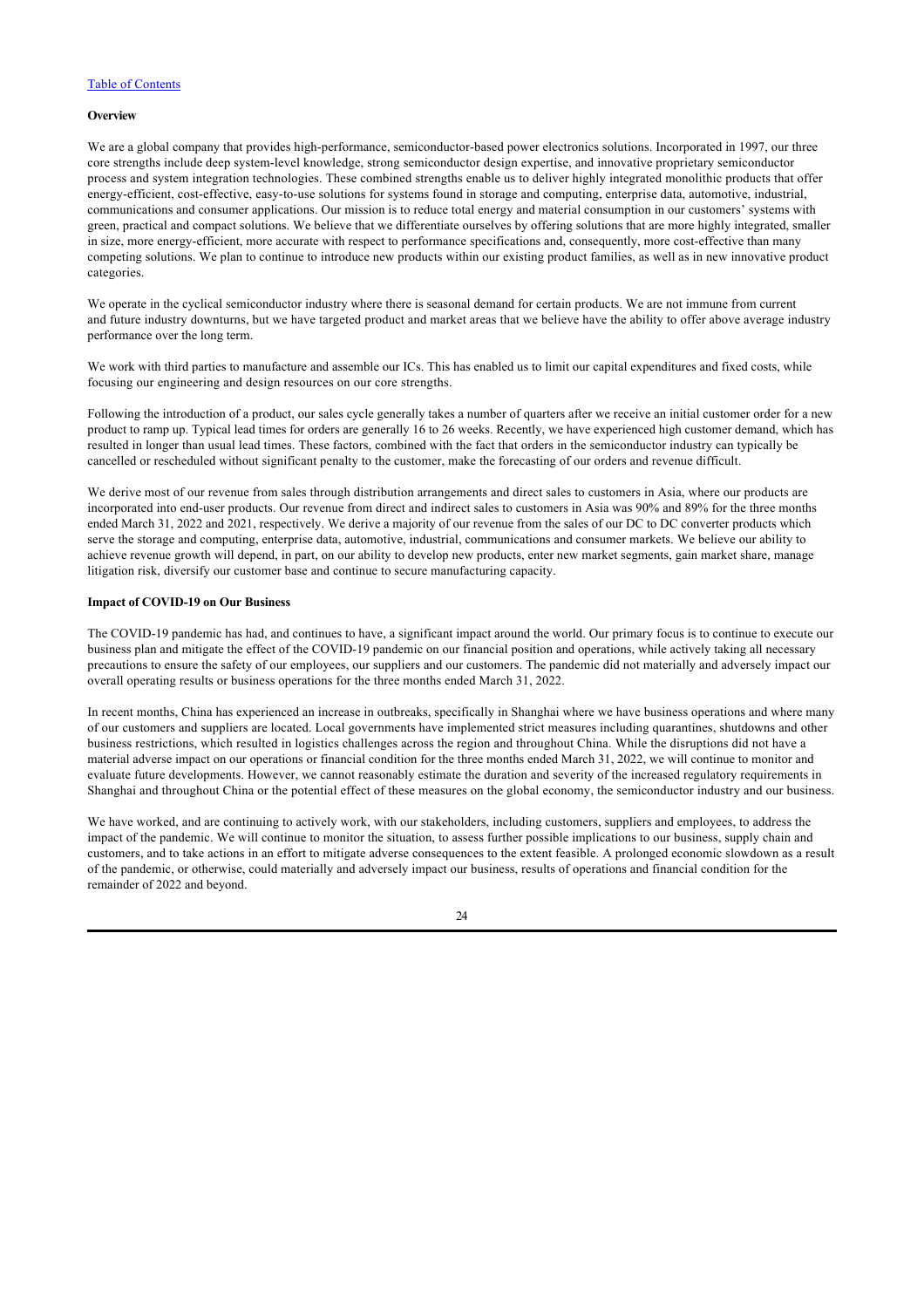## **Conflict between Ukraine and Russia**

As the conflict between Ukraine and Russia continues to evolve, we are closely monitoring the impact of future developments on our business, supply chain, employees, customers and other business partners. Our total revenues in Russia have not been material and we have changed our payment terms to require payment in advance from our customers in Russia. In addition, all outstanding accounts receivable balances from our customers in Russia have been paid.

#### **Cybersecurity Risk Management**

We are committed to protecting our information technology ("IT") assets, including computers, systems, corporate networks and sensitive data, from unauthorized access or attack. We have established an internal global IT policy handbook as well as IT security management control procedures designed to:

- Create information security awareness and define responsibilities among our employees and business partners;
- Implement controls to identify IT risks and monitor the use of our systems and information resources;
- Establish key policies and processes to adequately and timely respond to security threats;
- Maintain disaster recovery and business continuity plans; and
- Ensure compliance with applicable laws and regulations regarding the management of information security.

We require all new employees to attend an IT security training orientation. In addition, on an as-needed basis, our IT team provides trainings and updates to employees related to our policies and procedures.

Our IT Steering Committee, which consists of our senior management and IT team, meets on a regular basis to review initiatives and projects to improve IT security, as well as resources and budgets for our cybersecurity compliance and education efforts. We completed the ISO 27001 certification, a globally recognized information security standard, in 2021.

Our Audit Committee of the Board of Directors, which consists of three independent members, is responsible for the oversight of our cybersecurity risk program. On a regular basis, the Audit Committee reviews reports and updates from our Chief Financial Officer and IT senior management about major risk exposures, their potential impact on our business operations, and management's strategies to assess, monitor and mitigate those risks. The Audit Committee also provides updates of their oversight and findings to the Board of Directors.

We believe we have adequate resources and sufficient policies, procedures and oversight in place to identify and manage our IT security risks to our business operations. To date, we do not believe we have experienced any material information security breaches and have not incurred significant operating expenses related to information security breaches.

#### **Critical Accounting Policies and Estimates**

In preparing our condensed consolidated financial statements in accordance with GAAP, we are required to make estimates, assumptions and judgments that affect the amounts reported in our financial statements and the accompanying disclosures. Estimates and judgments used in the preparation of our condensed consolidated financial statements are, by their nature, uncertain and unpredictable, and depend upon, among other things, many factors outside of our control, including demand for our products, economic conditions and other current and future events, such as the impact of the COVID-19 pandemic and the conflict between Ukraine and Russia. Actual results could differ from these estimates and assumptions, and any such differences may be material to our condensed consolidated financial statements.

As of the date of issuance of these condensed consolidated financial statements, we are not aware of any specific event or circumstance that would require our management to update the significant estimates and assumptions used in the preparation of the condensed consolidated financial statements, as compared to those disclosed in the Annual Report on Form 10-K for the year ended December 31, 2021. As new events continue to evolve and additional information becomes available, any changes to these estimates and assumptions will be recognized in the condensed consolidated financial statements as soon as they become known.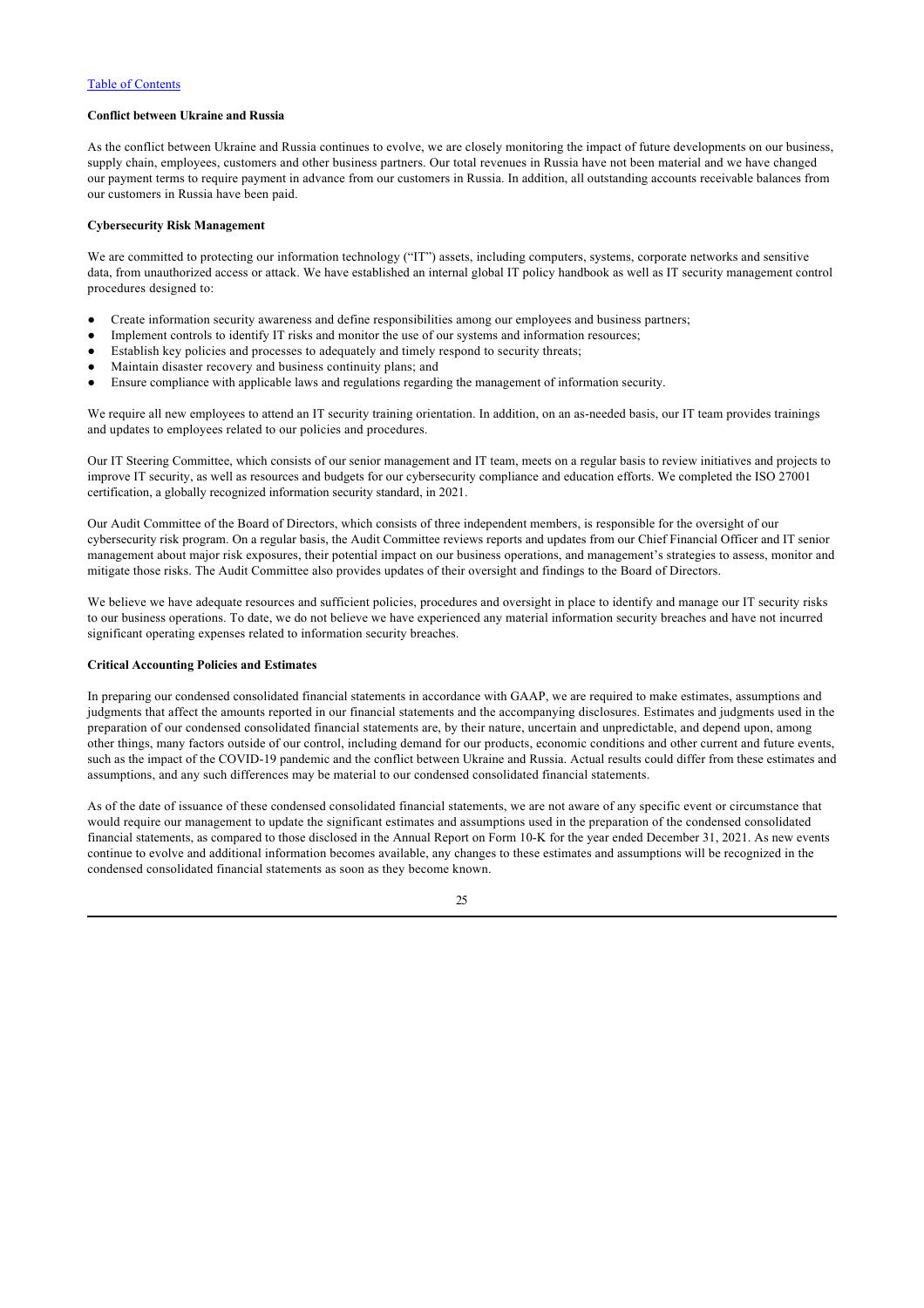## **Results of Operations**

The table below sets forth the data on the Condensed Consolidated Statements of Operations as a percentage of revenue:

|                                     | <b>Three Months Ended March 31,</b> |                                    |         |        |  |  |  |
|-------------------------------------|-------------------------------------|------------------------------------|---------|--------|--|--|--|
|                                     | 2022                                |                                    |         | 2021   |  |  |  |
|                                     |                                     | (in thousands, except percentages) |         |        |  |  |  |
| Revenue                             | \$<br>377,714                       | $100.0\%$ \$                       | 254,455 | 100.0% |  |  |  |
| Cost of revenue                     | 158,834                             | 42.1                               | 113,396 | 44.6   |  |  |  |
| Gross profit                        | 218,880                             | 57.9                               | 141,059 | 55.4   |  |  |  |
| Operating expenses:                 |                                     |                                    |         |        |  |  |  |
| Research and development            | 54,104                              | 14.3                               | 41,892  | 16.5   |  |  |  |
| Selling, general and administrative | 67,153                              | 17.8                               | 51,453  | 20.2   |  |  |  |
| Litigation expense                  | 1,489                               | 0.3                                | 1,628   | 0.6    |  |  |  |
| Total operating expenses            | 122,746                             | 32.4                               | 94,973  | 37.3   |  |  |  |
| Operating income                    | 96,134                              | 25.5                               | 46,086  | 18.1   |  |  |  |
| Other income (expense), net         | (634)                               | (0.2)                              | 2,587   | 1.0    |  |  |  |
| Income before income taxes          | 95,500                              | 25.3                               | 48.673  | 19.1   |  |  |  |
| Income tax expense                  | 15,934                              | 4.2                                | 3,260   | 1.3    |  |  |  |
| Net income                          | 79,566                              | $21.1\%$ \$                        | 45,413  | 17.8%  |  |  |  |

### *Revenue*

In the first quarter of 2022, we reorganized our end markets and broke out Computing and Storage into two new end markets: (1) Storage and Computing, and (2) Enterprise Data. All prior-period amounts have been restated to reflect the changes. The following table summarizes our revenue by end market:

|                       | Three Months Ended March 31,       |              |         |         |          |  |  |  |
|-----------------------|------------------------------------|--------------|---------|---------|----------|--|--|--|
|                       |                                    | $%$ of       |         | $%$ of  |          |  |  |  |
| <b>End Market</b>     | 2022                               | Revenue      | 2021    | Revenue | Change   |  |  |  |
|                       | (in thousands, except percentages) |              |         |         |          |  |  |  |
| Storage and Computing | \$<br>96,586                       | $25.6\%$ \$  | 51.312  | 20.2%   | 88.2%    |  |  |  |
| Enterprise Data       | 42,509                             | 11.2         | 16.183  | 6.3     | 162.7%   |  |  |  |
| Automotive            | 54,546                             | 14.4         | 44.867  | 17.6    | 21.6%    |  |  |  |
| Industrial            | 48,538                             | 12.9         | 39,788  | 15.6    | 22.0%    |  |  |  |
| Communications        | 55,574                             | 14.7         | 36,070  | 14.2    | 54.1%    |  |  |  |
| Consumer              | 79,961                             | 21.2         | 66,235  | 26.1    | 20.7%    |  |  |  |
| Total                 | 377,714                            | $100.0\%$ \$ | 254,455 | 100.0%  | $48.4\%$ |  |  |  |

Revenue for the three months ended March 31, 2022 was \$377.7 million, an increase of \$123.3 million, or 48.4%, from \$254.5 million for the three months ended March 31, 2021. Overall unit shipments increased by 20% and average sales prices increased by approximately 23% compared to the same period in 2021. The increase in average sales prices was primarily driven by favorable changes in product mix with more sales coming from products with higher unit prices.

For the three months ended March 31, 2022, revenue from the storage and computing market increased \$45.3 million, or 88.2%, from the same period in 2021. This increase was primarily due to higher storage and commercial notebook sales. Revenue from the enterprise data market increased \$26.3 million, or 162.7%, from the same period in 2021. This increase was primarily driven by continuing strength in data center and workstation computing sales. Revenue from the automotive market increased \$9.7 million, or 21.6%, from the same period in 2021. This increase was primarily driven by sales growth for highly integrated applications supporting the digital cockpit, advanced driver assistance systems and connectivity. Revenue from the industrial market increased \$8.8 million, or 22.0%, from the same period in 2021. This increase was primarily driven by higher sales in power sources and industrial meters. Revenue from the communications market increased \$19.5 million, or 54.1%, from the same period in 2021. This increase primarily reflected higher revenue related to 5G infrastructure and satellite communication applications. Revenue from the consumer market increased \$13.7 million, or 20.7%, from the same period in 2021. This increase was primarily driven by increased sales for smart TVs, gaming, and home appliances, which was partially offset by decreased sales for mobile devices.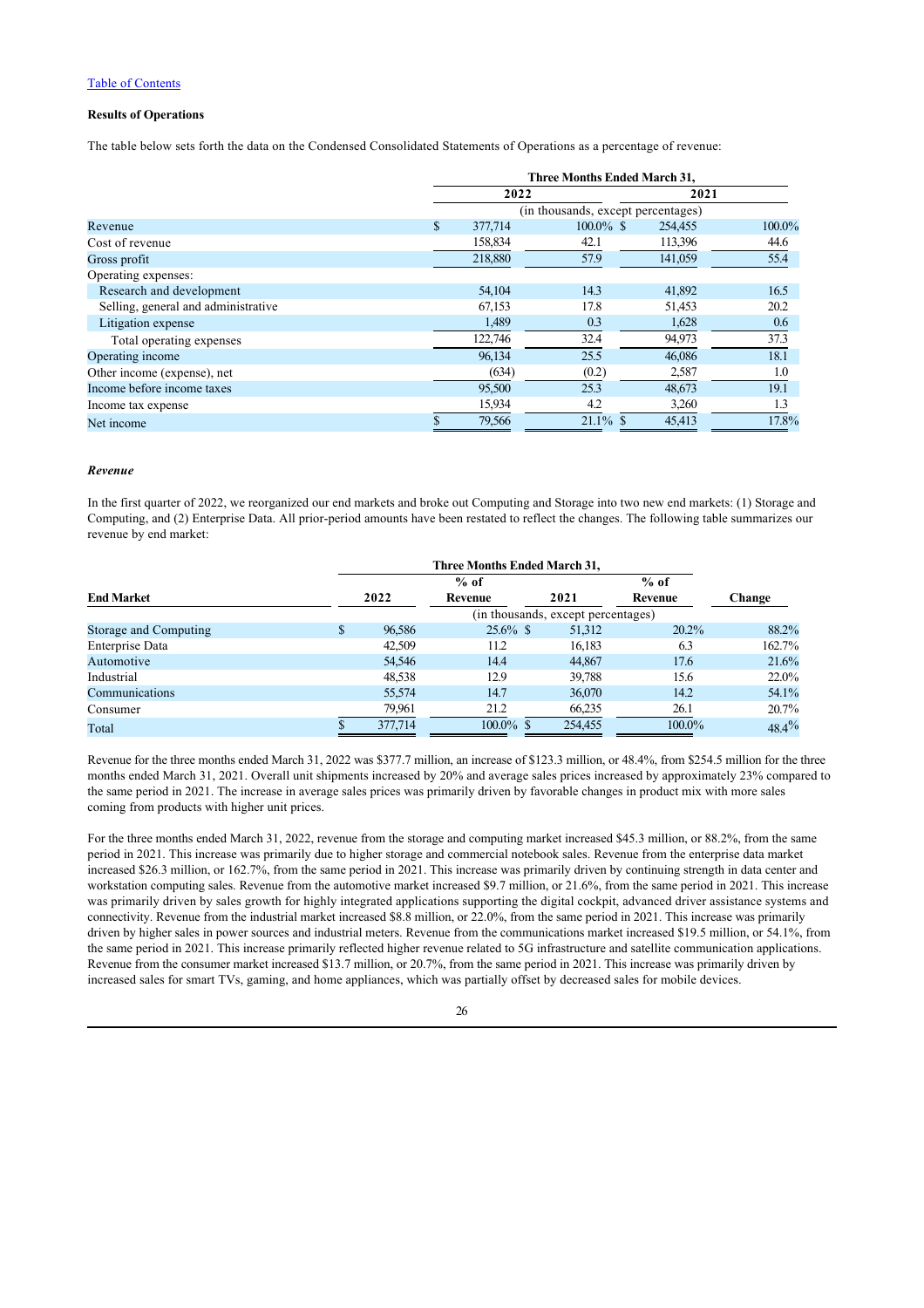### *Cost of Revenue and Gross Margin*

Cost of revenue primarily consists of costs incurred to manufacture, assemble and test our products, as well as warranty costs, inventoryrelated and other overhead costs, and stock-based compensation expenses.

|                            |   | Three Months Ended March 31, |  |                                    |        |  |
|----------------------------|---|------------------------------|--|------------------------------------|--------|--|
|                            |   | 2022                         |  | 2021                               | Change |  |
|                            |   |                              |  | (in thousands, except percentages) |        |  |
| Cost of revenue            | S | 158,834                      |  | 113.396                            | 40.1%  |  |
| As a percentage of revenue |   | $42.1\%$                     |  | 44.6%                              |        |  |
| Gross profit               |   | 218,880                      |  | 141,059                            | 55.2%  |  |
| Gross margin               |   | 57.9%                        |  | 55.4%                              |        |  |

Cost of revenue was \$158.8 million, or 42.1% of revenue, for the three months ended March 31, 2022, and \$113.4 million, or 44.6% of revenue, for the three months ended March 31, 2021. The \$45.4 million increase in cost of revenue was primarily due to a 20% increase in overall unit shipments and a 22% increase in the average direct cost of units shipped. The increase in cost of revenue was also driven by an increase in manufacturing overhead costs, which was partially offset by a decrease in inventory write-downs.

Gross margin was 57.9% for the three months ended March 31, 2022, compared with 55.4% for the three months ended March 31, 2021. The increase in gross margin was mainly driven by a favorable product mix and lower inventory write-downs as a percentage of revenue.

#### *Research and Development (*"*R&D*"*)*

R&D expenses primarily consist of salary and benefit expenses, bonuses, stock-based compensation and deferred compensation for design and product engineers, expenses related to new product development and supplies, and facility costs.

|                            | Three Months Ended March 31, |  |                                    |        |
|----------------------------|------------------------------|--|------------------------------------|--------|
|                            | 2022                         |  | 2021                               | Change |
|                            |                              |  | (in thousands, except percentages) |        |
| $R&D$ expenses             | 54,104                       |  | 41,892                             | 29.2%  |
| As a percentage of revenue | $14.3\%$                     |  | $16.5\%$                           |        |

R&D expenses were \$54.1 million, or 14.3% of revenue, for the three months ended March 31, 2022, and \$41.9 million, or 16.5% of revenue, for the three months ended March 31, 2021. The \$12.2 million increase in R&D expenses was primarily due to an increase of \$9.8 million in cash compensation expenses, which include salary, benefits and bonuses, and an increase of \$2.2 million in stock-based compensation expenses, which were mainly associated with performance-based equity awards. This was partially offset by a credit of \$1.2 million related to changes in the value of the deferred compensation plan liabilities. Our R&D headcount was 1,103 employees as of March 31, 2022, compared with 909 employees as of March 31, 2021.

### *Selling, General and Administrative (*"*SG&A*"*)*

SG&A expenses primarily include salary and benefit expenses, bonuses, stock-based compensation and deferred compensation for sales, marketing and administrative personnel, sales commissions, travel expenses, facilities costs, and professional service fees.

|                            | Three Months Ended March 31,       |  |        |        |       |
|----------------------------|------------------------------------|--|--------|--------|-------|
|                            | 2022                               |  | 2021   | Change |       |
|                            | (in thousands, except percentages) |  |        |        |       |
| $SG&A$ expenses            | 67.153                             |  | 51.453 |        | 30.5% |
| As a percentage of revenue | 17.8%                              |  | 20.2%  |        |       |

SG&A expenses were \$67.2 million, or 17.8% of revenue, for the three months ended March 31, 2022, and \$51.5 million, or 20.2% of revenue, for the three months ended March 31, 2021. The \$15.7 million increase in SG&A expenses was primarily due to an increase of \$8.5 million in stockbased compensation expenses, which were mainly associated with performance-based equity awards, and an increase of \$7.8 million in cash compensation expenses, which include salary, benefits and bonuses. The increase was partially offset by a credit of \$2.1 million related to changes in the value of the deferred compensation plan liabilities. Our SG&A headcount was 696 employees as of March 31, 2022, compared with 585 employees as of March 31, 2021.

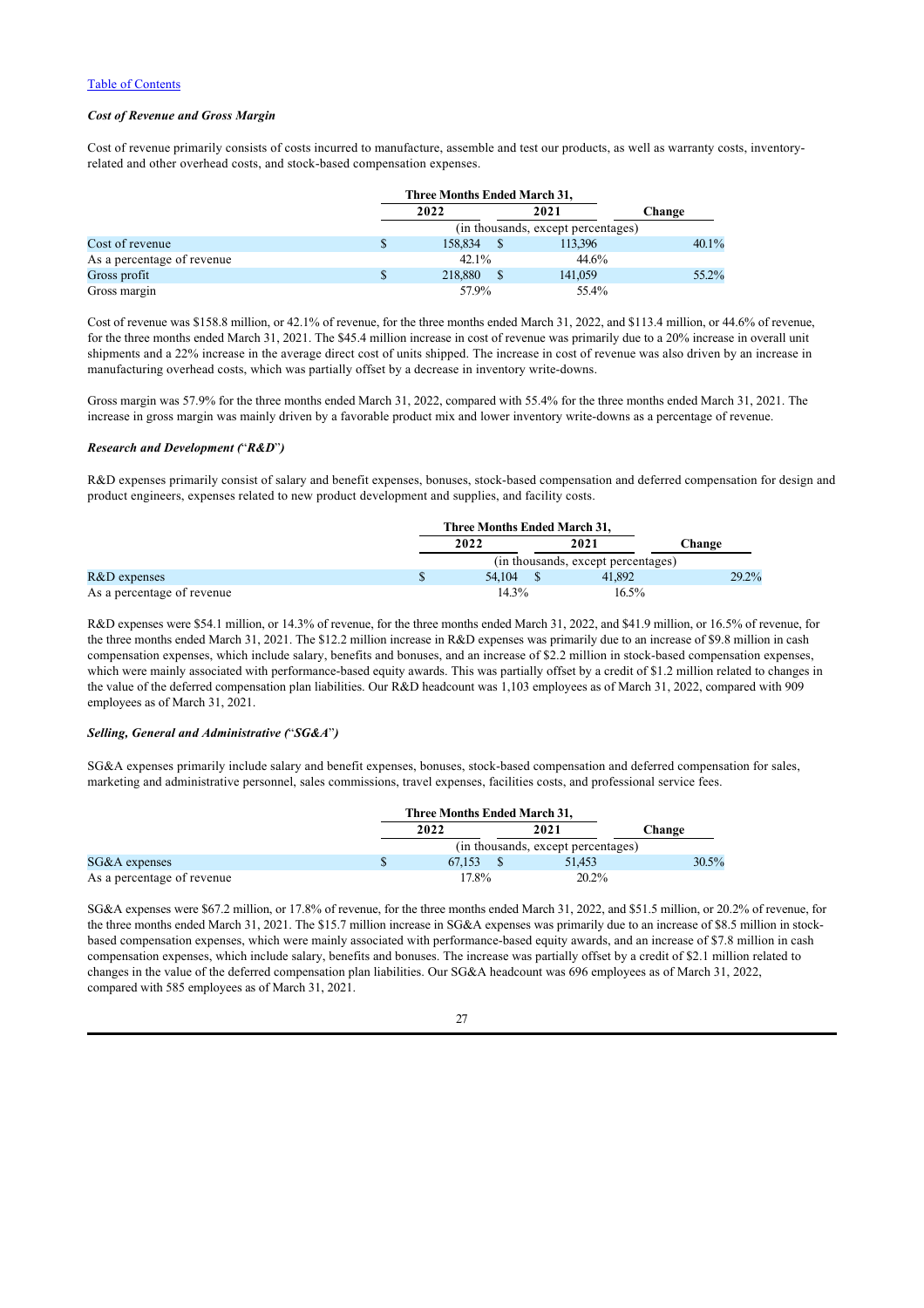### *Litigation Expense*

Litigation expense was \$1.5 million for the three months ended March 31, 2022, compared with \$1.6 million for the three months ended March 31, 2021. The expenses for both periods were attributable to litigation activity related to ongoing patent infringement and other matters.

### *Other Income (Expense), Net*

Other expense, net, was \$0.6 million for the three months ended March 31, 2022, compared with other income, net, of \$2.6 million for the three months ended March 31, 2021. The decrease in income was primarily due to an increase of \$3.4 million in expense related to changes in the value of the deferred compensation plan investments, which was partially offset by an increase of \$0.6 million in net interest income.

#### *Income Tax Expense*

The income tax provision or benefit for interim periods is generally determined using an estimate of our annual effective tax rate and adjusted for discrete items, if any, in the relevant period. Each quarter the estimate of the annual effective tax rate is updated, and if our estimated tax rate changes, a cumulative adjustment is made.

The income tax expense for the three months ended March 31, 2022 was \$15.9 million, or 16.7% of pre-tax income. The effective tax rate was lower than the federal statutory rate primarily due to foreign income from our subsidiaries in Bermuda and China being taxed at lower statutory tax rates, and excess tax benefits from stock-based compensation. The decrease in the effective tax rate relative to the federal statutory rate was partially offset by the inclusion of the GILTI tax.

The income tax expense for the three months ended March 31, 2021 was \$3.3 million, or 6.7% of pre-tax income. The effective tax rate was lower than the federal statutory rate primarily due to foreign income from our subsidiaries in Bermuda and China being taxed at lower statutory tax rates, and excess tax benefits from stock-based compensation. The decrease in the effective tax rate relative to the federal statutory rate was partially offset by the inclusion of the GILTI tax.

The increase in the effective tax rate for the three months ended March 31, 2022 compared to the three months ended March 31, 2021 was mainly due to a decrease in excess tax benefits from stock-based compensation, and an increase in GILTI primarily driven by the capitalization of R&D costs as mandated by the U.S. Tax Cut and Jobs Act enacted in December 2017 (the "2017 Tax Act") and an increase in foreign income.

### **Liquidity and Capital Resources**

|                                                         | March 31,<br>2022                  |            | December 31,<br>2021 |           |
|---------------------------------------------------------|------------------------------------|------------|----------------------|-----------|
|                                                         | (in thousands, except percentages) |            |                      |           |
| Cash and cash equivalents                               | \$                                 | 260,604    | <sup>\$</sup>        | 189,265   |
| Short-term investments                                  |                                    | 512,908    |                      | 535,817   |
| Total cash, cash equivalents and short-term investments |                                    | 773.512    |                      | 725,082   |
| Percentage of total assets                              |                                    | 45.1%      |                      | $45.7\%$  |
| Total current assets                                    | S                                  | 1,247,136  | -S                   | 1,124,852 |
| Total current liabilities                               |                                    | (272, 528) |                      | (226,944) |
| Working capital                                         |                                    | 974,608    |                      | 897,908   |

As of March 31, 2022, we had cash and cash equivalents of \$260.6 million and short-term investments of \$512.9 million, compared with cash and cash equivalents of \$189.3 million and short-term investments of \$535.8 million as of December 31, 2021. As of March 31, 2022, \$161.5 million of cash and cash equivalents and \$317.7 million of short-term investments were held by our international subsidiaries. We may repatriate cash from our Bermuda subsidiary to fund our expenditures in future periods. We anticipate that earnings from other foreign subsidiaries will continue to be indefinitely reinvested.

## *Summary of Cash Flows*

The following table summarizes our cash flow activities:

|                                                                       | Three Months Ended March 31, |                |  |            |
|-----------------------------------------------------------------------|------------------------------|----------------|--|------------|
|                                                                       |                              | 2022           |  | 2021       |
|                                                                       |                              | (in thousands) |  |            |
| Net cash provided by operating activities                             |                              | 107.419        |  | 77,057     |
| Net cash used in investing activities                                 |                              | (11,613)       |  | (182, 866) |
| Net cash used in financing activities                                 |                              | (24,249)       |  | (10,993)   |
| Effect of change in exchange rates                                    |                              | (220)          |  | 218        |
| Net increase (decrease) in cash, cash equivalents and restricted cash |                              | 71.337         |  | (116,584)  |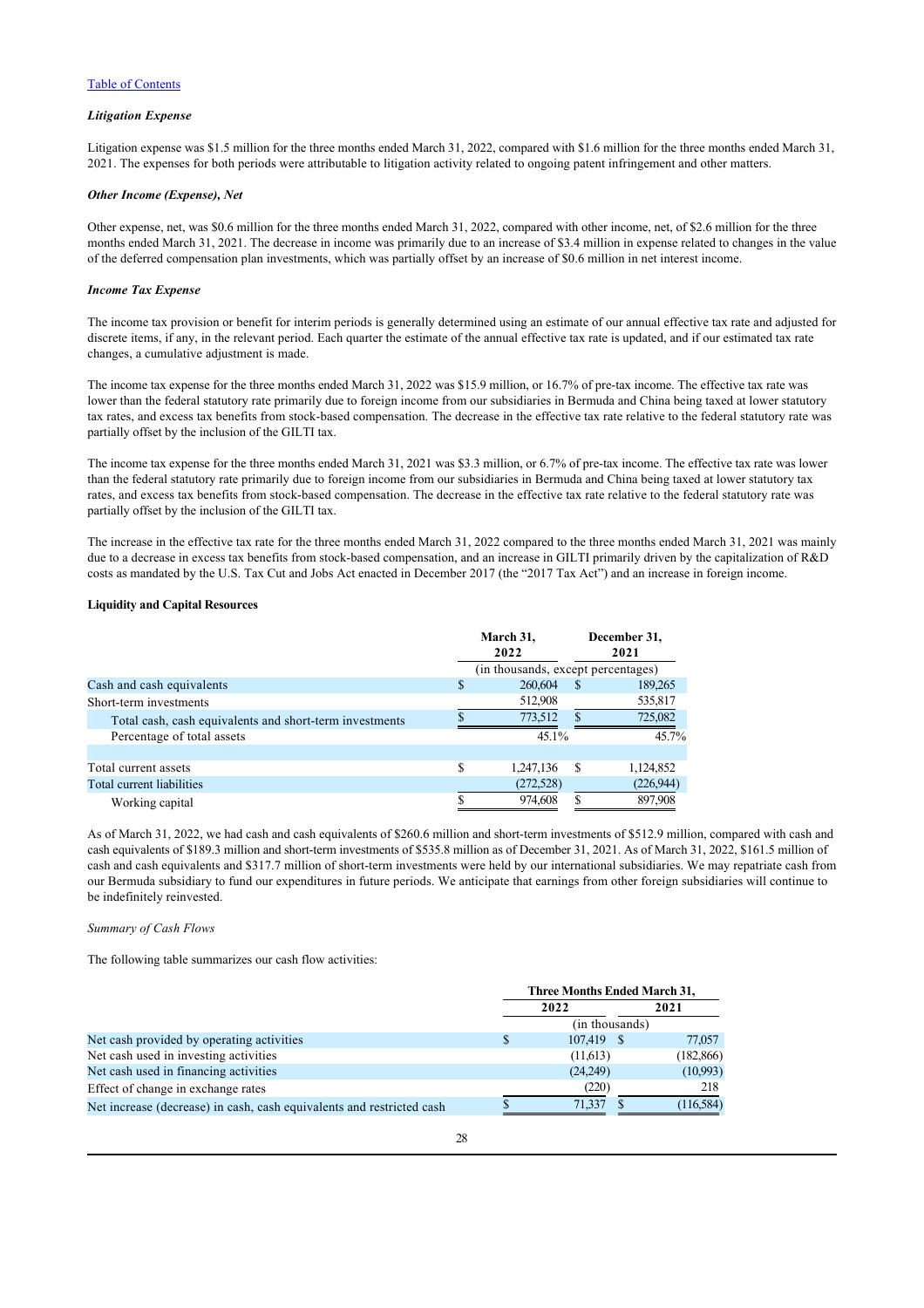For the three months ended March 31, 2022, the \$30.4 million increase in cash provided by operating activities compared to the prior period was primarily due to an increase of \$34.2 million in net income and an increased non-cash adjustment of \$11.2 million in stock-based compensation expense, partially offset by changes in operating assets and liabilities.

For the three months ended March 31, 2022, the \$171.3 million decrease in cash used in investing activities compared to the prior period was primarily due to a \$185.3 million decrease in purchases of investments, partially offset by a \$7.9 million increase in capital expenditures and a \$6.2 million decrease in proceeds from maturities and sales of investments.

For the three months ended March 31, 2022, the \$13.3 million increase in cash used in financing activities compared to the prior period was primarily due to an \$8.4 million decrease in proceeds from common stock issued under the employee equity incentive plan and a \$5.4 million increase in dividend and dividend equivalent payments.

In the future, in order to strengthen our financial position, respond to adverse developments, changes in our circumstance or unforeseen events or conditions, or fund our growth, we may need to raise additional funds by any one or a combination of the following: issuing equity securities, issuing debt or convertible debt securities, incurring indebtedness secured by our assets, or selling certain product lines and/or portions of our business. There can be no guarantee that we will be able to raise additional funds on terms acceptable to us, or at all.

From time to time, we have engaged in discussions with third parties concerning capital investments and potential acquisitions of product lines, technologies, businesses and companies, and we continue to consider potential investments and acquisition candidates. Any such transactions could involve the issuance of a significant number of new equity securities, assumptions of debt, and/or payment of cash consideration. We may also be required to raise additional funds to complete any such investments or acquisitions, through either the issuance of equity and debt securities or incurring indebtedness secured by our assets. If we raise additional funds or acquire businesses or technologies through the issuance of equity securities or convertible debt securities, our existing stockholders may experience significant dilution.

#### *Cash Requirements*

Although consequences of any economic uncertainty and macroeconomic conditions could adversely affect our liquidity and capital resources in the future, and cash requirements may fluctuate based on the timing and extent of many factors such as those discussed above, we believe that our balances of cash, cash equivalents and short-term investments of \$773.5 million as of March 31, 2022, along with cash generated by ongoing operations, will be sufficient to satisfy our liquidity requirements for the next 12 months and beyond.

Our material cash requirements include the following contractual and other obligations:

#### *Purchase Obligations*

Purchase obligations represent our obligations with our suppliers and other parties that require the purchases of goods or services, which primarily consist of wafer and other inventory purchases, assembly and other manufacturing services, construction of manufacturing and R&D facilities, purchases of production and other equipment, and license arrangements. As of March 31, 2022, our total obligations were \$204.1 million, of which approximately \$193.9 million was short-term.

### *Transition Tax Liability*

The transition tax liability represents the one-time, mandatory deemed repatriation tax imposed on previously deferred foreign earnings under the 2017 Tax Act. As permitted by the 2017 Tax Act, we have elected to pay the tax liability in installments on an interest-free basis through 2025. As of March 31, 2022, the remaining liability totaled \$16.8 million, of which \$2.0 million was short-term.

#### *Operating Leases*

Operating lease obligations represent the undiscounted remaining lease payments primarily for our leased facilities and equipment. As of March 31, 2022, these obligations totaled \$5.8 million, of which \$2.5 million was short-term.

#### *Dividends*

We currently have a dividend program approved by our Board of Directors, pursuant to which we intend to pay quarterly cash dividends on our common stock. Based on our historical practice, stockholders of record as of the last business day of the quarter are entitled to receive the quarterly cash dividends when and if declared by our Board of Directors, which are payable to our stockholders in the following month. As of March 31, 2022, accrued dividends totaled \$34.9 million. The declaration of any future cash dividends is at the discretion of our Board of Directors and will depend on, among other things, our financial condition, results of operations, capital requirements, business conditions and other factors that our Board of Directors may deem relevant, as well as a determination that cash dividends are in the best interests of our stockholders.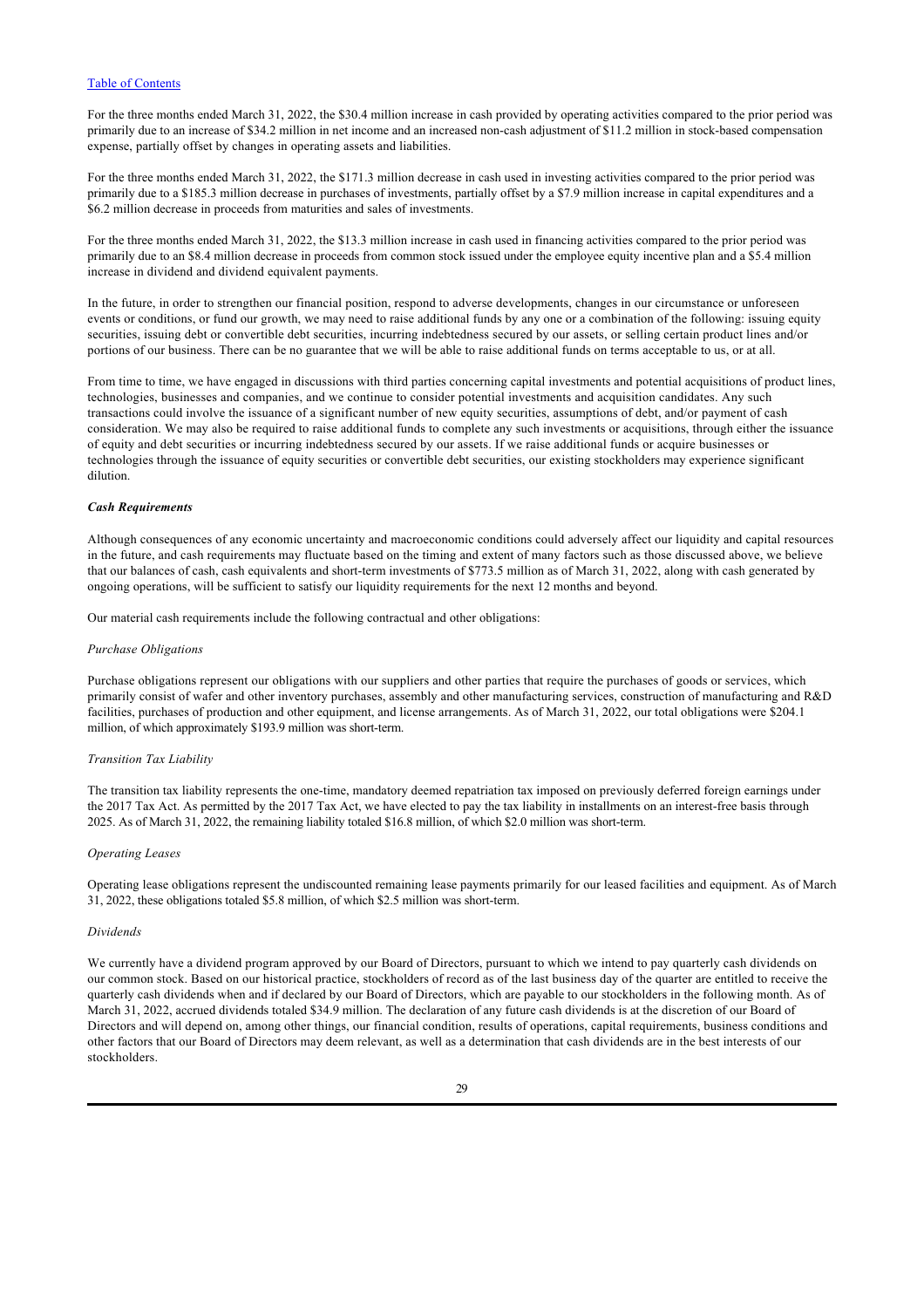### *Other Long-Term Obligations*

Other long-term obligations primarily include payments for deferred compensation plan liabilities and accrued dividend equivalents. As of March 31, 2022, these obligations totaled \$62.3 million.

#### <span id="page-31-0"></span>**Item 3. Quantitative and Qualitative Disclosures About Market Risk**

For a discussion of market risks, refer to Item 7A, "Quantitative and Qualitative Disclosures about Market Risk" in our Annual Report on Form 10-K for the year ended December 31, 2021. During the three months ended March 31, 2022, there were no material changes or developments that would materially alter the market risk assessment performed as of December 31, 2021.

### <span id="page-31-1"></span>**Item 4. Controls and Procedures**

## **Evaluation of Disclosure Controls and Procedures**

Our management, with the participation of our Chief Executive Officer and Chief Financial Officer, evaluated the effectiveness of our disclosure controls and procedures pursuant to Rule 13a-15(e) and Rule 15d-15(e) under the Securities Exchange Act of 1934 as of the end of the period covered by this Quarterly Report on Form 10-Q.

Based on this evaluation, our Chief Executive Officer and Chief Financial Officer concluded that, as of March 31, 2022, our disclosure controls and procedures are designed at a reasonable assurance level and are effective to provide reasonable assurance that information we are required to disclose in reports that we file or submit under the Exchange Act is recorded, processed, summarized, and reported within the time periods specified in the SEC's rules and forms, and that such information is accumulated and communicated to our management, including our Chief Executive Officer and Chief Financial Officer, as appropriate, to allow timely decisions regarding required disclosure.

#### **Changes in Internal Control over Financial Reporting**

There were no changes in our internal control over financial reporting that occurred during the quarter ended March 31, 2022, that have materially affected, or are reasonably likely to materially affect, our internal control over financial reporting.

#### **Limitations on Effectiveness of Controls and Procedures**

In designing and evaluating the disclosure controls and procedures, management recognizes that any set of controls and procedures, no matter how well designed and operated, can provide only reasonable assurance of achieving the desired control objectives. In addition, the design of disclosure controls and procedures must reflect the fact that there are resource constraints and that management is required to apply its judgment in evaluating the benefits of possible controls and procedures relative to their costs.

## <span id="page-31-2"></span>**PART II. OTHER INFORMATION**

#### <span id="page-31-3"></span>**Item 1. Legal Proceedings**

We are a party to actions and proceedings in the ordinary course of business, including potential litigation initiated by our stockholders, challenges to the enforceability or validity of our intellectual property, claims that our products infringe on the intellectual property rights of others, and employment matters. These proceedings often involve complex questions of fact and law and may require the expenditure of significant funds and the diversion of other resources to prosecute and defend. We intend to defend ourselves vigorously against any such claims. As of March 31, 2022*,* there were no material pending legal proceedings to which we were a party.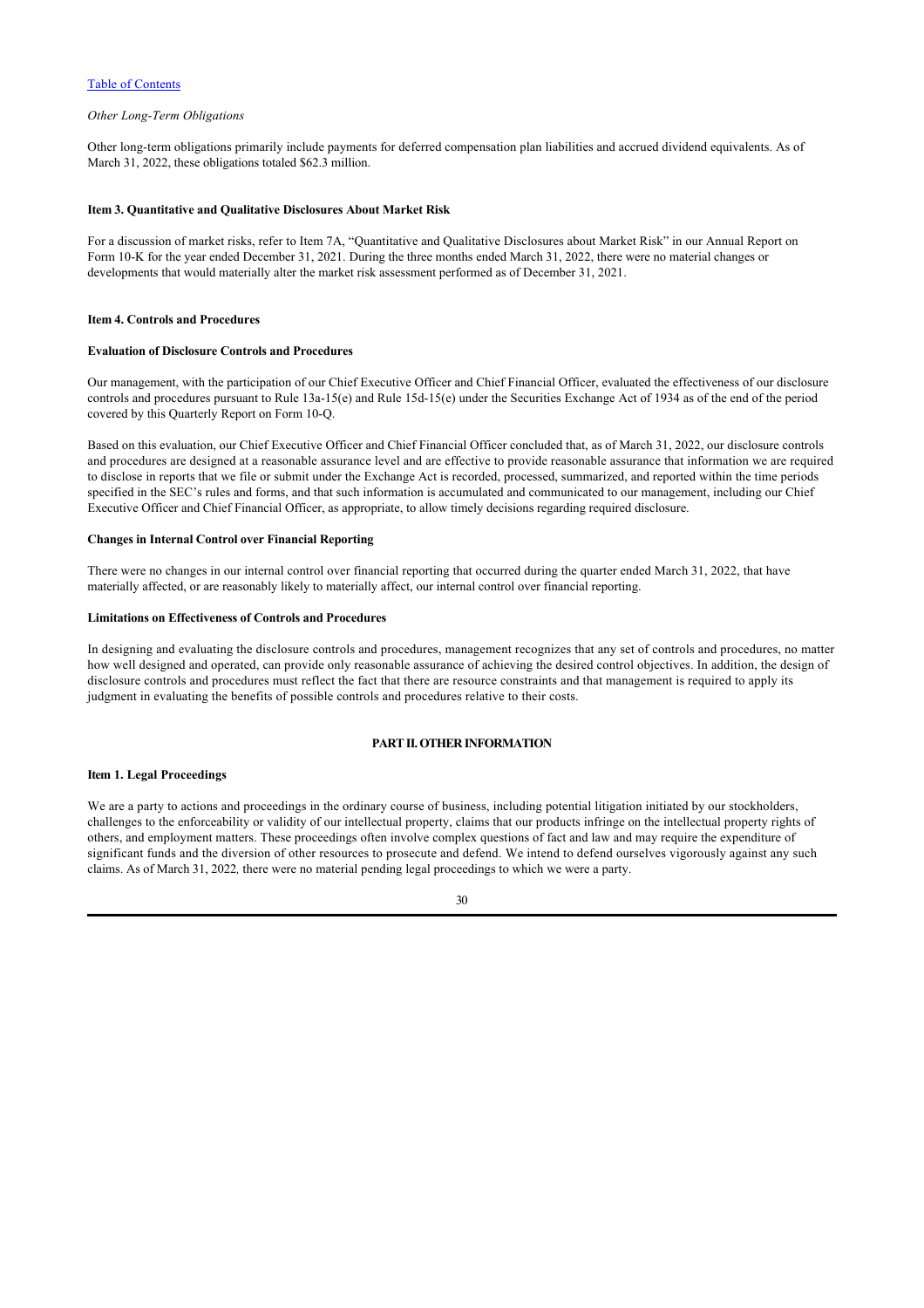## <span id="page-32-0"></span>**Item 1A. Risk Factors**

Our business involves numerous risks and uncertainties. You should carefully consider the risks described below, together with all of the other information in this Quarterly Report on Form 10-Q and other filings with the SEC in evaluating our business. If any of the following risks actually occur, our business, financial condition, operating results, and growth prospects would likely be materially and adversely affected. In such an event, the trading price of our common stock could decline, and you could lose all or part of your investment in our common stock. Our past financial performance should not be considered to be a reliable indicator of future performance, and investors should not use historical trends to anticipate results or trends in future periods. These risks involve forward-looking statements and our actual results may differ substantially from those discussed in these forward-looking statements.

#### **Risk Factors Summary**

The following summary description sets forth an overview of the material risks we are exposed to in the normal course of our business activities. The summary does not purport to be complete and is qualified in its entirety by reference to the full risk factor discussion immediately following this summary description. We encourage you to read the full risk factor discussion carefully.

Our revenue and expenses are difficult to predict, have varied significantly in the past and will continue to fluctuate significantly in the future due to numerous risks and uncertainties, many of which are beyond our control. As a result, we may not be profitable on a quarterly or annual basis. Our business, results of operations and financial condition, as well as your investment in our common stock, could be materially and adversely affected by any of the following material risks:

- changes in general economic conditions in the countries where our products are sold or used, particularly those in China;
- our dependence on the Asian markets for our customer base and our significant manufacturing operations in China, which may expose us to political, cultural, regulatory, economic, foreign currency and operational risks;
- the impact of extensive Chinese government regulation, as well as uncertainties with respect to China's legal system, on us and our manufacturing partners and suppliers;
- changes in international trade policy, such as tariffs on imports of foreign goods and regulations restricting the export of goods and services, between the U.S. and China;
- political and other risks in Taiwan and Hong Kong due to their tense relationships with China;
- adverse movements in foreign exchange rates, including the Renminbi;
- our ability to experience growth rates comparable to past years;
- changes in general demand for electronic products as a result of worldwide macroeconomic conditions, and the seasonality and variability in the end markets that we serve;
- our ability to accurately forecast sales and expenses due to the nature of our business as a component supplier;
- our and our competitors' ability to timely develop and introduce new products, and the acceptance of our new products in the marketplace;
- our dependency on a limited number of customers, including distributors, for a significant portion of our revenue;
- potential product liability risks due to defects or failures to meet specifications;
- lengthy sales cycles for our products balanced against the fixed nature of a substantial portion of our expenses;
- availability of adequate manufacturing capacity from our suppliers, and our ability to increase product sales and revenue in spite of capacity issues;
- increases in unanticipated costs as a result of increasing manufacturing capacity;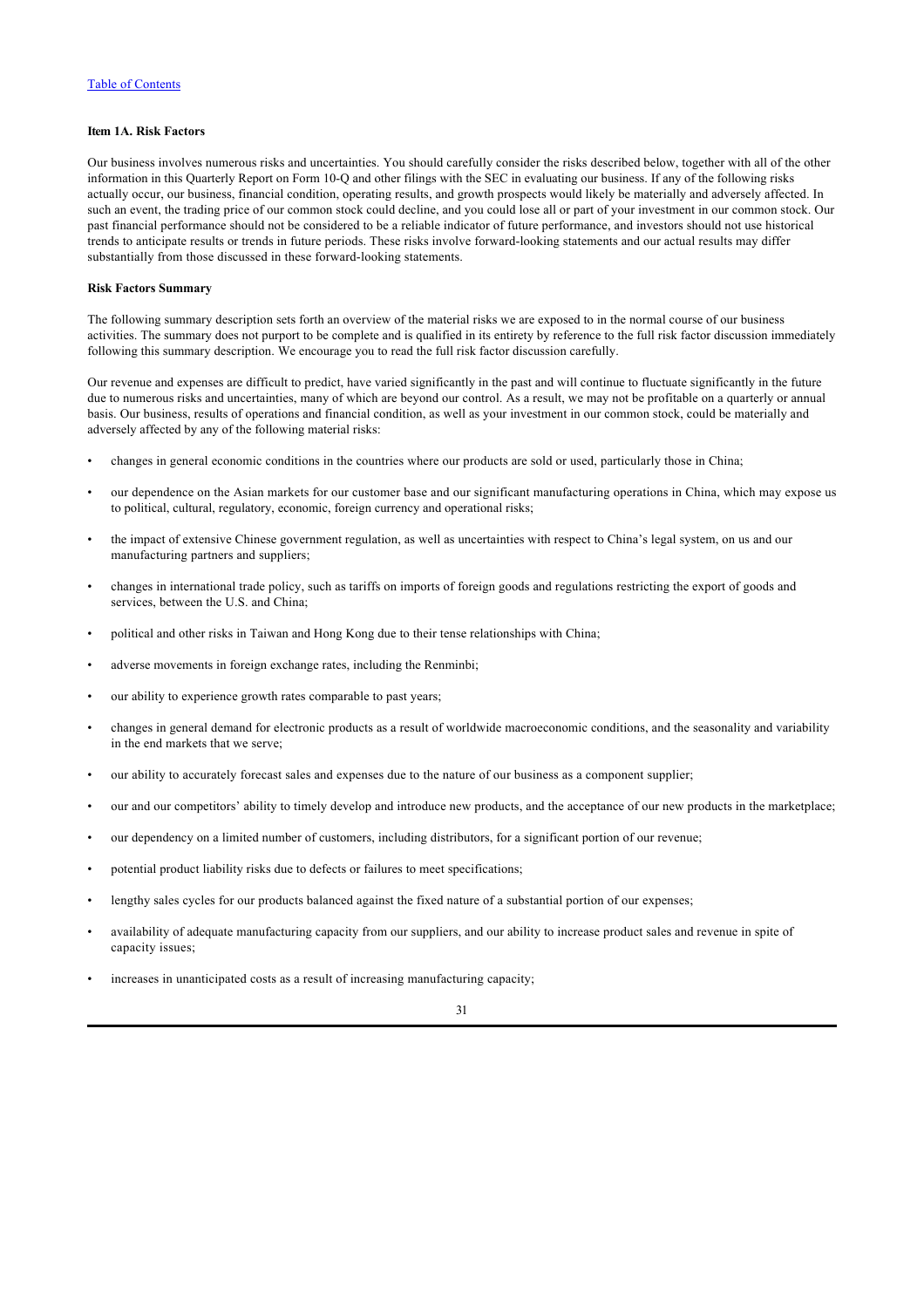- our dependency on third-party suppliers for wafer purchases and potential increases in prices for wafers due to general capacity shortages;
- our ability to deliver products on a timely basis despite disruptions in our relationships with assembly and test subcontractors;
- our ability to manage our inventory levels, including the levels of inventory held by our distributors;
- increases in manufacturing costs due to commodity price increases;
- the highly cyclical nature of the semiconductor industry, and increased competition due to industry consolidation;
- competition from companies with greater financial and technological resources and customers developing products internally;
- the impact of system upgrades, cyber attacks or other system security, data protection and privacy breaches on our business operations;
- the impact of various U.S. and international laws and regulations regarding data protection on our business operations;
- our significant investment of resources on research and development;
- our ability to realize the anticipated benefits of any business acquisitions and other strategic investments;
- risks associated with financial reporting, including the impact of new tax laws on our tax provision and tax planning;
- our failure to comply with various governmental laws and regulations;
- our ability to successfully defend ourselves in legal proceedings and protect our intellectual property, and the significant increase in legal expenses as a result of such proceedings;
- the loss of key personnel;
- risks associated with owning our stock, including volatility in our trading price due to our business and financial performance, analyst downgrades, changes to our dividend program, and dilution from issuance of additional shares;
- the effect of epidemics and pandemics, such as the COVID-19 pandemic, on our business; and
- health risks, natural disasters, and economic and geopolitical uncertainties, including the conflict between Ukraine and Russia.

#### **Risks Associated with Our Significant Operations in Asia, Particularly in China**

## *Our business has been and may be significantly impacted by worldwide economic conditions, in particular changing economic conditions in China.*

Our operations and performance depend significantly on global economic conditions. Adverse macroeconomic conditions, including inflation, slower growth or recession, new or increased tariffs and other barriers to trade, tighter credit, higher interest rates, higher unemployment and currency fluctuations can materially adversely affect logistics or demand for our products. For example, consumers and businesses could postpone spending, which may cause our customers to cancel, decrease or delay their existing and future orders with us. Volatility in the credit markets could severely diminish liquidity and capital availability.

Demand for our products is a function of the health of the economies in the United States, Europe, China and the rest of Asia. We cannot predict the timing, strength or duration of any economic disruptions, such as those resulting from the COVID-19 pandemic, or subsequent economic recovery worldwide, in our industry, or in the different markets that we serve. We also may not accurately assess the impact of changing market and economic conditions on our business and operations. These and other economic factors have had, and may in the future have, a material adverse effect on demand for our products and on our financial condition and operating results.

In particular, since we have significant operations in China, our business development plans, results of operations and financial condition may be materially and adversely affected by significant political, social and economic developments in China. A slowdown in economic growth in China could adversely impact our customers, prospective customers, suppliers, distributors and partners in China, which could have a material adverse effect on our results of the operations and financial condition. There is no guarantee that economic downturns, whether actual or perceived, any further decrease in economic growth rates or an otherwise uncertain economic outlook in China will not occur or persist in the future, that they will not be protracted, or that governments will respond adequately to control and reverse such conditions, any of which could materially and adversely affect our business, financial condition and results of operations.

In recent months, China has experienced an increase in COVID-19 outbreaks, specifically in Shanghai where we have business operations and where many of our customers and suppliers are located. In response to the outbreaks, local governments have implemented strict measures including quarantines, shutdowns and other business restrictions, which resulted in logistics challenges across the region and throughout China. While the disruptions did not have a material adverse impact on our operations for the three months ended March 31, 2022, the degree to which the outbreaks will impact our business and financial results for the remainder of 2022 will depend on future developments, which are highly uncertain and cannot be predicted. If governmental restrictions continue to remain in effect or additional measures are imposed to contain the spread of the virus, we could experience significant disruptions in our operations in our facilities and reduced capacity available to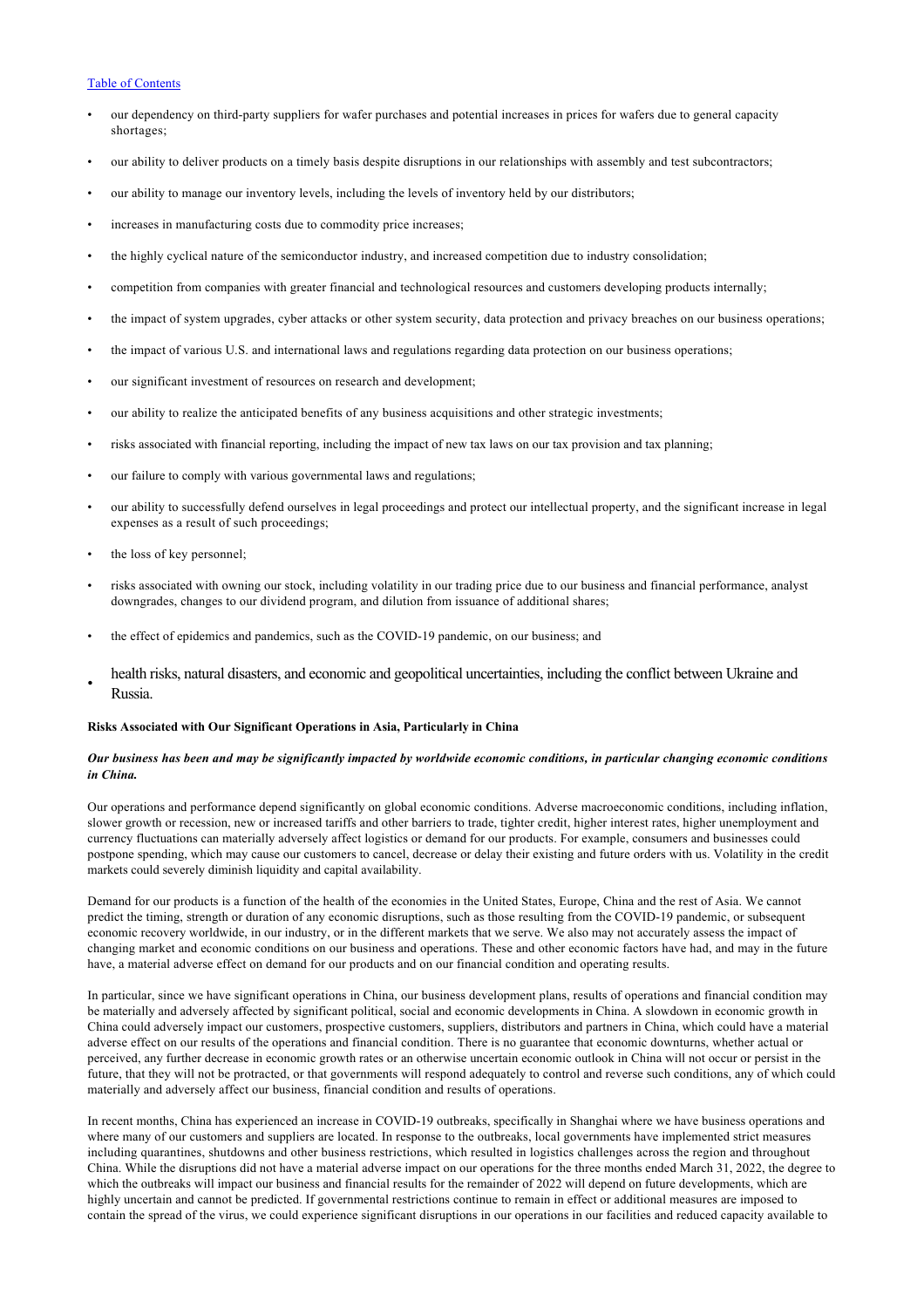us at some of our suppliers, all of which could limit our ability to meet customer demand and could have a material adverse effect on our financial condition and results of operations. We will continue to monitor the situation, assess further possible implications to our business, supply chain and customers, and take actions to mitigate adverse consequences to the extent feasible.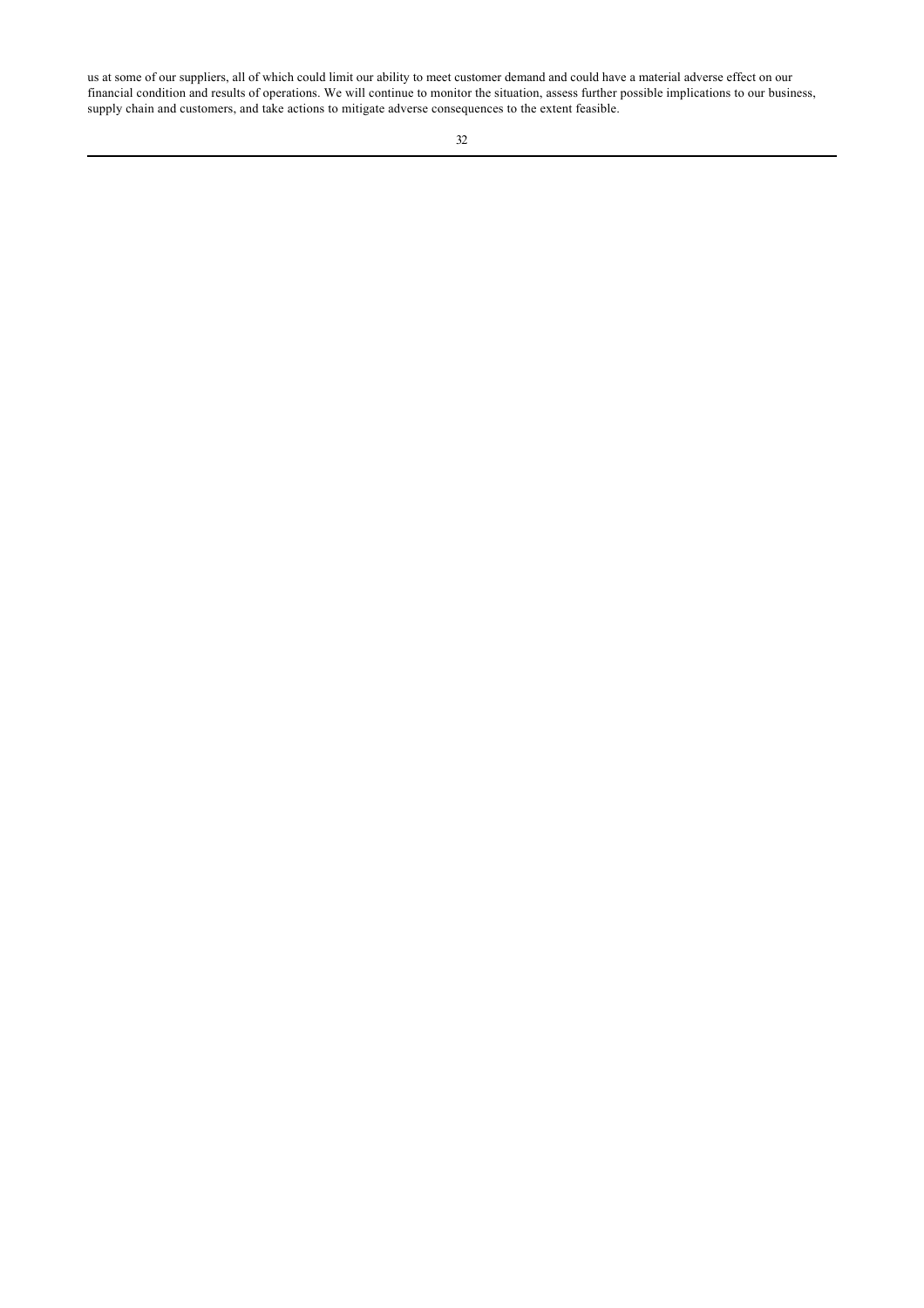### *We derive most of our revenue from direct or indirect sales to customers in Asia and have significant operations in Asia, which may expose us to political, cultural, regulatory, economic, foreign exchange, and operational risks.*

We derive most of our revenue from customers located in Asia through direct sales or indirect sales through distribution arrangements and value-added reseller agreements with parties located in Asia. As a result, we are subject to significant risks due to this geographic concentration of business and operations. For the three months ended March 31, 2022, 90% of our revenue was from customers in Asia. There are risks inherent in doing business in Asia, and internationally in general, including:

- changes in, or impositions of, legislative or regulatory requirements or restrictions, including tax and trade laws in the U.S. and in the countries in which we manufacture or sell our products, and government action to restrict our ability to sell to foreign customers where sales of products may require export licenses;
- trade restrictions imposed by the U.S. related to goods imported from regions in China with records of forced labor and other human rights issues;
- currency exchange rate fluctuations impacting intra-company transactions;
- the fluctuations in the value of the U.S. Dollar relative to other foreign currencies, which could affect the competitiveness of our products;
- transportation delays and other supply chain issues;
- changes in tax regulations in China that may impact our tax status in Chengdu, Hangzhou and other regions where we have significant operations;
- tariffs imposed by China and the U.S. that may impact our sales;
- export controls, trade and economic sanctions and regulations, and other regulatory or contractual limitations on our ability to sell or develop our products in China;
- multi-tiered distribution channels that may diminish visibility to end customer pricing and purchase patterns;
- international political relationships and acts or threats of war;
- terrorism and threats of terrorism;
- epidemics and illnesses, such as the COVID-19 pandemic;
- work stoppages and infrastructure problems due to adverse weather conditions or natural disasters;
- work stoppages related to employee dissatisfaction;
- economic, social and political instability;
- longer accounts receivable collection cycles and difficulties in collecting accounts receivables;
- enforcing contracts generally; and
- less effective protection of intellectual property and contractual arrangements.

If we fail to expand our customer base and significantly reduce the geographic concentration of our customers, we will continue to be subject to the foregoing risks, which could materially and adversely affect our business, financial condition and results of operations.

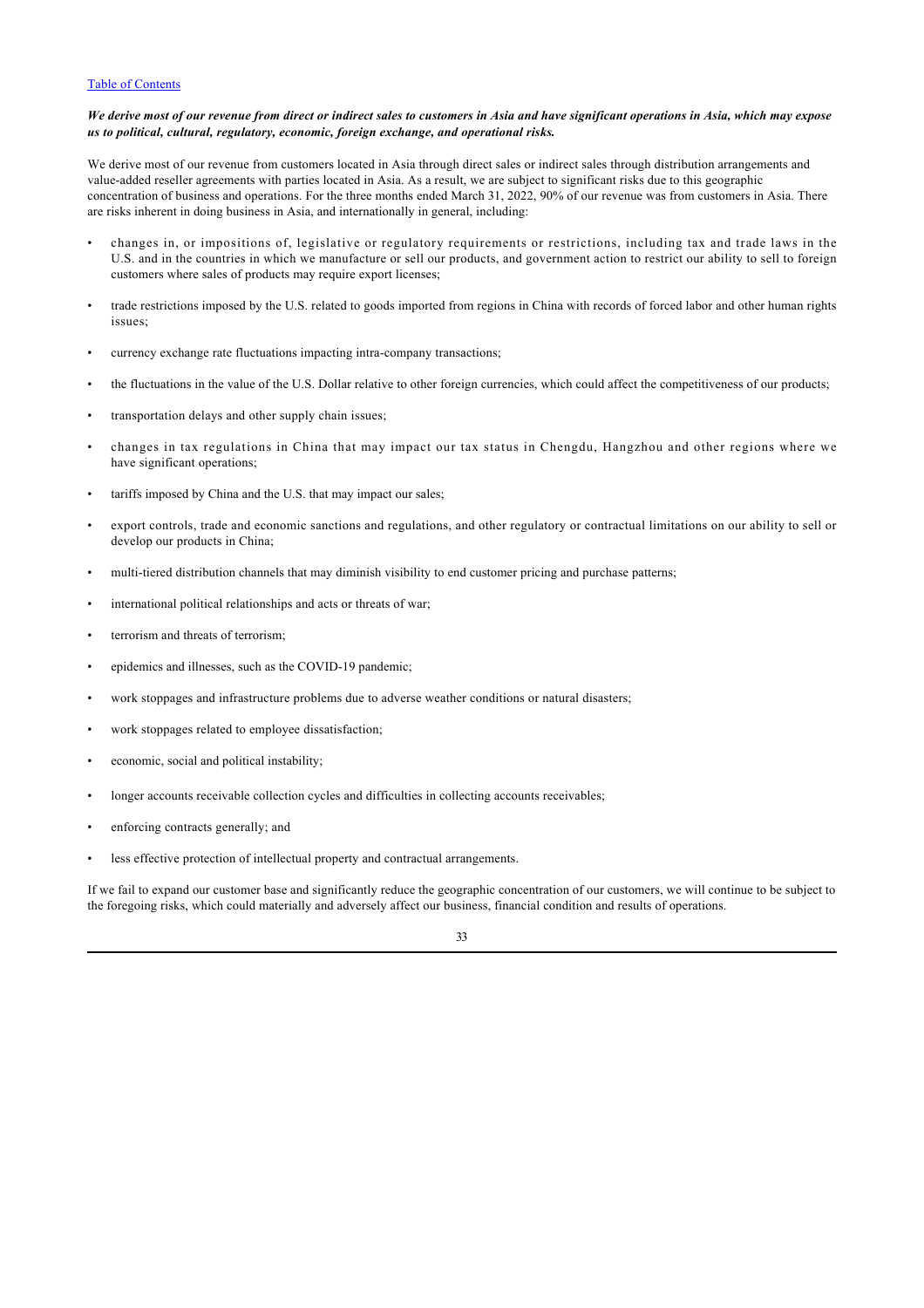## *We and our manufacturing partners and suppliers are or will be subject to extensive Chinese government regulation, and the benefit of various incentives from Chinese governments that we and our manufacturing partners and suppliers receive may be reduced or eliminated, which could increase our costs or limit our ability to sell products and conduct activities in China.*

We have manufacturing and testing facilities in China and most of our manufacturing partners and suppliers are located in China. The Chinese government has broad discretion and authority to regulate the technology industry in China. Additionally, the Chinese government has implemented policies from time to time to regulate economic expansion in China. It exercises significant control over China's economic growth through the allocation of resources, controlling payment of foreign currency-denominated obligations, setting monetary policy and providing preferential treatment to particular industries or companies.

Any additional new regulations or the amendment of previously implemented regulations could require us and our manufacturing partners and suppliers to change our business plans, increase our costs, or limit our ability to sell products and conduct activities in China, which could adversely affect our business and operating results.

The Chinese government and provincial and local governments also have provided, and continue to provide, various incentives to encourage the development of the semiconductor industry in China. Such incentives include tax rebates, reduced tax rates, favorable lending policies and other measures, some or all of which may be available to our manufacturing partners, suppliers and us with respect to our facilities in China. Any of these incentives could be reduced or eliminated by governmental authorities at any time, which could adversely affect our business and operating results.

## *Uncertainties with respect to China*'*s legal system, including uncertainties regarding the enforcement of laws, and sudden or unexpected changes in policies, laws and regulations in China could adversely affect our operations.*

China's legal system is a civil law system based on written statutes. Unlike the common law system, prior court decisions under the civil law system may be cited for reference but have limited precedential value. Since China's legal system continues to rapidly evolve, the interpretations and enforcement of these laws and regulations are not always uniform and involve uncertainties. In addition, any new or amended laws and regulations related to, among other things, foreign investment and manufacturing could have a material adverse effect on our business and our ability to operate our business in China.

From time to time, we may have to resort to administrative and court proceedings to enforce our legal rights. Any administrative and court proceedings in China may be protracted, resulting in substantial costs and diversion of resources and management attention. Since China's administrative and court authorities have significant discretion in interpreting and implementing statutory provisions and contractual terms, it may be more difficult to evaluate the outcome of administrative and court proceedings and the level of legal protection than those that may be provided in other jurisdictions. These uncertainties may impede our ability to enforce contracts in China and could materially and adversely affect our business and results of operations.

Furthermore, China's legal system is based in part on government policies and internal rules, some of which are not published on a timely basis, or at all, and may have retroactive effect. As a result, we may not be aware of our violation of any of these policies and rules until sometime after the violation may have occurred. Such unpredictability towards our contractual, property and procedural rights and any failure to quickly respond to changes in the regulatory environment in China could adversely affect our business and impede our ability to continue our operations and proceed with our future business plans in China.

## *There are inherent risks associated with the operation of our manufacturing and testing facilities in China, which could increase product costs or cause a delay in product shipments.*

We have manufacturing and testing facilities in China. We face the following risks, among others, with respect to our operations in China:

- inability to hire and maintain a qualified workforce;
- inability to maintain appropriate and acceptable manufacturing controls; and
- higher than anticipated overhead and other costs of operation.

If we are unable to maintain our facilities in China at fully operational status with qualified workers, appropriate manufacturing controls and reasonable cost levels, we may incur higher costs than our current expense levels, which would affect our gross margins. In addition, if capacity restraints result in significant delays in product shipments, our business and results of operations would be adversely affected.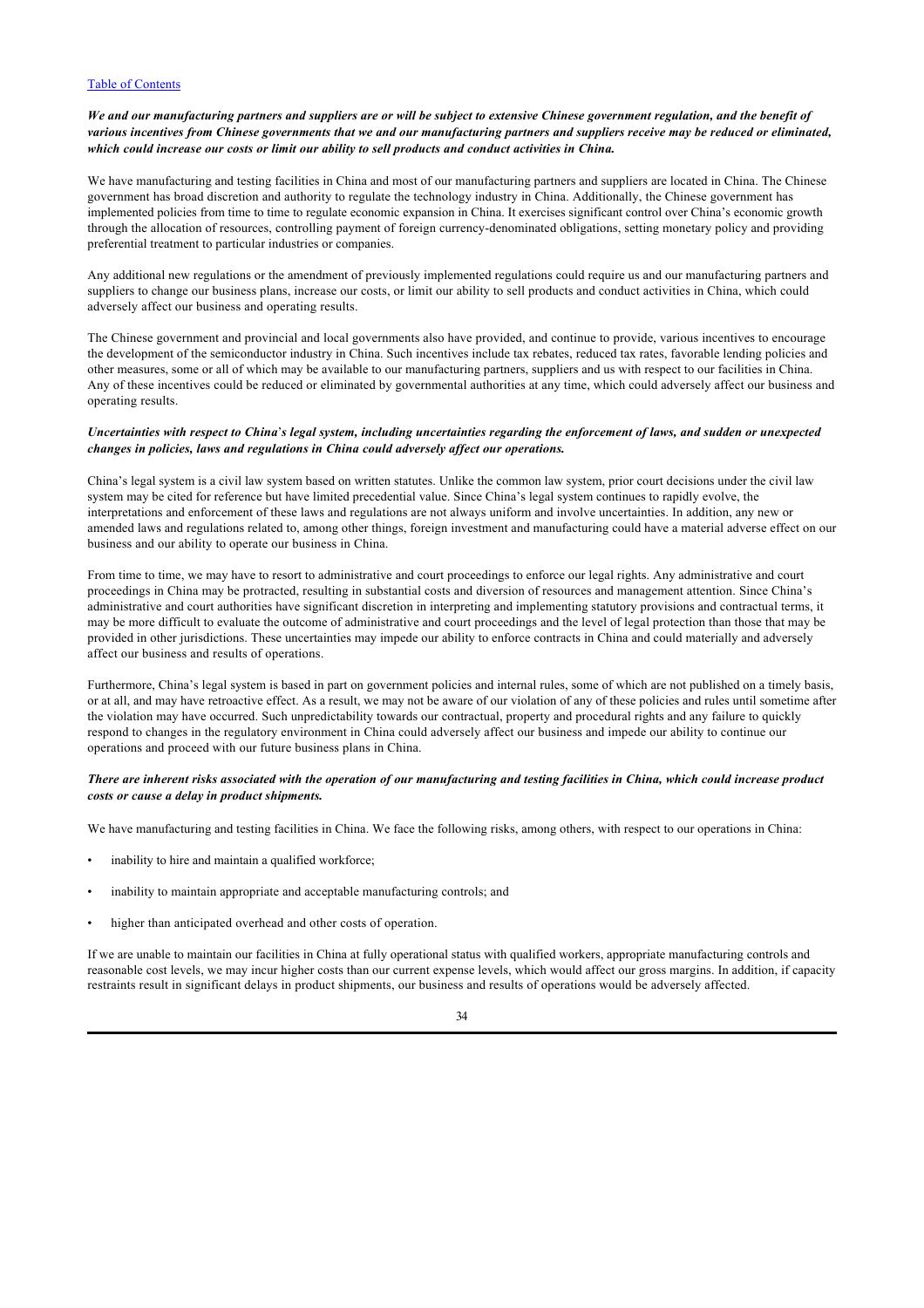## We are subject to export laws, trade policies and restrictions including international tariffs that could materially and adversely affect our *business and results of operations.*

As a global company headquartered in the United States, we are subject to U.S. laws and regulations that could limit and restrict the export of some of our products and services and may restrict our transactions with certain customers, business partners and other persons, including, in certain cases, dealings with or between our employees and subsidiaries. In certain circumstances, export control and economic sanctions regulations may prohibit the export of certain products, services and technologies, and in other circumstances we may be required to obtain an export license before exporting the controlled item. Compliance with these laws and regulations has not materially limited our operations or our sales, but could materially limit them in the future, which would materially and adversely affect our business and results of operations. We maintain an export compliance program but there are risks that the compliance controls could be circumvented, exposing us to legal liabilities. We must also comply with export restrictions and laws imposed by other countries affecting trade and investments. Although these restrictions and laws have not materially restricted our operations in the recent past, there is a significant risk that they could do so in the future, which would materially and adversely affect our business and results of operations. In addition, U.S. laws and regulations and sanctions, or threat of sanctions, that could limit and restrict the export of some of our products and services to our customers may also encourage our customers to develop their own solutions to replace our products, or seek to obtain a greater supply of similar or substitute products from our competitors that are not subject to these restrictions, which could materially and adversely affect our business, financial condition and results of operations.

Since the beginning of 2018, there has been increasing rhetoric, in some cases coupled with legislative or executive action, from several U.S. and foreign leaders regarding tariffs against foreign imports of certain materials. More specifically, there have been several rounds of U.S. tariffs on Chinese goods that have taken effect in the past few years, some of which prompted retaliatory Chinese tariffs on U.S. goods. The institution of trade tariffs both globally and between the U.S. and China specifically carries the risk of negatively affecting both countries' overall economic condition. If these tariffs continue or additional new tariffs are imposed in the future, they could have a negative impact on us as we have significant operations in China and the U.S.

### *We face political and other risks conducting business in Taiwan and Hong Kong, particularly due to their tense relationships with China.*

We have significant business operations in Taiwan, and many of our manufacturing partners and suppliers are located in Taiwan. Accordingly, our business, financial condition and results of operations may be affected by changes in governmental and economic policies in Taiwan, social instability and diplomatic and social developments in or affecting Taiwan due to its unique international political status. Although significant economic and cultural relations have been established between Taiwan and China, we cannot assure that relations between Taiwan and China will not face political or economic uncertainties in the future. Any deterioration in the relations between Taiwan and China, and other factors affecting military, political or economic conditions in Taiwan, could disrupt our business operations and materially and adversely affect our results of operations.

Recently, the Chinese government has promulgated new regulations impacting economic and political stability within Hong Kong where many of our customers are located. Due to the sensitive political climate these regulations created, there are increasing risks that the national security law may trigger sanctions or other forms of restrictions by foreign governments including the U.S., which could affect companies conducting business in Hong Kong. It is difficult for us to predict the impact, if any, the implementation of the national security law will have on our business, as such impact will depend on future developments, which are highly uncertain and cannot be predicted.

## *Fluctuations in the value of the U.S. Dollar relative to other foreign currencies, including the Renminbi, may adversely affect results of operations.*

Our manufacturing and packaging suppliers are and will continue to be primarily located in China for the foreseeable future. If the value of the Renminbi rises against the U.S. Dollar, there could be an increase in our manufacturing costs relative to competitors who have manufacturing facilities located in the U.S., which could adversely affect our operations. In addition, our sales are primarily denominated in the U.S. Dollar. If the value of the U.S Dollar rises against other currencies, it may adversely affect the demand for our products in international markets, which could negatively impact our business and results of operations.

We incur foreign currency exchange gains or losses related to the timing of payments for intercompany transactions between the U.S. and our foreign subsidiaries mainly in China, as well as transactions with vendors that are denominated in currencies other than the functional currencies. Fluctuations in the value of the U.S. Dollar relative to the foreign currencies could increase the amount of foreign currency exchange losses we record, which could have an adverse impact on our results of operations.

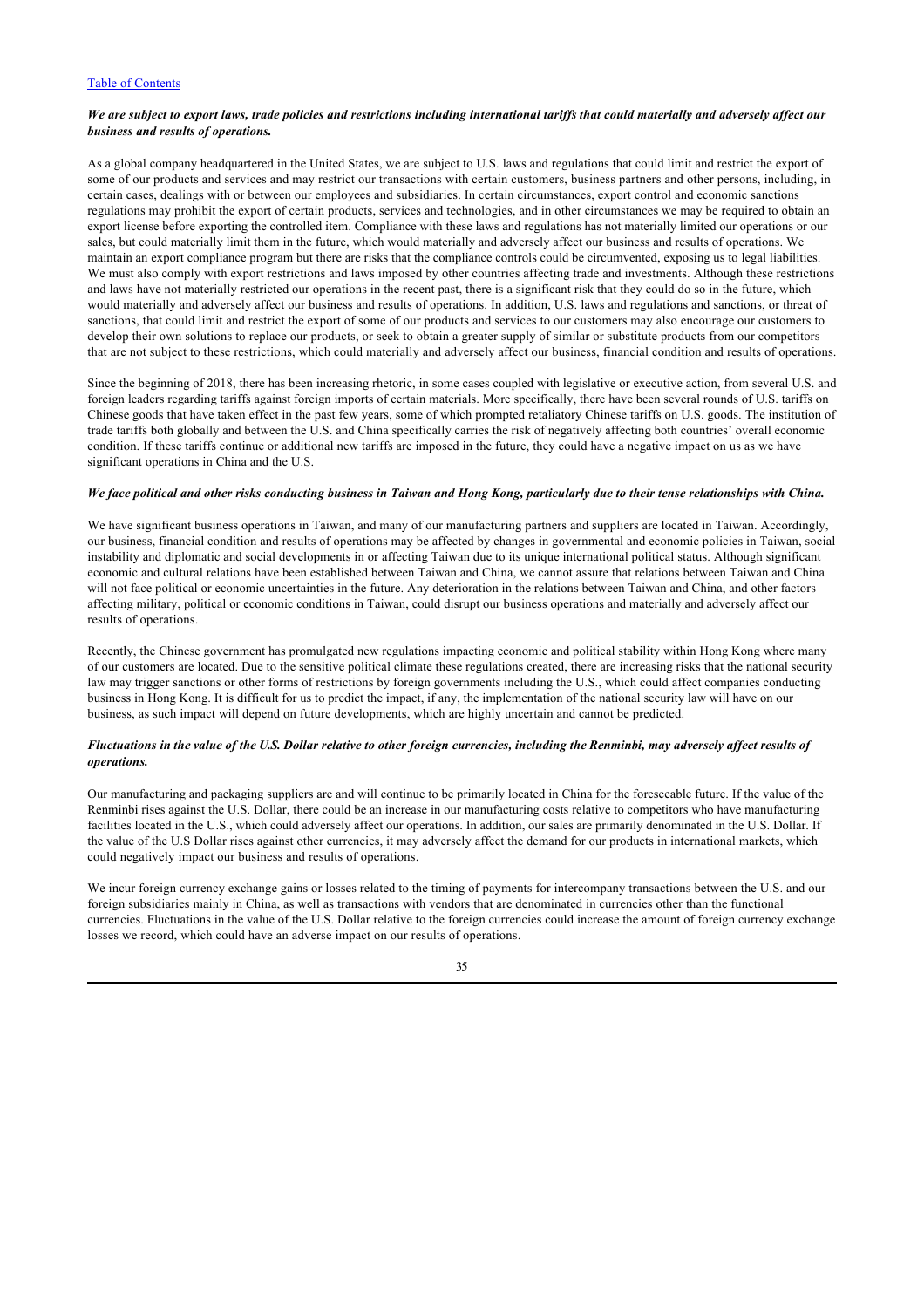# **Risks Associated with Product Demand and Sales**

#### *We may not experience growth rates comparable to past years.*

In the past, our revenue increased significantly in certain years due to increased sales of certain of our products. We are subject to numerous risks and factors that could cause a decrease in our growth rates compared to past periods, including increased competition, loss of certain of our customers, unfavorable changes in our operations, reduced global electronics demand, a deterioration in market conditions, end-customer market downturn, market acceptance and penetration of our current and future products, and litigation. A material decrease in our growth rates could adversely affect our stock price and results of operations.

## *If demand for our products declines in the major end markets that we serve, our revenue will decrease and our results of operations and financial condition would be materially and adversely affected.*

We believe that the application of our products in the storage and computing, enterprise data, automotive, industrial, communications and consumer markets will continue to account for the majority of our revenue. If the demand for our products declines in the major end markets that we serve, our revenue will decrease and our results of operations and financial condition would be materially and adversely affected. In addition, as technology evolves, the requirement to integrate the functionalities of various components, including our discrete semiconductor products, onto a single chip and/or onto other components of systems containing our products increases. Should our customers require integrated solutions that we do not offer, demand for our products could decrease, and our business, financial condition and results of operations would be materially and adversely affected.

## *Due to the nature of our business as a component supplier, we may have difficulty both in accurately predicting our future revenue and appropriately managing our expenses.*

Because we provide components for end products and systems, demand for our products is influenced by our customers' end product demand. As a result, we may have difficulty in accurately forecasting our revenue and expenses. Our revenue depends on the timing, size, and speed of commercial introductions of end products and systems that incorporate our products, all of which are inherently difficult to forecast, as well as the ongoing demand for previously introduced end products and systems. In addition, demand for our products is influenced by our customers' ability to manage their inventory. Our sales to distributors are subject to higher volatility because they service demand from multiple levels of the supply chain which, in itself, is inherently difficult to forecast, all of which may be exacerbated by the adverse effects of the COVID-19 pandemic. If our customers, including distributors, do not manage their inventory correctly or misjudge their customers' demand, our shipments to and orders from our customers may vary significantly on a quarterly basis, which could reduce our revenue and adversely affect our financial condition and results of operations.

## *We may be unsuccessful in developing and selling new products with margins similar to, or better than, what we have experienced in the past, which would impact our overall gross margin and financial performance.*

Our success depends on products that are differentiated in the market, which result in gross margins that have historically been above industry averages. Should we fail to improve our gross margin in the future, and accordingly develop and introduce sufficiently differentiated products that result in higher gross margins than industry averages, our business, financial condition and results of operations could be materially and adversely affected.

### *We may be unsuccessful in developing and selling new products or in penetrating new markets required to maintain or expand our business.*

Our competitiveness and future success depend on our ability to design, develop, manufacture, assemble, test, market, and support new products and enhancements on a timely and cost-effective basis. A fundamental shift in technologies in any of our product markets could have a material adverse effect on our competitive position within these markets. Our failure to timely develop new technologies or to react quickly to changes in existing technologies could materially delay our development of new products, which could result in product obsolescence, decreased revenue, and/or a loss of market share to competitors.

As we develop new product lines, we must adapt to market conditions that are unfamiliar to us, such as competitors and distribution channels that are different from those we have known in the past. Some of our new product lines require us to re-equip our labs to test parameters we have not tested in the past. If we are unable to adapt rapidly to these new and additional conditions, we may not be able to successfully penetrate new markets.

The success of a new product depends on accurate forecasts of long-term market demand and future technological developments, as well as on a variety of specific implementation factors, including:

- timely and efficient completion of process design and device structure improvements;
- timely and efficient implementation of manufacturing, assembly, and test processes;
- the ability to secure and effectively utilize fabrication capacity in different geometries;
- product performance;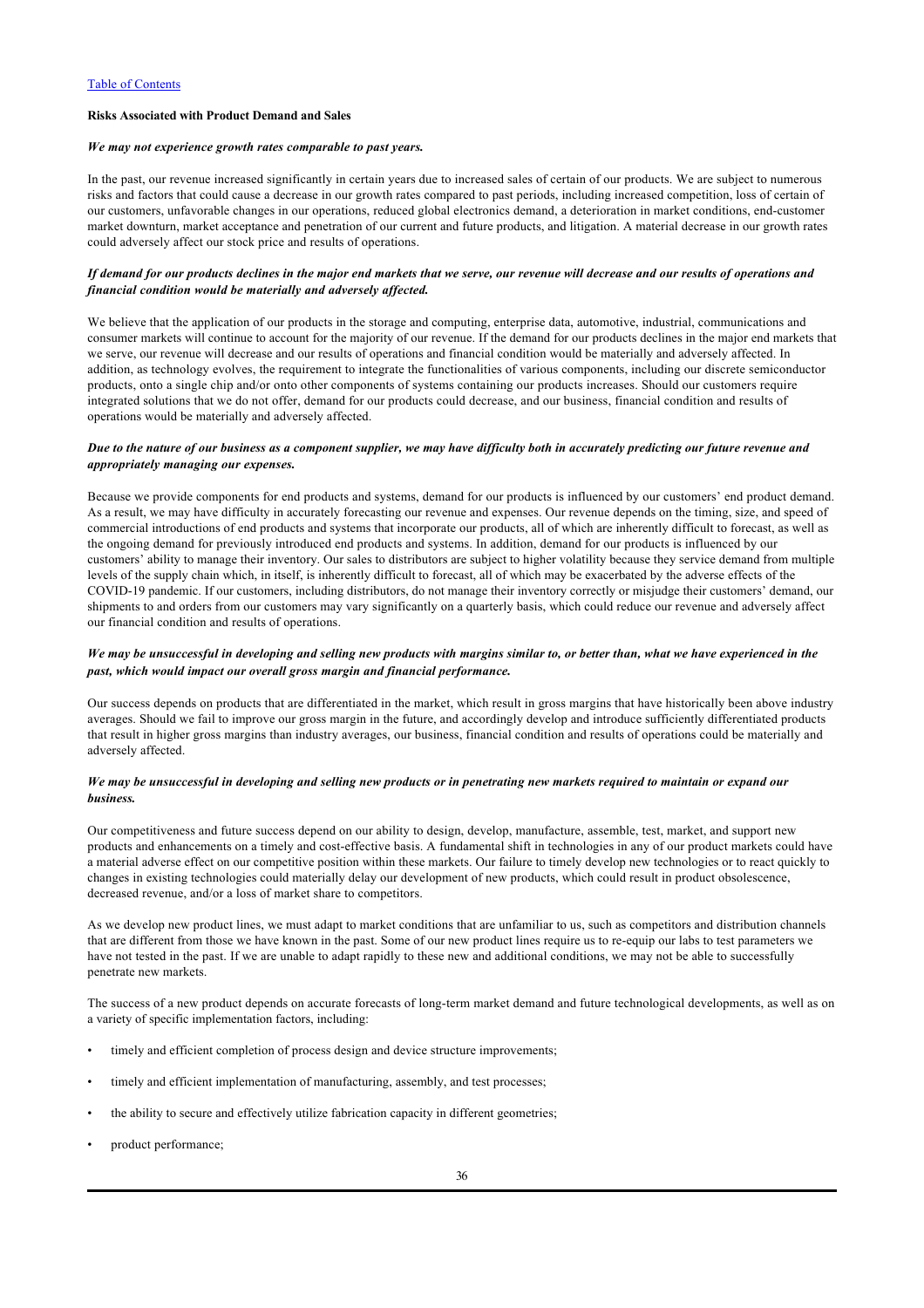- product availability;
- product quality and reliability; and
- effective marketing, sales and service.

To the extent that we fail to timely introduce new products or to quickly penetrate new markets, our business, financial condition and results of operations could be materially and adversely affected.

#### *We depend on a limited number of customers, including distributors, for a significant percentage of our revenue.*

Historically, we have generated most of our revenue from a limited number of customers, including distributors. For example, sales to our largest distributor accounted for 24% of our total revenue for the three months ended March 31, 2022. We will continue to rely on a limited number of customers for a significant portion of our revenue. Because of this, the loss of any of these customers, a decrease in demand or significant pricing pressure for our products from any of our major customers for any reason (including due to competition, market conditions, catastrophic events or otherwise) could have a materially adverse impact on our business, financial condition and results of operations.

## *We receive a significant portion of our revenue from distribution arrangements, value-added resellers and direct customers, and the loss of any one of these distributors, value-added resellers or direct customers or failure to collect a receivable from them could adversely affect our financial position and results of operations.*

We market our products through distribution arrangements and value-added resellers, and through our direct sales and applications support organization to customers that include OEMs, ODMs and EMS providers. Receivables from our customers are generally not secured by any type of collateral and are subject to the risk of being uncollectible. Sales to our largest distributor accounted for 24% of our total revenue for the three months ended March 31, 2022, and 20% of our total accounts receivable as of March 31, 2022. Significant deterioration in the liquidity or financial condition of any of our major customers or any group of our customers could have a material adverse impact on the collectability of our accounts receivable and our future operating results.

Moreover, we believe a high percentage of our products are eventually sold to a number of OEMs. Although we communicate with OEMs in an attempt to achieve "design wins," which are decisions by OEMs and/or ODMs to incorporate our products, we do not have purchase commitments from these end users. Therefore, there can be no assurance that the OEMs and/or ODMs will continue to incorporate our ICs into their products. OEM technical specifications and requirements can change rapidly, and we may not have products that fit new specifications from an end customer for whom we have had previous design wins. We cannot be certain that we will continue to achieve design wins from large OEMs, that our direct customers will continue to be successful in selling to the OEMs, or that the OEMs will be successful in selling products which incorporate our ICs. The loss of any significant customer, any material reduction in orders by any of our significant customers or by their OEM customers, the cancellation of a significant customer order, or the cancellation or delay of a customer's or an OEM's significant program or product could reduce our revenue and adversely affect our financial condition and results of operations.

## *Our products must meet specifications, and undetected defects and failures may occur, which may cause customers to return or stop buying our products and may expose us to product liability risk.*

Our customers generally establish demanding specifications for quality, performance, and reliability that our products must meet. ICs as complex as ours often encounter development delays and may contain undetected defects or failures when first introduced or after commencement of commercial shipments, which might require product replacement or recall. Further, our third-party manufacturing processes or changes thereof, or changes in the raw material used in the manufacturing processes may cause our products to fail. From time to time, we have experienced product quality, performance or reliability problems. Our standard warranty period is generally one to two years, which exposes us to significant risks of claims for defects and failures. If defects and failures occur in our products, we could experience lost revenue, increased costs, including warranty expense and costs associated with customer support, cancellations or rescheduling of orders or shipments, and product returns or discounts, any of which would harm our operating results.

In addition, product liability claims may be asserted by our customers. Although we currently have insurance, there can be no assurance that we have obtained a sufficient amount of insurance coverage or that asserted claims will be within the scope of coverage. Our insurance providers could deny or challenge these claims, and as a result, reimbursement to us is not guaranteed or could be delayed. If coverage is denied, we may not have sufficient resources to pay for these claims. Furthermore, due to recent changes in the insurance industry, we may experience a significant increase in premiums and therefore decide to self-insure, which may not meet the expectations or requirements of certain customers. All of these factors could have a material and adverse impact on our business, financial condition and results of operations.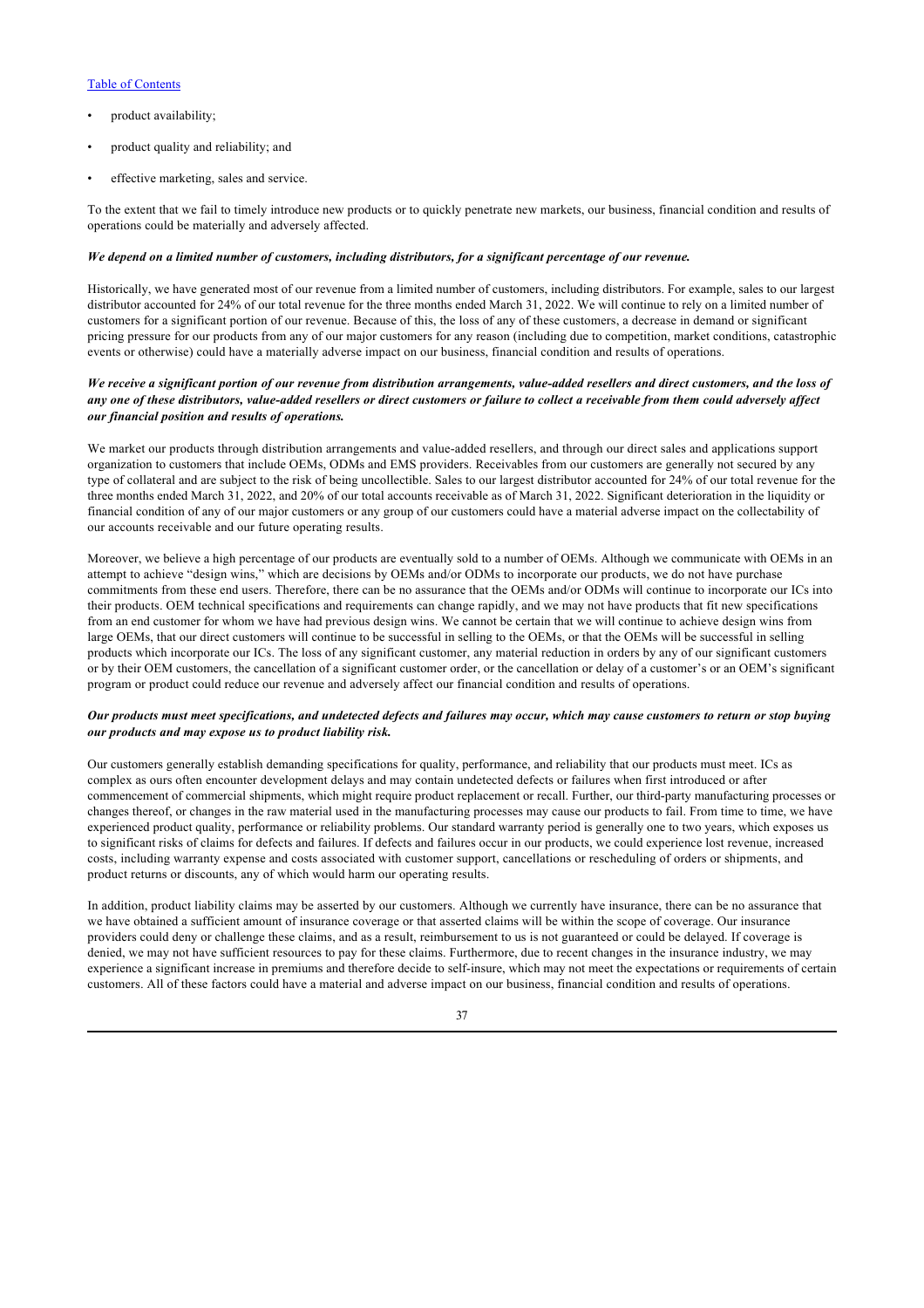## *Because of the lengthy sales cycles for our products and the fixed nature of a significant portion of our expenses, we may incur substantial expenses before we earn associated revenue and may not ultimately achieve our forecasted sales for our products.*

The introduction of new products presents significant business challenges because product development plans and expenditures may be made up to two years or more in advance of any sales. It generally takes us up to 12 months or more to design and manufacture a new product prototype. Only after we have a prototype do we introduce the product to the market and begin selling efforts in an attempt to achieve design wins. This sales process requires us to expend significant sales and marketing resources without any assurance of success. Volume production of products that use our ICs, if any, may not be achieved for an additional period of time after an initial sale. Sales cycles for our products are lengthy for a number of reasons, including:

- our customers usually complete an in-depth technical evaluation of our products before they place a purchase order;
- the commercial adoption of our products by OEMs and ODMs is typically limited during the initial release of their product to evaluate product performance and consumer demand;
- our products must be designed into our customers' products or systems; and
- the development and commercial introduction of our customers' products incorporating new technologies are frequently delayed.

As a result of our lengthy sales cycles, we may incur substantial expenses before we earn associated revenue because a significant portion of our operating expenses is relatively fixed and based on expected revenue. The lengthy sales cycles of our products also make forecasting the volume and timing of orders difficult. In addition, the delays inherent in lengthy sales cycles raise additional risks that customers may cancel or change their orders. Our sales are made by purchase orders. Because industry practice allows customers to reschedule or cancel orders on relatively short notice, backlog is not always a good indicator of our future sales. If customer cancellations or product changes occur, we could lose anticipated sales and not have sufficient time to reduce our inventory and operating expenses.

#### **Risks Associated with Supply and Manufacturing**

### *Our ability to increase product sales and revenue may be constrained by the manufacturing capacity of our suppliers.*

Although we provide our suppliers with rolling forecasts of our production requirements, their ability to provide wafers to us is limited by the available capacity, particularly capacity in the geometries we require, at the facilities in which they manufacture wafers for us*.* For example, we believe the strong increase in industry-wide demand for electronic equipment for remote work arrangements as a result of the COVID-19 pandemic has resulted, and will continue to result, in capacity shortages of our suppliers. As a result, this lack of capacity has at times constrained our product sales and revenue growth. In addition, an increased need for capacity to meet internal demands or demands of other customers could cause our suppliers to reduce capacity available to us. Our suppliers may also require us to pay amounts in excess of contracted or anticipated amounts for wafer deliveries or require us to make other concessions in order to acquire the wafer supply necessary to meet our customer requirements. If our suppliers extend lead times, limit supplies or the types of capacity we require, or increase prices due to capacity constraints or other factors, our revenue and gross margin may materially decline. In addition, if we experience supply delays or limitations, our customers may reduce their purchase levels with us and/or seek alternative solutions to meet their demand, which could materially and adversely impact our business and results of operations. Delays in increasing third-party manufacturing capacity may also limit our ability to meet customer demand.

### *There may be unanticipated costs associated with adding to our third-party suppliers*' *manufacturing capacity.*

We anticipate that future growth of our business will require increased manufacturing capacity on the part of third-party supply foundries, assembly shops, and testing facilities for our products. In order to facilitate such growth, we may need to enter into strategic transactions, investments and other activities, both with our current suppliers and with new suppliers. Such activities are subject to a number of risks, including:

- the costs and expense associated with such activities, including requirements to make long-term purchase commitments and upfront cash deposits to our suppliers;
- the availability of modern foundries to be developed, acquired, leased or otherwise made available to us or our third-party suppliers;
- the ability of foundries and our third-party suppliers to obtain the advanced equipment used in the production of our products;
- delays in identifying and negotiating agreements with new foundries and suppliers; and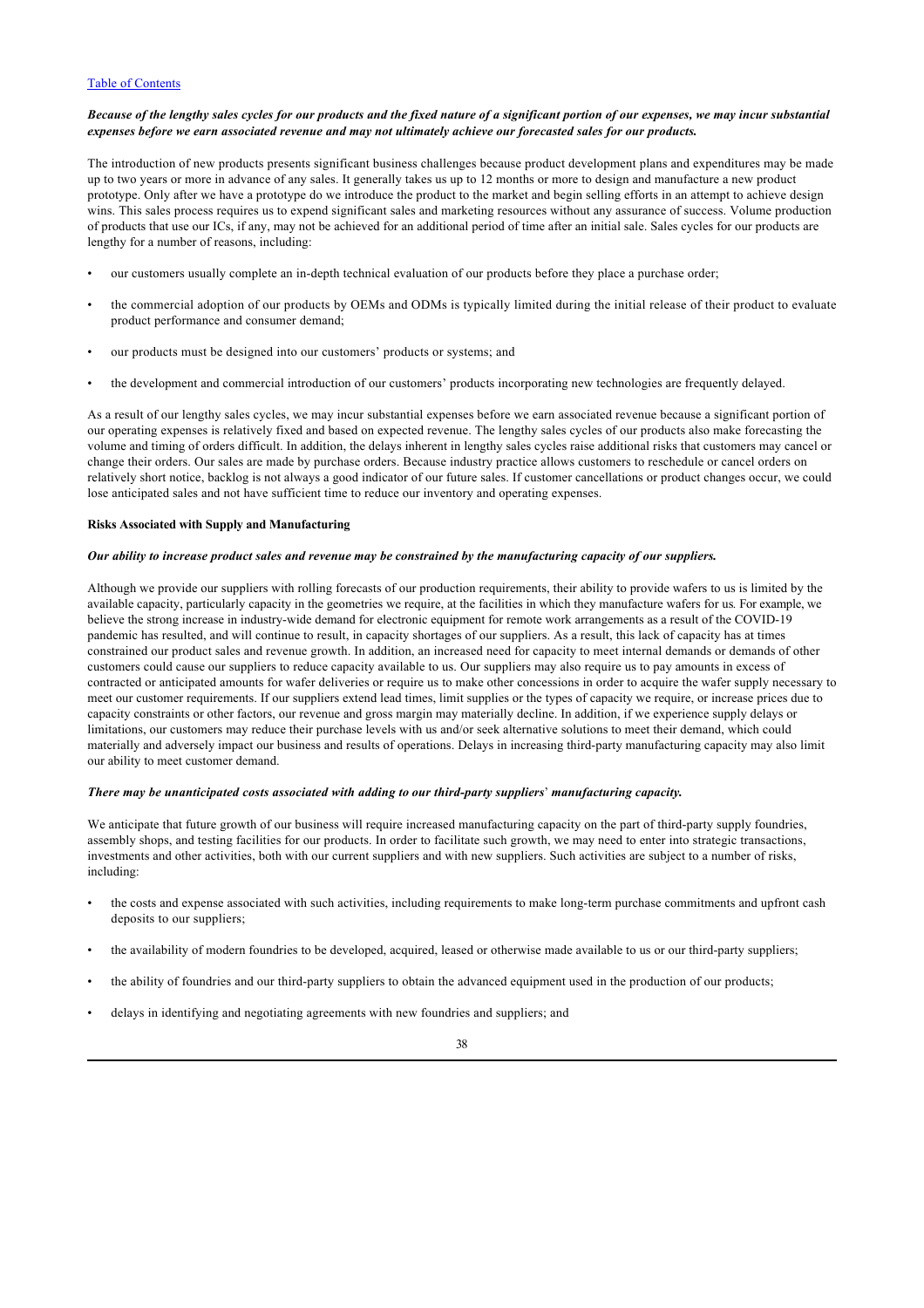• unforeseen environmental, engineering or manufacturing qualification problems relating to existing or new foundry facilities, including delays in qualification of new foundries by our customers.

These and other risks may affect the ultimate cost and timing of any expansion of our third-party suppliers' capacity. If our manufacturing costs increase, we may be required to raise the prices for our products to remain profitable, which could result in a loss of customers.

## *We currently depend on third-party suppliers to provide us with wafers for our products. If any of our wafer suppliers are acquired, become insolvent or capacity constrained, or are otherwise unable to provide us sufficient wafers at acceptable yields and at anticipated costs, our revenue and gross margin may decline or we may not be able to fulfill our customer orders.*

We have supply arrangements with certain suppliers for the production of wafers. Should any of our suppliers be acquired or become insolvent or capacity constrained, we may not be able to fulfill our customer orders, which would likely cause a decline in our revenue.

While certain aspects of our relationships with these suppliers are contractual, many important aspects of our relationships depend on our suppliers' continued cooperation and our management of the supplier relationships. Our relationships could also be negatively impacted by changes in control or changes in the management team of the suppliers. In addition, the fabrication of ICs is a highly complex and precise process. Problems in the fabrication process can cause a substantial percentage of wafers to be rejected or numerous ICs on each wafer to be non-functional. This could potentially reduce yields and supply of our products. The failure of our suppliers to supply us wafers at acceptable yields could prevent us from fulfilling our customer orders for our products and would likely cause a decline in our revenue.

In addition, adverse macroeconomic conditions, such as inflationary pressures resulting from worldwide supply chain constraints and other factors, have increased, and may continue to increase the prices we pay to our suppliers. As a result of the increased costs, we have raised, and may be required to further raise the prices of our products in order to remain profitable, which could result in a loss of customers and reduced revenue.

Further, as is common in the semiconductor industry, our customers may reschedule or cancel orders on relatively short notice. If our customers cancel orders after we submit a committed forecast to our suppliers for the corresponding wafers, we may be required to purchase wafers that we may not be able to resell, which would adversely affect our financial condition, results of operations and cash flows.

## *We might not be able to deliver our products on a timely basis if our relationships with our assembly and test subcontractors are disrupted or terminated.*

We do not have direct control over product delivery schedules or product quality because all of our products are assembled by third-party subcontractors and a portion of our testing is currently performed by third-party subcontractors. Also, due to the amount of time typically required to qualify assembly and test subcontractors, we could experience delays in the shipment of our products if we were forced to find alternate third parties to assemble or test our products. In addition, events such as the COVID-19 pandemic and supply chain disruptions may materially impact our assembly suppliers' ability to operate. Any future product delivery delays or disruptions in our relationships with our subcontractors could have a material adverse effect on our financial condition, results of operations and cash flows.

### *We purchase inventory in advance based on expected demand for our products, and if demand is not as expected, we may have insufficient or excess inventory, which could adversely impact our financial position.*

As a fabless semiconductor company, we purchase our inventory from third-party manufacturers in advance of selling our products. We place orders with our manufacturers based on existing and expected orders from our customers for particular products. While most of our contracts with our customers and distributors include lead time requirements and cancellation penalties that are designed to protect us from misalignment between customer orders and inventory levels, we must nonetheless make some predictions when we place orders with our manufacturers. In the event that our predictions are inaccurate due to unexpected increases in orders or unavailability of product within the timeframe that is required, we may have insufficient inventory to meet our customer demands. In addition, a perceived negative trend in market conditions could lead us to decrease the manufacturing volume of our products to avoid excess inventory. If we inaccurately assessed the market conditions for our products, we would have insufficient inventory to meet our customer demands resulting in lost potential revenue. In the event that we order products that we are unable to sell due to a decrease in orders, unexpected order cancellations, injunctions due to patent litigation, or product returns, we may have excess inventory which, if not sold, may need to be written down or would result in a decrease in our revenue in future periods as the excess inventory at our distributors is sold. If any of these situations were to arise, it could have a material impact on our business, financial condition and results of operations.

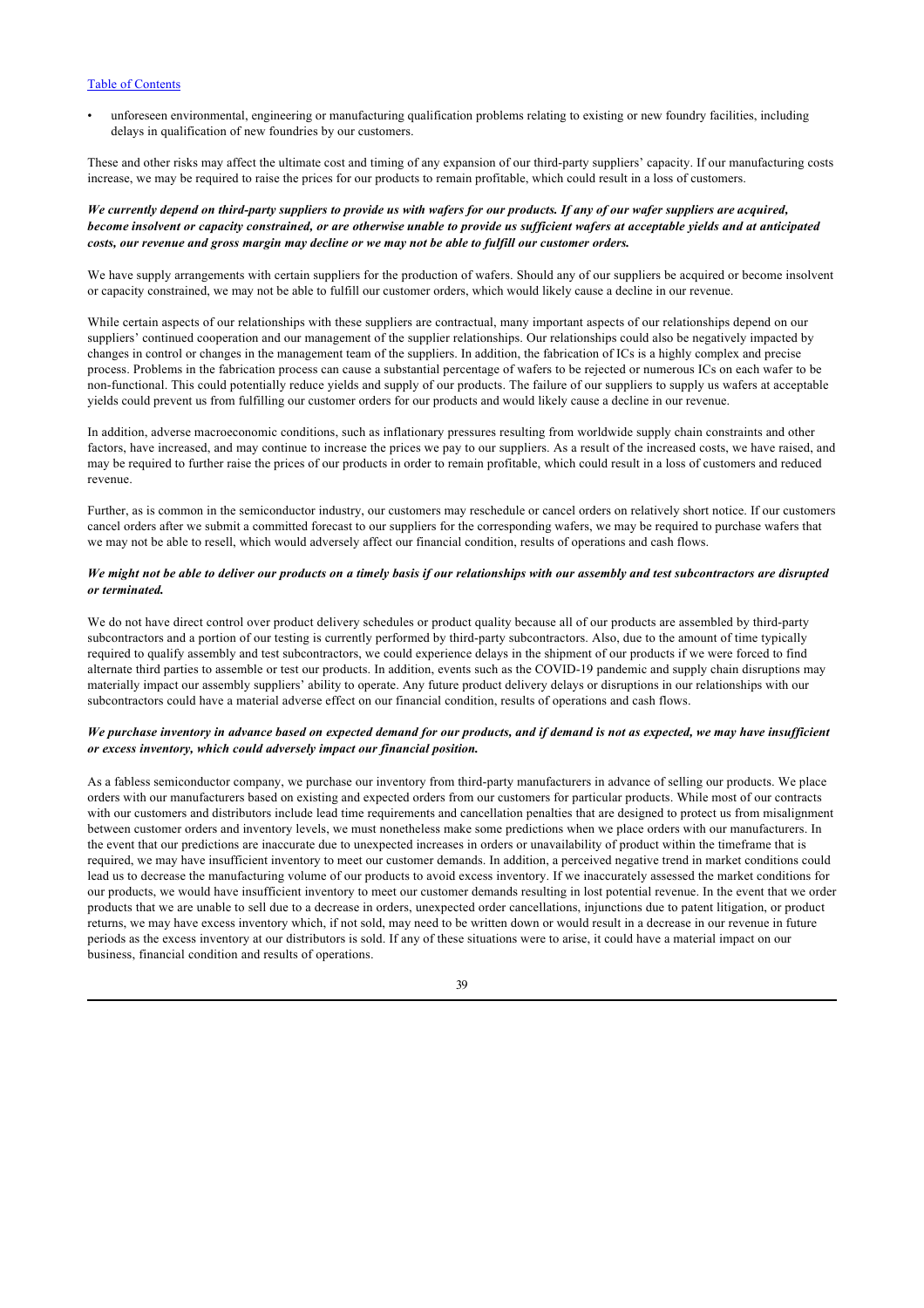### *The price and availability of commodities (e.g., gold, copper and silicon) may adversely impact our ability to deliver our products in a timely and cost-effective manner, and may adversely affect our business and results of operations.*

Our products incorporate commodities such as gold, copper and silicon. An increase in the price or a decrease in the availability of these commodities and similar commodities that we use could negatively impact our business and results of operations.

### **Risks Associated with Industry Dynamics and Competition**

## *The highly cyclical nature of the semiconductor industry, which has resulted in significant and sometimes prolonged downturns, could materially and adversely affect our financial condition and results of operations.*

Historically, the semiconductor industry has been highly cyclical and, at various times, has experienced significant downturns and wide fluctuations in supply and demand. These conditions have caused significant variances in product demand and production capacity, as well as rapid erosion of average selling prices. The industry may again experience severe or prolonged downturns in the future, which could result in downward pressure on the price of our products as well as lower demand for our products. Because significant portions of our expenses are fixed in the short term or incurred in advance of anticipated sales, we may not be able to decrease our expenses in a timely manner to offset any sales shortfall. Any significant or prolonged downturns could have a material adverse effect on our business, financial condition and results of operations.

#### *Industry consolidation may lead to increased competition and may harm our operating results.*

In recent years, there has been a trend toward semiconductor industry consolidation. We expect this trend to continue as companies attempt to improve the leverage of growing research and development costs, strengthen or hold their market positions in an evolving industry, or become unable to continue operations unless they find an acquirer or consolidate with another company. In addition, companies that are strategic alliance partners in some areas of our business may acquire or form alliances with our competitors, thereby reducing their business with us. We believe that semiconductor industry consolidation may result in stronger competitors that are better able to compete as sole-source vendors of multiple products for customers. This could lead to more variability in our operating results and could have a material adverse effect on our business, financial condition and results of operations.

#### *We may face competition from customers developing products internally.*

Our customers generally have substantial technological capabilities and financial resources. Some customers have traditionally used these resources to develop their own products internally. The future prospects for our products in these markets are dependent in part upon our customers' acceptance of our products as an alternative to their internally developed products. Future sales prospects also are dependent upon acceptance of third-party sourcing for products as an alternative to in-house development. Customers may in the future continue to increase their use of internally developed components. They may also decide to develop or acquire components, technologies or products that are similar to, or that may be substituted for, our products. If our customers fail to accept our products as an alternative, if they develop or acquire the technology to develop such components internally rather than purchase our products, or if we are otherwise unable to develop or maintain strong relationships with them, our business, financial condition and results of operations could be materially and adversely affected.

### *We compete against many companies with substantially greater financial and other resources, and our market share may be reduced if we are unable to respond to our competitors effectively.*

The analog and mixed-signal semiconductor industry is highly competitive, and we expect competitive pressures to continue. Our ability to compete effectively and to expand our business will depend on our ability to continue to recruit applications and design talent, our ability to introduce new products, and our ability to maintain the rate at which we introduce these new products. We compete with domestic and nondomestic semiconductor companies, many of which have substantially greater financial and other resources with which to pursue engineering, manufacturing, marketing, and distribution of their products. We are in direct and active competition, with respect to one or more of our product lines, with many manufacturers of such products, of varying size and financial strength. The number of our competitors has grown due to the expansion of the market segments in which we participate.

We cannot assure you that our products will continue to compete favorably, or that we will be successful in the face of increasing competition from new products and enhancements introduced by existing competitors or new companies entering this market, which would materially and adversely affect our results of operations and our financial condition.

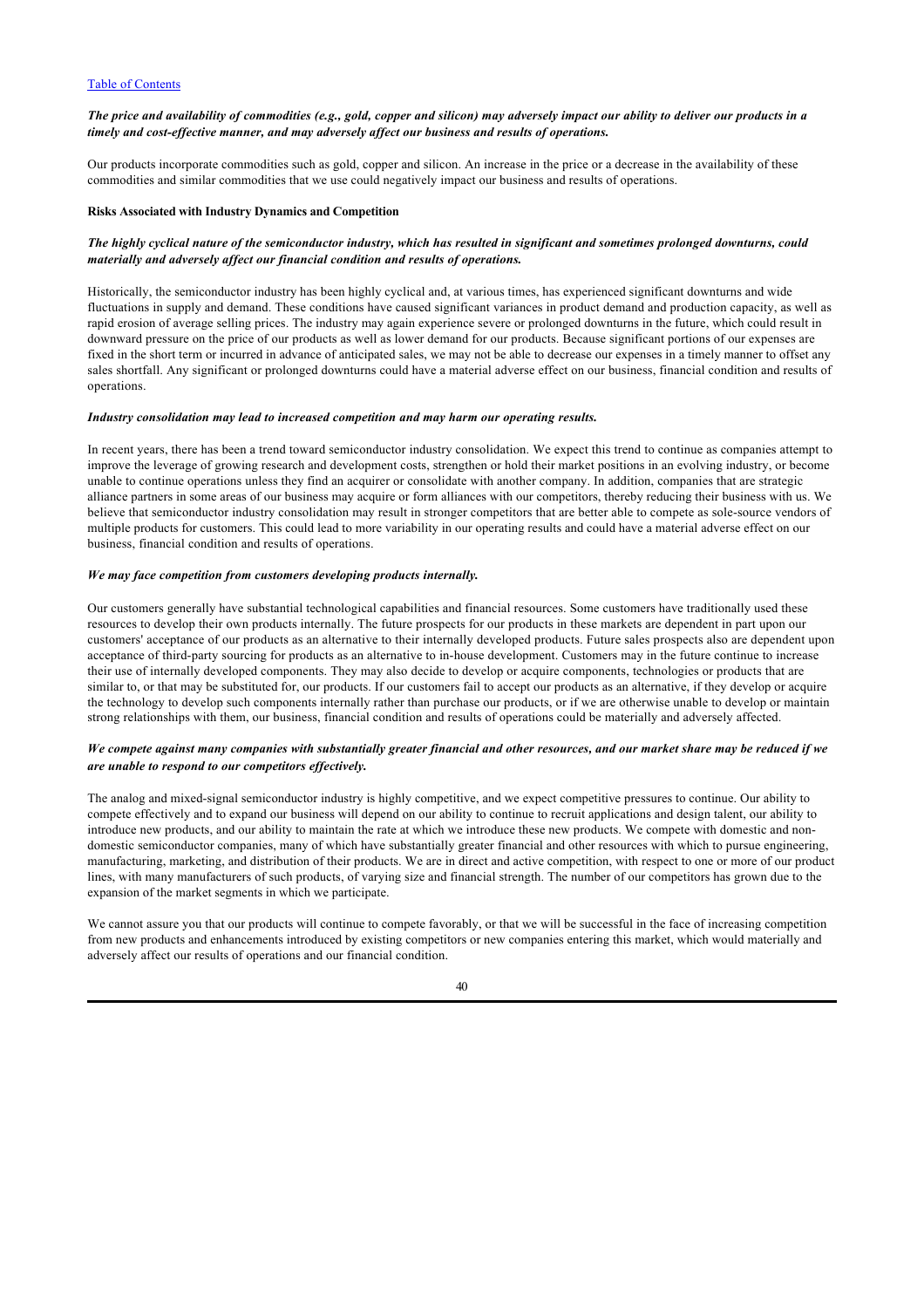## **Risks Associated with Information Technology and Cybersecurity**

### *Implementation of enhanced enterprise resource planning (*"*ERP*"*) or other information technology systems could result in significant disruptions to our operations.*

From time to time, we may implement new ERP software solutions or upgrade existing systems. Implementation of these solutions and systems is highly dependent on coordination of system providers and internal business teams. We may experience difficulties as we transition to these new or upgraded systems and processes, including system downtime causing interruptions in business operations. In addition, transitioning to these new systems requires significant capital investments and personnel resources. Difficulties in implementing new or upgraded information systems or any significant system failures could disrupt our operations and financial reporting, which could have a material adverse effect on our capital resources, financial condition or results of operations.

## *System security risks, data protection or privacy breaches, cyber attacks and systems integration issues could disrupt our internal operations and/or harm our reputation, and any such disruption or harm could cause a reduction in our expected revenue, increase our expenses, negatively impact our results of operation or otherwise adversely affect our stock price.*

Experienced hackers may be able to penetrate our network security and misappropriate or compromise our confidential and proprietary information, create system disruptions or cause shutdowns. The costs to us to eliminate or alleviate cyber or other security problems, bugs, viruses, worms, malicious software programs and security vulnerabilities could be significant, and our efforts to address these problems may not be successful and could result in interruptions and delays that may impede our sales, manufacturing, distribution, financial reporting or other critical functions.

In the ordinary course of business, we store sensitive data on our internal systems, network and servers, such as proprietary business and financial information, and confidential data pertaining to our customers, suppliers and business partners. Maintaining security of sensitive information on our networks and the protection features of our solutions are both critical to our operations and business strategy. We devote significant resources to network security, data encryption, and other security measures to protect our systems and data. However, these security measures cannot provide absolute security. Although we make significant efforts to maintain the security and integrity of our systems and solutions, any destructive or intrusive breach could compromise our networks, creating system disruptions or slowdowns, and the information stored on our networks could be accessed, publicly disclosed, lost or stolen. The increase in remote working arrangements during the COVID-19 pandemic and the conflict between Ukraine and Russia have also heightened our potential exposure to cyber attacks, which could put the sensitive proprietary and financial information we store on our internal systems at risk. If any of these types of security breaches were to occur and we were unable to protect sensitive data, our reputation and relationships with our business partners and customers could be materially harmed, and we could be exposed to risks of litigation and possible significant liability.

Portions of our IT infrastructure may also experience interruptions, delays or cessations of service or produce errors in connection with systems integration or migration work that takes place from time to time. We may not be successful in implementing new systems and transitioning data, which could cause business disruptions and our remediation efforts may be expensive, time consuming, disruptive and resource-intensive. Such disruptions could adversely impact our ability to fulfill orders and interrupt other processes. Delayed sales or a loss of customers resulting from these disruptions could adversely affect our financial results, stock price and reputation.

Unauthorized use or disclosure of, or access to, any personal information maintained by us or on our behalf, whether through breach of our systems, breach of the systems of our suppliers or vendors by an unauthorized party, or through employee error, theft or misuse, or otherwise, could harm our business. If any such unauthorized use or disclosure of, or access to, such personal information was to occur, our operations could be seriously disrupted, and we could be subject to demands, claims and litigation by private parties, and investigations, related actions, and penalties by regulatory authorities. In addition, we could incur significant costs in notifying affected persons and entities and otherwise complying with the multitude of foreign, federal, state and local laws and regulations relating to the unauthorized access to, or use or disclosure of, personal information. Finally, any perceived or actual unauthorized access to, or use or disclosure of, such information could harm our reputation and substantially impair our ability to attract and retain customers, which could have an adverse impact on our business, financial condition and results of operations.

#### *We are subject to various U.S. and international laws, policies and other regulations regarding data protection.*

Personal privacy, cyber security, and data protection are becoming increasingly significant issues in China and other countries. To address these issues, the Standing Committee of the National People's Congress promulgated the Cyber Security Law of the People's Republic of China (the "Cyber Security Law"), which took effect on June 1, 2017. The Cyber Security Law sets forth various requirements relating to the collection, use, storage, disclosure and security of data, among other things. On June 10, 2021, the National People's Congress passed the Data Security Law of the People's Republic of China (the "Data Security Law"), which became effective on September 1, 2021. The Data Security Law is the first comprehensive data security legislation in China, which becomes a key supplement to the Cyber Security Law and aims to regulate a wide range of issues in relation to the collection, storage, processing, use, provision, transaction and publication of any kind of data. Various Chinese agencies are expected to issue additional regulations in the future to define these requirements more precisely. For example, the Personal Information Protection Law ("PIPL"), took effect on November 1, 2021. PIPL is aimed at protecting and controlling the use and transfer of personal information in China. Given its recent passage, there is significant uncertainty in how regulators will interpret and enforce the law, but it contains provisions that allow substantial government oversight and include fines for failure to obtain required approval from China's cyber and data protection regulators for cross-border personal information-related data transfers.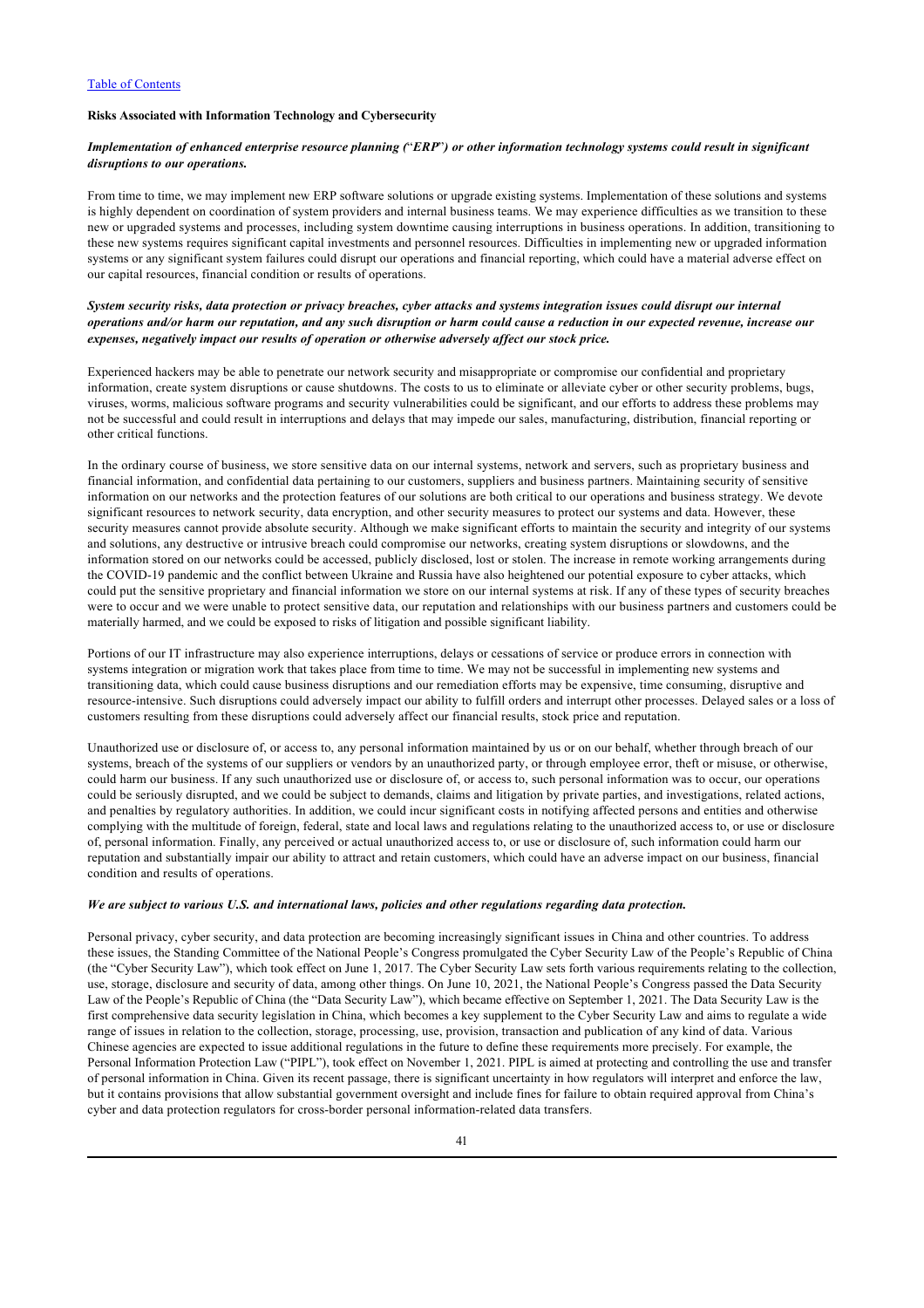Effective May 25, 2018, the European Union ("EU"**)** implemented the General Data Protection Regulation ("GDPR"**),** a broad data protection framework that expands the scope of current EU data protection law to non-European Union entities that process, or control the processing of, the personal information of EU subjects. The GDPR allows for the imposition of fines and corrective action on entities that improperly use or disclose the personal information of EU subjects, including through a data security breach. In addition, an increasing number of states in the U.S. are enacting laws containing similar requirements to GDPR for businesses handling personal information of its customers. For example, the State of California enacted the California Consumer Privacy Act of 2018 ("CCPA"**)**, effective on January 1, 2020, and is expected to enact new or amend current laws in the future.

These regulatory requirements may increase our costs of compliance. Any failure to fully comply with the Cyber Security Law, the Data Security Law, PIPL, GDPR, CCPA, and other laws and regulations could lead to significant fines and corrective actions, which could adversely affect our business and results of operations. In addition, data security breaches experienced by us could result in the loss of trade secrets or other intellectual property, public disclosure of sensitive commercial data, and the exposure of personally identifiable information (including sensitive personal information) of our employees, customers, suppliers and others.

#### **Risks Associated with Strategic Investments and Initiatives**

## *Our success depends on our investment of significant resources in research and development. We may have to invest more resources in research and development than anticipated, which could increase our operating expenses and negatively impact our operating results.*

Our success depends on us investing significant amounts of resources into research and development. We expect to continue investing heavily in research and development in the future in order to continue to innovate and introduce new products in a timely manner and increase our revenue and profitability. Increased investments in research and development will increase our operating expenses, which may negatively impact our operating results, and we may not be able to reduce such expenses in a timely manner if we experience a downturn in sales. Also, if we are unable to properly manage and effectively utilize our research and development resources, we could see material adverse effects on our business, financial condition and operating results.

In addition, if new competitors, technological advances by existing competitors, our entry into new markets, or other competitive factors require us to invest significantly greater resources than anticipated in our research and development efforts, our operating expenses would increase further. If we are required to invest significantly greater resources than anticipated in research and development efforts without a corresponding increase in revenue, our operating results could decline. Research and development expenses are likely to fluctuate from time to time to the extent we make periodic incremental investments in research and development and these investments may be independent of our level of revenue, which could negatively impact our financial results. In order to remain competitive, we anticipate that we will continue to devote substantial resources to research and development, and we expect these expenses to increase in absolute dollars in the foreseeable future due to the increased complexity and the greater number of products under development.

## *We may not realize the anticipated benefits of any company or business that we acquire. In addition, acquisitions could result in diluting the ownership interests of our stockholders, reduce our cash balances, and cause us to incur debt or to assume contingent liabilities, which could adversely affect our business.*

As part of our business strategy, from time to time we review acquisition prospects that would complement our current product offerings, enhance our design capability or offer other competitive opportunities. As a result of completing acquisitions, we could use a significant portion of our available cash, cash equivalents and short-term investments, issue equity securities that would dilute current stockholders' percentage ownership, or incur substantial debt or contingent liabilities. Such actions could impact our operating results and the price of our common stock.

In addition, we may be unable to identify or complete prospective acquisitions for various reasons, including competition from other companies in the semiconductor industry, the valuation expectations of acquisition candidates and applicable antitrust or other policies, laws or regulations. If we are unable to identify and complete acquisitions, we may not be able to successfully expand our business and product offerings.

We cannot guarantee that any future acquisitions will improve our results of operations or that we will otherwise realize the anticipated benefits of any acquisitions. In addition, if we are unsuccessful in integrating any acquired company or business into our operations or if integration is more difficult than anticipated, we may experience disruptions that could harm our business and result in our failure to realize the anticipated benefits of the acquisitions. Some of the risks that may adversely affect our ability to integrate or realize any anticipated benefits from the acquired companies, businesses or assets include those associated with:

• unexpected losses of key employees or customers of the acquired companies or businesses;

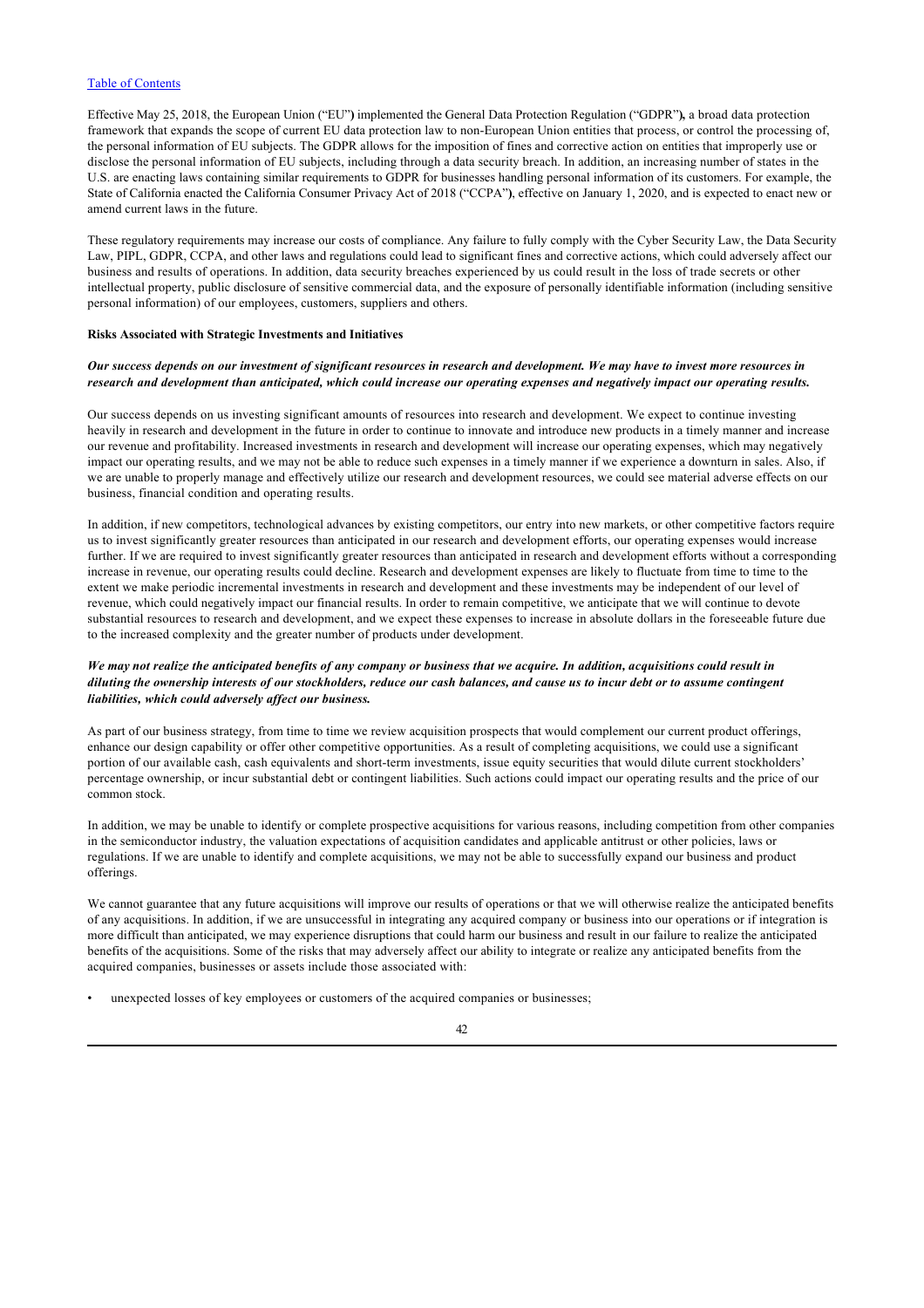- integrating the acquired company's standards, processes, procedures and controls with our operations;
- coordinating new product and process development;
- hiring additional management and other critical personnel;
- increasing the scope, geographic diversity and complexity of our operations;
- difficulties in consolidating facilities and transferring processes and know-how;
- difficulties in the assimilation of acquired operations, technologies or products;
- the risk of undisclosed liabilities of the acquired businesses and potential legal disputes with founders or stockholders of acquired companies;
- our inability to commercialize acquired technologies;
- the risk that the future business potential as projected is not realized and as a result, we may be required to take an impairment charge related to goodwill or acquired intangibles that would impact our profitability;
- difficulties in assessing the fair value of earn-out arrangements;
- diversion of management's attention from other business concerns; and
- adverse effects on existing business relationships with customers.

Alternatively, third parties may be interested in acquiring us. We will continue to consider, evaluate and negotiate any such transactions as the board of directors deems appropriate and in the best interest of our stockholders. Such potential transactions may divert the attention of management, and cause us to incur various costs and expenses in investigating, evaluating and negotiating such transactions, whether or not they are consummated.

## **Risks Associated with Financial Reporting**

#### *The complexity of calculating our tax provision may result in errors that could result in restatements of our financial statements.*

Due to the complexity associated with the calculation of our tax provision, including the effects of the 2017 Tax Act and the enactment of other tax laws, we engage third-party tax advisors to assist us in the calculation. If we or our tax advisors fail to resolve or fully understand certain issues that we may have had in the past and issues that may arise in the future, we could be subject to errors, which, if material, would result in us having to restate our financial statements. Restatements are generally costly and could adversely impact our results of operations, damage our reputation, and/or have a negative impact on the trading price of our common stock.

### *Changes in effective tax rates or adverse outcomes resulting from examination of our income tax returns could adversely affect our results of operations.*

Our future effective tax rates could be adversely affected by earnings being lower than anticipated in countries where we have lower statutory rates and higher than anticipated in countries where we have higher statutory rates, by changes in the valuation of our deferred tax assets, or by changes in tax laws such as the 2017 Tax Act, regulations, accounting principles or interpretations thereof and discrete items. In addition, we are subject to potential future examinations of our income tax returns by the Internal Revenue Service and tax authorities in various jurisdictions where we have business operations. We assess the likelihood of adverse outcomes resulting from these examinations to determine the adequacy of our provision for income taxes. There can be no assurance that the outcomes from any examinations will not have an adverse effect on our financial condition and results of operations.

### *Our international operations subject us to potentially significant tax consequences, which could adversely affect our results of operations.*

We conduct our international operations through wholly-owned subsidiaries, branches and representative offices and report our taxable income in various jurisdictions worldwide based upon our business operations in those jurisdictions. Such corporate structures are subject to complex transfer pricing, permanent establishment challenges and other local regulations administered by taxing authorities in various jurisdictions. The relevant taxing authorities may disagree with our determinations as to the income and expenses attributable to specific jurisdictions. If such a disagreement were to occur, and our positions were not sustained, we could be required to pay additional taxes, interest and penalties, resulting in higher effective tax rates, reduced cash flows and lower overall profitability of our operations. Additionally, our future worldwide tax rate and financial position may be affected by changes in the relevant tax laws, interpretation of such tax laws or the influence of certain tax policy efforts, including in the EU and the Organization for Economic Co-operation and Development.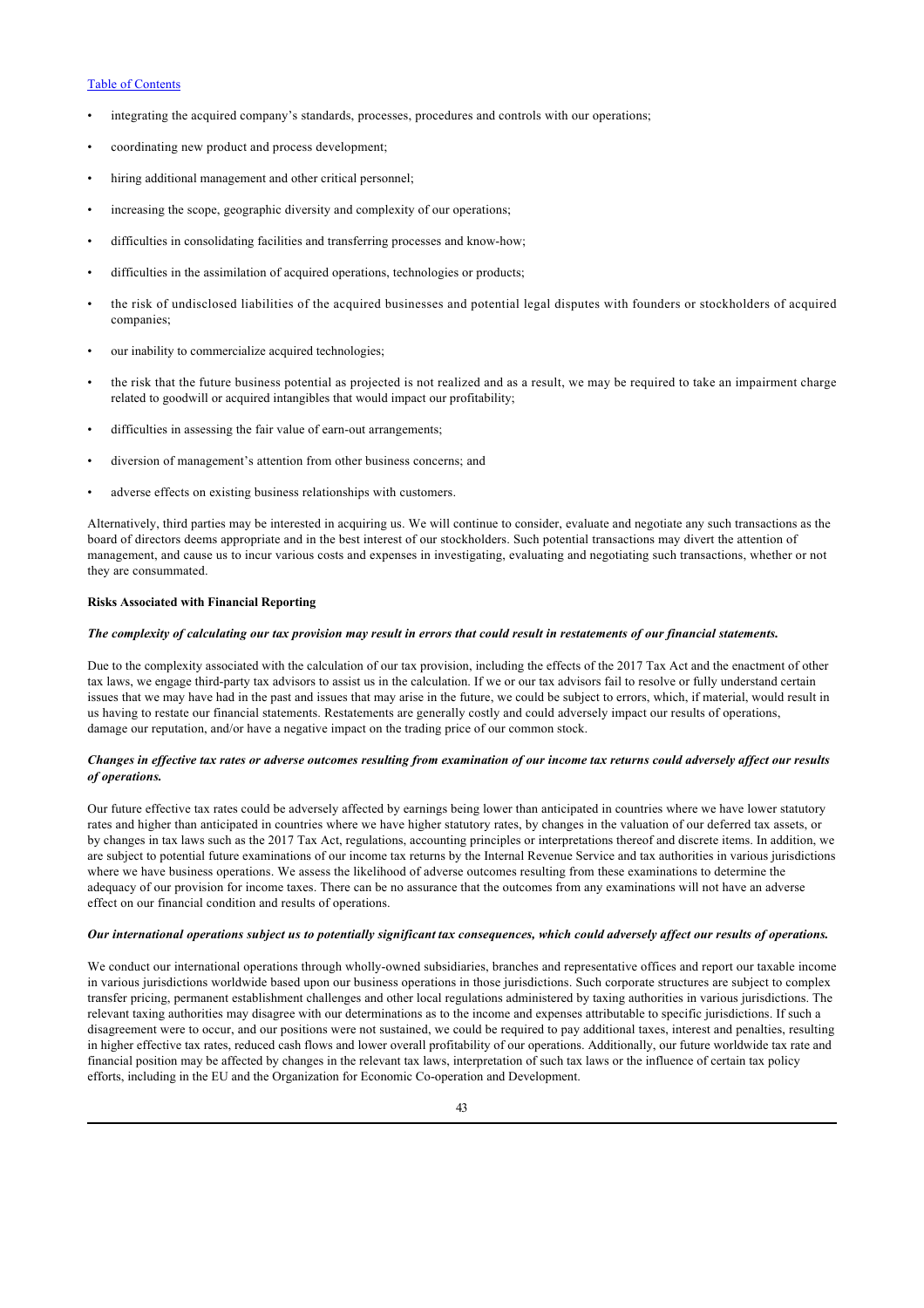#### *We face risks in connection with our internal control over financial reporting.*

Effective internal control over financial reporting is necessary for us to provide reliable and accurate financial reports. If we cannot provide reliable financial reports or prevent fraud or other financial misconduct, our business and operating results could be harmed. Our failure to implement and maintain effective internal control over financial reporting could result in a material misstatement of our financial statements or otherwise cause us to fail to meet our financial reporting obligations. This, in turn, could result in a loss of investor confidence in the accuracy and completeness of our financial reports, which could have an adverse effect on our results of operations and/or have a negative impact on our reputation and the trading price of our common stock, and could subject us to stockholder litigation. In addition, we cannot assure you that we will not in the future identify material weaknesses in our internal control over financial reporting, which may impact the reliability of our financial reporting and financial statements.

# **Risks Associated with Regulatory Compliance, Intellectual Property Protection and Litigation**

## *We are subject to anti-corruption laws in the jurisdictions in which we operate, including the U.S. Foreign Corrupt Practices Act (the* "*FCPA*"*) and the U.K. Bribery Act. Our failure to comply with these laws could result in penalties which could harm our reputation and have a material adverse effect on our business, financial condition and results of operations.*

We are subject to the FCPA, the U.K. Bribery Act and various anti-corruption laws of other jurisdictions, which generally prohibit companies and their intermediaries from making improper payments to foreign officials for the purpose of obtaining or keeping business and/or other benefits. Although we have implemented policies and procedures designed to ensure that we, our employees and other intermediaries comply with the FCPA, the U.K. Bribery Act and other anti-corruption laws to which we are subject, there is no assurance that such policies or procedures will work effectively all of the time or protect us against liability under these laws for actions taken by our employees and other intermediaries with respect to our business or any businesses that we may acquire. We have significant operations in Asia, which place us in frequent contact with persons who may be considered "foreign officials" under the FCPA or other anti-corruption laws, resulting in an elevated risk of potential violations. If we are not in compliance with the FCPA and other laws governing the conduct of business with government entities (including local laws), we may be subject to criminal and civil penalties and other remedial measures, which could have a material adverse impact on our business, financial condition, results of operations and liquidity. Any investigation of any potential violations of the FCPA or other anti-corruption laws by the U.S. or foreign authorities could harm our reputation and have an adverse impact on our business, financial condition and results of operations.

## *Our business is subject to various governmental laws and regulations, and compliance with these regulations may impact our revenue and cause us to incur significant expense. If we fail to maintain compliance with applicable regulations or obtain government licenses and approvals for our desired international trading activities or technology transfers, we may be forced to recall products and cease their distribution, and we could be subject to civil or criminal penalties.*

Our business is subject to various significant laws and other legal requirements imposed by the U.S. and other countries we conduct business in, including export control laws such as the Export Administration Act, the Export Administration Regulations and other laws, regulations and requirements governing international trade and technology transfer. These laws and regulations are complex, change frequently and have generally become more stringent over time. We may be required to incur significant expense to comply with these regulations or to remedy violations of these regulations. In addition, if our customers fail to comply with these regulations, we may be required to suspend sales to these customers, which could negatively impact our results of operations. We must conform the manufacture and distribution of our products to various laws and adapt to regulatory requirements in many countries as these requirements change. If we fail to comply with these requirements in the manufacture or distribution of our products, we could be required to pay civil penalties, face criminal prosecution and, in some cases, be prohibited from distributing our products commercially until the products are brought into compliance.

### *Environmental laws and regulations could cause a disruption in our business and operations.*

We are subject to various foreign, federal, state and local laws and regulations that govern the environment, including those restricting the presence of certain substances in electronic products and making manufacturers of those products financially responsible for the collection, treatment, recycling and disposal of certain products. Such laws and regulations have been passed in several jurisdictions in which we operate, including various EU member countries and countries in Asia. There can be no assurance that similar laws and regulations will not be implemented in other jurisdictions resulting in additional costs, possible delays in delivering products, and even the discontinuance of existing and planned future products if the costs were to become prohibitive.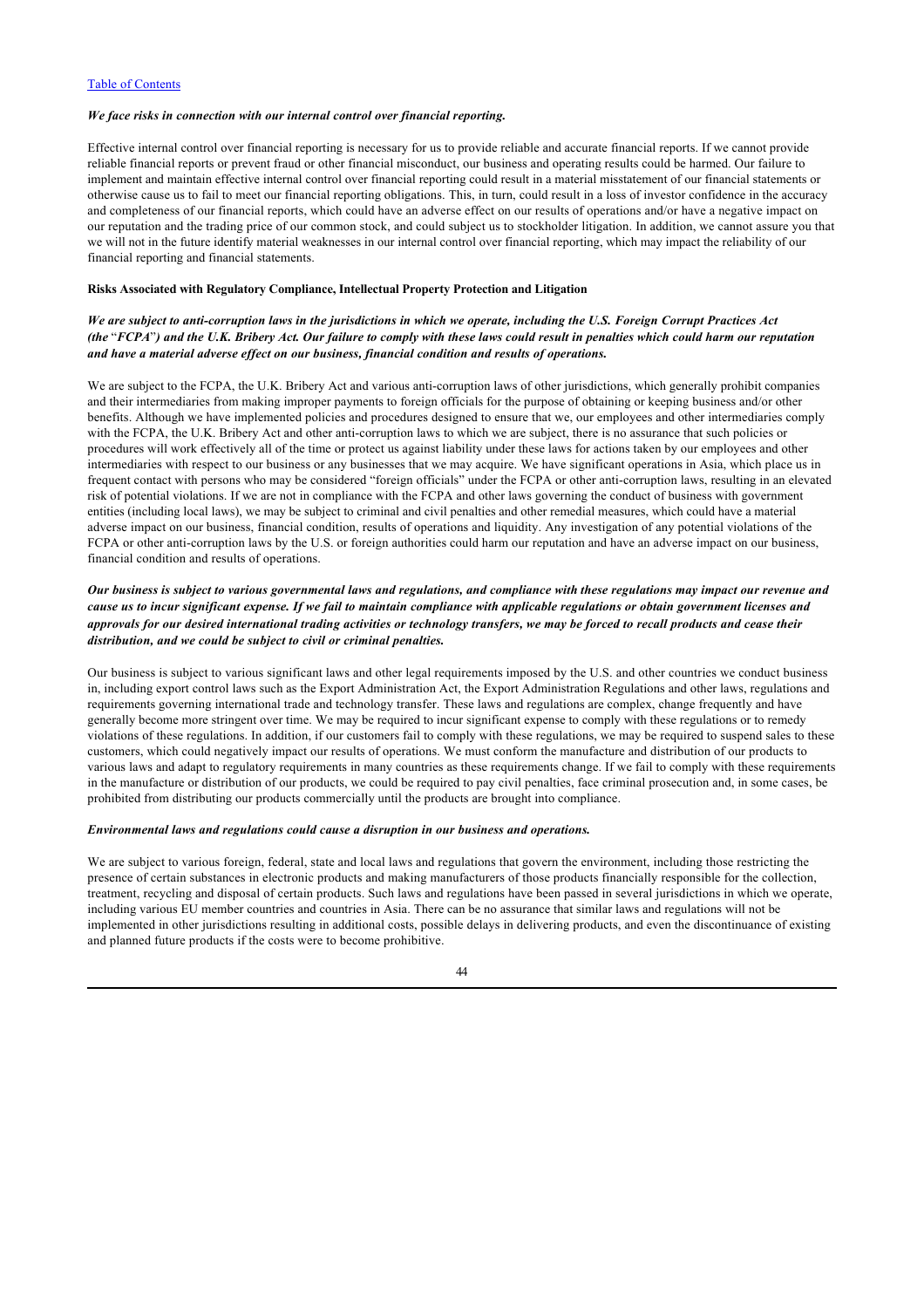## *If we are unsuccessful in legal proceedings brought against us or any of our customers, we could be prevented from selling many of our products and/or be required to pay substantial damages. An unfavorable outcome or an additional award of damages, attorneys*' *fees or an injunction could cause our revenue to decline significantly and could severely harm our business and operating results.*

From time to time, we are a party to various legal proceedings. If we are not successful in litigation that could be brought against us or our customers, we could be ordered to pay monetary fines and/or damages. If we are found liable for willful patent infringement, damages could be significant. We and/or our customers could also be prevented from selling some or all of our products. Moreover, our customers and end users could decide not to use our products, and our products and our customers' accounts payable to us could be seized. Finally, interim developments in these proceedings could increase the volatility in our stock price as the market assesses the impact of such developments on the likelihood that we will or will not ultimately prevail in these proceedings. Even if resolved favorably, such proceedings can be very expensive and time consuming, and may divert management's attention from other business operations.

## *Given our inability to control the timing and nature of significant events in our legal proceedings that either have arisen or may arise, our legal expenses are difficult to forecast and may vary substantially from our publicly disclosed forecasts with respect to any given quarter, which could contribute to increased volatility in our stock price and financial condition.*

Historically, we have incurred significant expenses in connection with various legal proceedings that vary with the level of activity in the proceeding. It is difficult for us to forecast our legal expenses for any given quarter, which adversely affects our ability to forecast our expected results of operations in general. We may also be subject to unanticipated legal proceedings, which would result in us incurring unexpected legal expenses. If we fail to meet the expectations of securities or industry analysts as a result of unexpected changes in our legal expenses, our stock price could be materially and adversely affected.

### *Future legal proceedings may divert our financial and management resources.*

The semiconductor industry is characterized by frequent claims of infringement and litigation regarding patent and other intellectual property rights. Patent infringement is an ongoing risk, in part because other companies in our industry could have patent rights that may not be identifiable when we initiate development efforts. Litigation may be necessary to enforce our intellectual property rights, and we may have to defend ourselves against additional infringement claims. Such litigation is very costly. In the event any third party makes a new infringement claim against us or our customers, we could incur additional ongoing and significant legal expenses. In addition, in connection with these legal proceedings, we may be required to post bonds to defend our intellectual property rights in certain countries for an indefinite period of time, until such dispute is resolved. If our legal expenses materially increase or exceed anticipated amounts, our capital resources and financial condition could be adversely affected. Further, if we are not successful in any of our intellectual property defenses, we may have to cease production of certain products, design around such technologies, or pay royalty payments, any of which could harm our financial condition and our business. Our management team may also be required to devote a great deal of time and effort to these legal proceedings, which could divert management's attention from focusing on our operations, which could adversely affect our business.

## *Failure to protect our proprietary technologies or maintain the right to certain technologies may negatively affect our ability to compete.*

We rely heavily on our proprietary technologies. Our future success and competitive position depend in part upon our ability to obtain and maintain protection of certain proprietary technologies used in our products. We pursue patents for some of our new products and unique technologies, and we also rely on a combination of nondisclosure agreements and other contractual provisions, as well as our employees' commitment to confidentiality and loyalty, to protect our technology, know-how and processes. Despite the precautions we take, it may be possible for unauthorized third parties to copy aspects of our current or future technologies or products, or to obtain and use information that we regard as proprietary. We intend to continue to protect our proprietary technologies, including through patents. However, there can be no assurance that the steps we take will be adequate to protect our proprietary rights, that our patent applications will lead to issued patents, that others will not develop or patent similar or superior products or technologies, or that our patents will not be challenged, invalidated or circumvented by others. Furthermore, the laws of the countries in which our products are or may be developed, manufactured or sold may not protect our products and intellectual property rights to the same extent as laws in the United States. Our failure to adequately protect our proprietary technologies could materially harm our business.

## **Risks Associated with Human Capital Management**

## *The loss of any of our key personnel or the failure to attract or retain specialized technical and management personnel could affect our operations or impair our ability to grow our business.*

Our future success depends upon our ability to attract and retain highly qualified technical and managerial personnel. We are particularly dependent on the continued services of our key executives, including Michael Hsing, our President and Chief Executive Officer, who founded our company and developed our proprietary process technology. In addition, personnel with highly skilled analog and mixed-signal design engineering expertise are scarce and competition for personnel with these skills is intense. There can be no assurance that we will be able to retain existing key employees or that we will be successful in attracting, integrating or retaining other highly qualified personnel with critical capabilities in the future. If we are unable to retain the services of existing key employees or are unsuccessful in attracting new highly qualified employees quickly enough to meet the demands of our business, including design cycles, our business could be harmed. Furthermore, if we lose key personnel, the search for a qualified replacement and the transition could interrupt our operations as the search could take us longer than expected and divert management resources, and the newly hired employee could take longer than expected to effectively integrate into the team.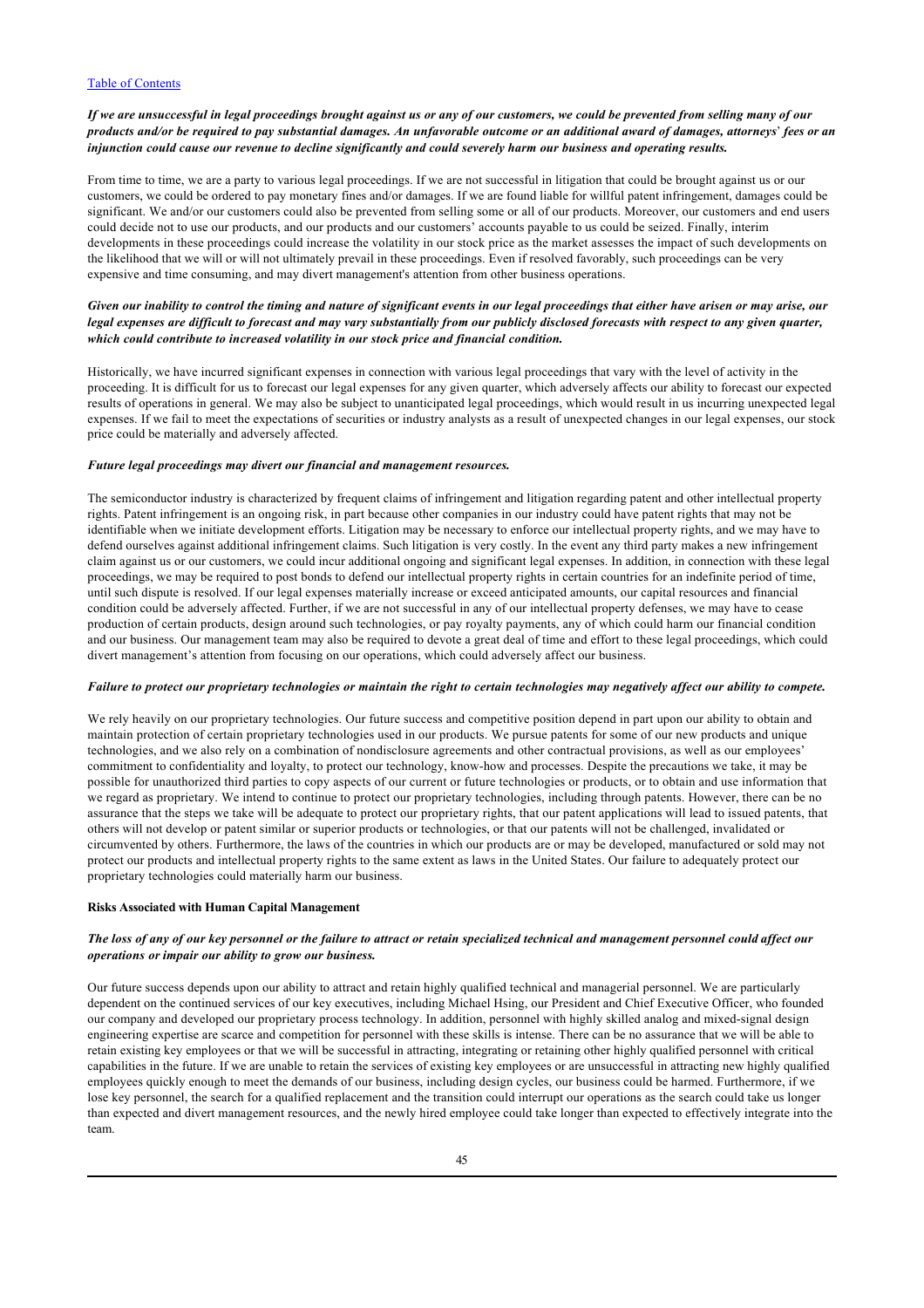### *If we fail to retain key employees in our sales, applications, finance and legal functions or to make continued improvements to our internal systems, particularly in the accounting and finance area, our business may suffer.*

If we fail to continue to adequately staff our sales, applications, financial and legal positions, maintain or upgrade our business systems and maintain internal control that meet the demands of our business, our ability to operate effectively will suffer. The operation of our business also depends upon our ability to retain these employees, as these employees hold a significant amount of institutional knowledge about us and our products, and, if they were to terminate their employment, our sales, operations and internal control over financial reporting could be adversely affected.

#### **Risks Associated with Ownership of Our Stock**

#### *The future trading price of our common stock could be subject to wide fluctuations in response to a variety of factors.*

The future trading price of our common stock is likely to be highly volatile and could be subject to wide fluctuations in response to various factors, many of which are beyond our control, including:

- actual or anticipated results of operations and financial performance, including our ability to accurately forecast future demand for our products;
- actual or anticipated manufacturing capacity limitations;
- our ability to develop new products, enter new market segments, gain market share, manage litigation risk, diversify our customer base and successfully secure manufacturing capacity;
- our ability to increase our gross margins;
- costs of increasing wafer capacity and qualifying additional third-party wafer fabrication facilities;
- our loss of key customers:
- investments in sales and marketing resources to enter new markets;
- commencement of or developments relating to litigation;
- cyber attacks or other system security, data protection and privacy breaches;
- the inclusion, exclusion or deletion of our common stock from any major trading indices, such as the S&P 500 Index;
- our sale of common stock or other securities in the future;
- any mergers, acquisitions or divestitures of assets undertaken by us;
- our ability to obtain governmental licenses and approvals for international trading activities or technology transfers, including export licenses;
- our ability to pay quarterly cash dividends to stockholders;
- our ability to outperform the market and outperform at a level that meets or exceeds our investors' or analysts' expectations;
- market reactions to guidance from other semiconductor companies or third-party research groups;
- market reactions to merger and acquisition activities in the semiconductor industry, and rumors or expectations of further consolidation in the industry;
- investor perceptions of us and our business strategies;
- the breadth and liquidity of the market for our common stock;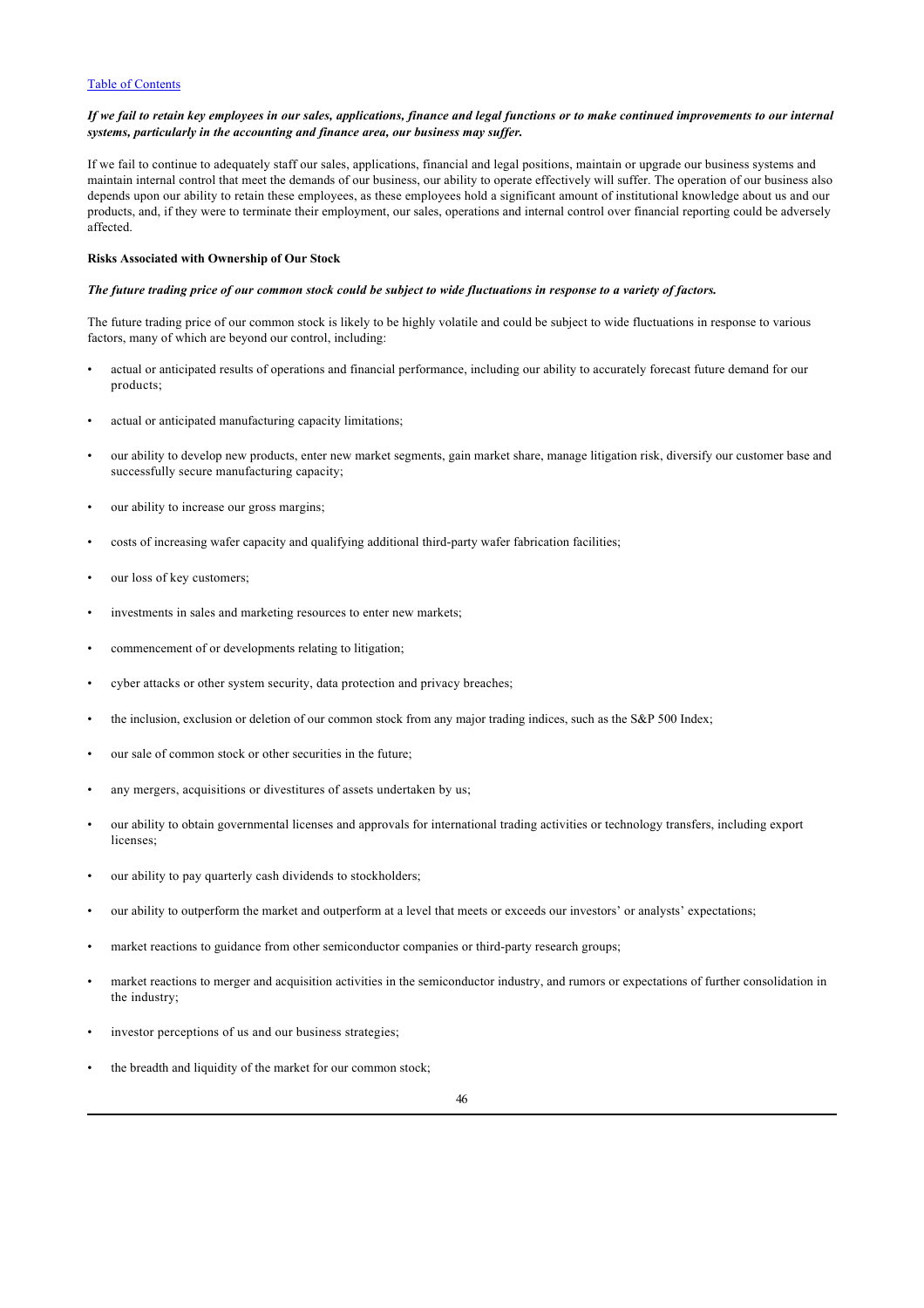- trading activity in our common stock, including short positions;
- actions by institutional or other large stockholders;
- changes in the estimation of the future size and growth rate of our markets;
- introduction of new products by us or our competitors;
- general economic, industry and market conditions worldwide;
- developments generally affecting the semiconductor industry;
- terrorist acts or acts of war, including the ongoing conflict between Ukraine and Russia;
- epidemics and pandemics, such as developments and restrictions with respect to the COVID-19 pandemic;
- developments with respect to intellectual property rights;
- conditions and trends in technology industries;
- changes in market valuation or earnings of our competitors;
- government debt default;
- changes in corporate tax laws;
- government policies and regulations on international trade policies and restrictions, including tariffs on imports of foreign goods;
- export controls, trade and economic sanctions and regulations, and other regulatory or contractual limitations on our ability to sell or develop our products in certain foreign markets, particularly in China;
- ratings published by third-party organizations with respect to our environmental, social and governance ("ESG") compliance efforts;
- our compliance with regulatory mandates focusing on ESG issues; and
- our performance against the ESG guidelines set by institutional stockholders and customers, and our ability to meet or exceed their expectations.

In addition, the stock market often experiences substantial volatility that may be unrelated to the operating performance of particular companies. These broad market fluctuations may adversely affect the trading price of our common stock.

## *If securities or industry analysts downgrade our stock or do not continue to publish research or reports about our business, our stock price and trading volume could decline.*

The trading market for our common stock will depend, in part, on the research and reports that industry or securities analysts publish about us or our business. We do not have any control over these analysts. If one or more of the analysts who cover us downgrade our stock, our stock price would likely decline. If one or more of these analysts cease coverage of us or fail to regularly publish reports on us, we could lose visibility in the financial markets, which in turn could cause our stock price or trading volume to decline.

#### *Short positions in our stock could have a substantial impact on the trading price of our stock.*

Historically, there have been "short" positions in our common stock. The anticipated downward pressure on our stock price due to actual or anticipated sales of our stock by some institutions or individuals who engage in short sales of our common stock could cause our stock price to decline. Such stock price decreases could encourage further short-sales that could place additional downward pressure on our stock price. This could lead to further increases in the existing short position in our common stock and cause volatility in our stock price. The volatility of our stock may cause the value of a stockholder's investment to decline rapidly. Additionally, if our stock price declines, it may be more difficult for us to raise capital and may have other adverse effects on our business.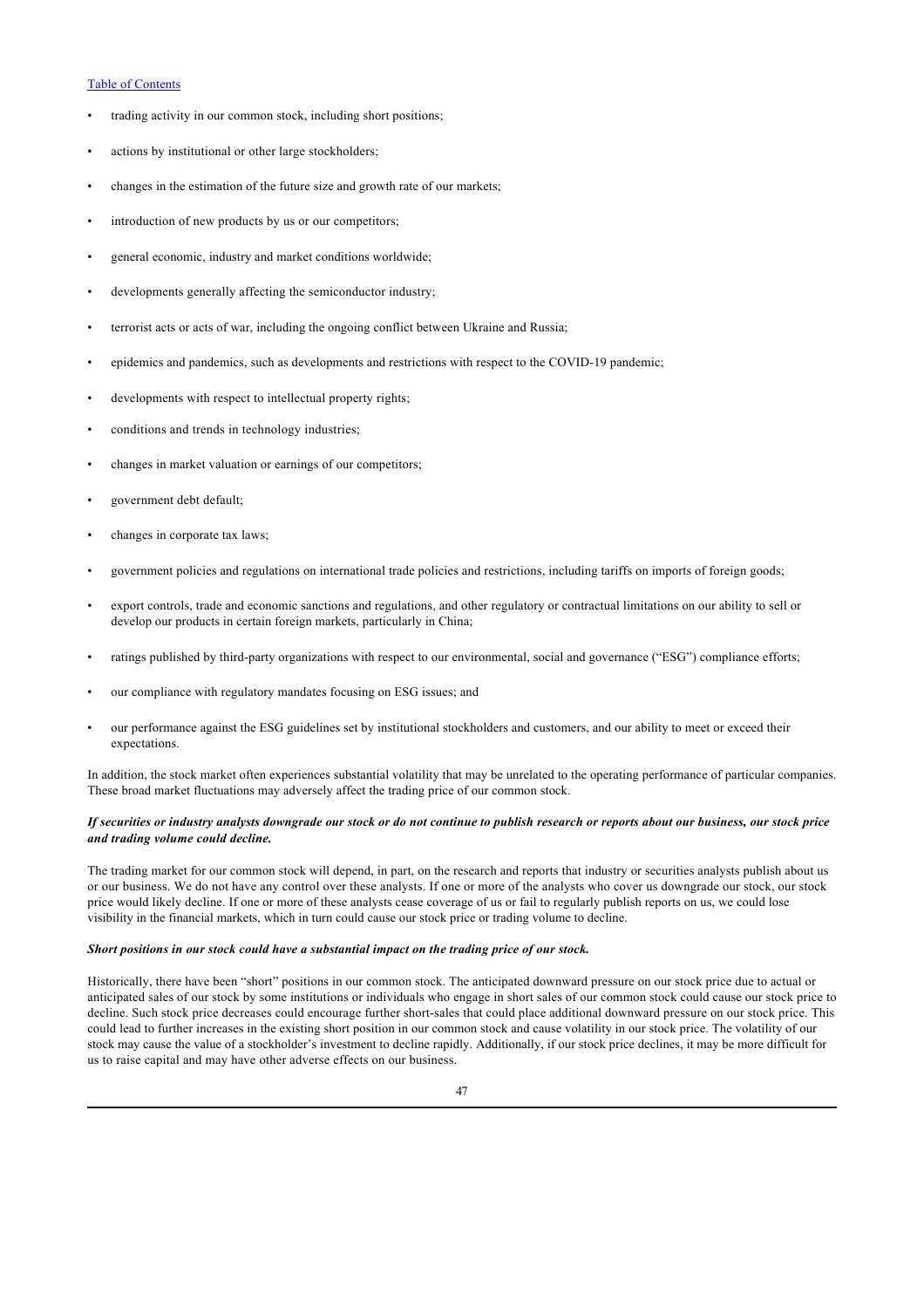## *There can be no assurance that we will continue to declare cash dividends at all or in any particular amounts.*

We have a dividend program approved by our Board of Directors, pursuant to which we intend to pay quarterly cash dividends on our common stock. The declaration of any future cash dividends is at the discretion of our Board of Directors and will depend on, among other things, our financial condition, results of operations, capital requirements, business conditions, and other factors that our Board of Directors may deem relevant, as well as a determination that cash dividends are in the best interests of our stockholders. Our dividend payments may change from time to time, and we cannot provide assurance that we will continue to declare dividends at all or in any particular amounts. A reduction in or elimination of our dividend payments could have a negative effect on the price of our common stock and on the return achieved by our stockholders.

#### *If we issue additional shares of stock in the future, it may have a dilutive effect on our stockholders.*

We may issue additional shares of common stock in the future in order to raise additional capital to fund our global operations or in connection with an acquisition. We also issue RSUs to employees, which convert into shares of common stock upon vesting. Any issuance of our common stock may result in immediate dilution to our stockholders. In addition, the issuance of a significant amount of our common stock may result in additional regulatory requirements, such as stockholder approval.

## **General Risk Factors**

## *The effects of global pandemics such as COVID-19 are highly unpredictable and could adversely affect our business, results of operations and financial condition.*

We face various risks related to epidemics and pandemics, including the global outbreak of COVID-19 first identified in December 2019. Since the World Health Organization declared the COVID-19 outbreak as a pandemic in March 2020, it has resulted in significant disruptions and uncertainties in the global economy and in the financial markets. While the COVID-19 pandemic did not have a material and adverse impact on our business operations and financial condition, the ongoing effect of the pandemic on our future operational and financial performance will depend on numerous evolving developments, including the duration and magnitude of the pandemic and the introduction of new variants, and the impact on our customers, employees, suppliers and other partners, all of which are uncertain and difficult to predict at this time. For example, China has recently imposed new restrictions due to an increase in COVID-19 cases, which has resulted in logistics challenges that could disrupt our business operations and those of our partners. Furthermore, due to the complexity and variability of COVID-19 policies and regulations imposed by different countries where we operate, we are subject to significant compliance efforts which could require additional resources and result in increased costs, or we may fail to be in compliance on a timely manner. A prolonged outbreak could negatively affect our business, including:

- unpredictability in demand, pricing and costs for our products, and losses of significant contracts or key customers as a result of a global economic downturn caused by the pandemic;
- our ability to accurately forecast our results of operation, including products sales and market demand for our products;
- reductions or delays in production levels, qualification activities with our customers, and valuation of our inventory due to changes in forecasted demand and our outlook on market conditions;
- disruptions to our distribution channels and supply chain in connection with the sourcing of materials from geographic areas that have been impacted by the pandemic;
- increased costs resulting from work-from-home and other measures we have enacted at certain of our locations around the world, and increased cyber security risks due to these remote working arrangements; and
- losses on our investments due to defaults on payments by the issuers, write-offs of our accounts receivable due to defaults and insolvency, or significant delays in payments by our customers.

We have worked, and will continue to work, with our stakeholders, including customers, suppliers and employees, to address the continuing impact of this global pandemic. We continue to monitor the situation to assess further possible implications to our business, supply chain and customers, and to take actions in an effort to mitigate adverse consequences. The resumption of normal business operations may be delayed or constrained by lingering effects of the pandemic, including limitations imposed by governmental authorities on our ability to return to normal operating practices. These effects, alone or taken together, could have a material adverse impact on our business, results of operations or financial condition.

## *Our worldwide operations are subject to economic and geopolitical uncertainty, health risks and natural disasters, which could have a material adverse effect on our business operations.*

Our offices in California and Washington, the production facilities of our third-party wafer suppliers, our IC testing and manufacturing facilities, a portion of our assembly and research and development activities, and certain other critical business operations are located in or near seismically active regions and are subject to periodic earthquakes. We do not maintain earthquake insurance and could be materially and adversely affected in the event of a major earthquake. Much of our revenue, as well as our manufacturers and assemblers, are concentrated in Asia, particularly in China. Such concentration increases the risk that earthquakes or other natural disasters, labor strikes, epidemics and pandemics, and/or health advisories could disrupt our operations and have a material adverse impact on our business and results of operations.

In addition, we rely heavily on our internal information and communications systems and on systems or support services from third parties to manage our operations efficiently and effectively. Any of these are subject to failure due to a natural disaster or other disruptions. System-wide or local failures that affect our information processing could have material adverse effects on our business, financial condition and results of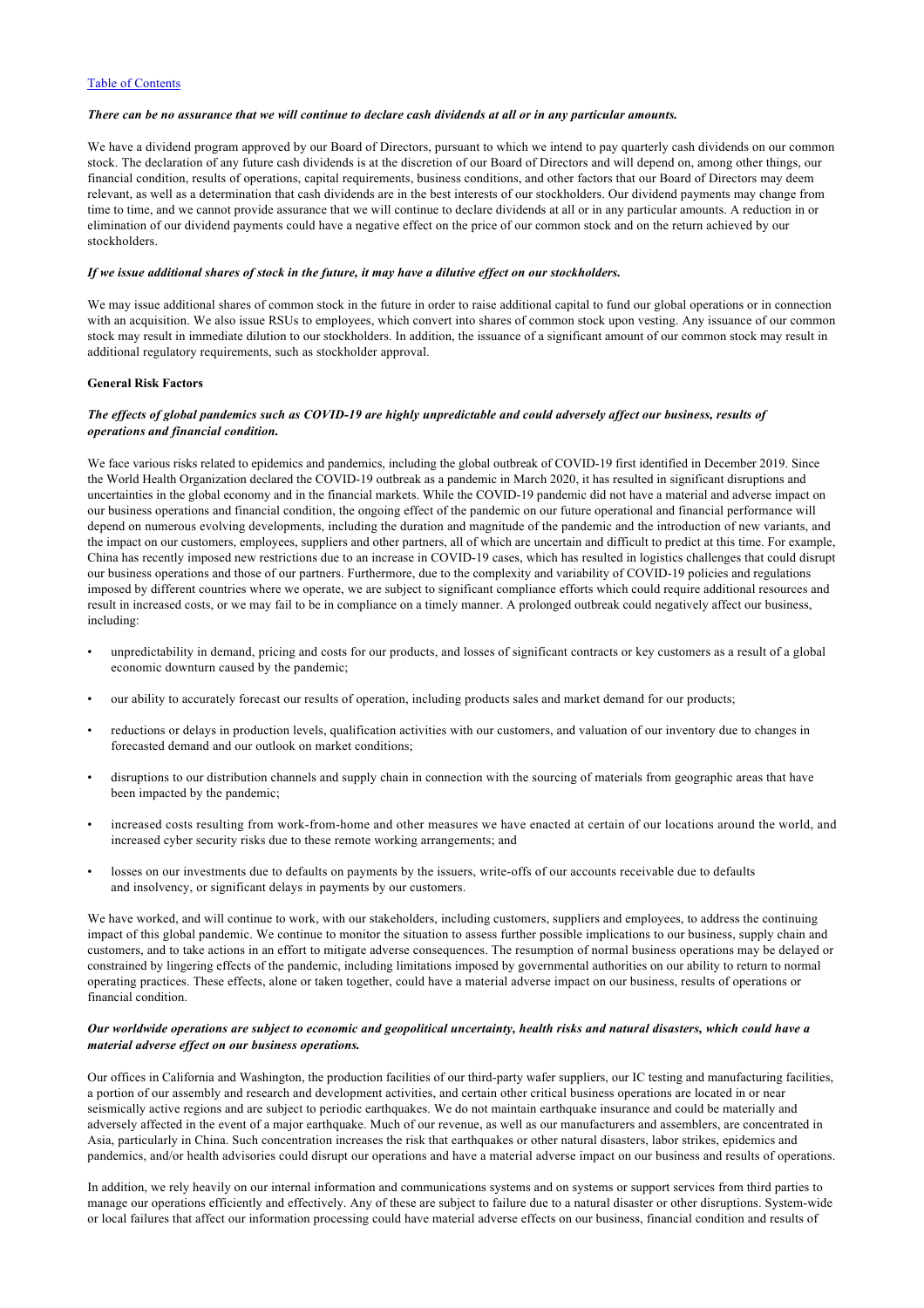operations.

Furthermore, worldwide political conditions may create uncertainties that could adversely affect our business. The U.S. has been and may continue to be affected by conflicts that could, among other things, disrupt our supply chain, and impact customer demands and component prices. For example, the U.S. and other countries have recently imposed economic sanctions and export control measures on Russia due to the conflict in Ukraine. Although such measures have not significantly affected our business or operations, future developments could adversely affect our operating results and financial condition.

## <span id="page-51-0"></span>**Item 2. Unregistered Sales of Equity Securities and Use of Proceeds**

Not applicable.

<span id="page-51-1"></span>**Item 3. Defaults Upon Senior Securities**

None.

## <span id="page-51-2"></span>**Item 4. Mine Safety Disclosures**

Not applicable.

## <span id="page-51-3"></span>**Item 5. Other Information**

None.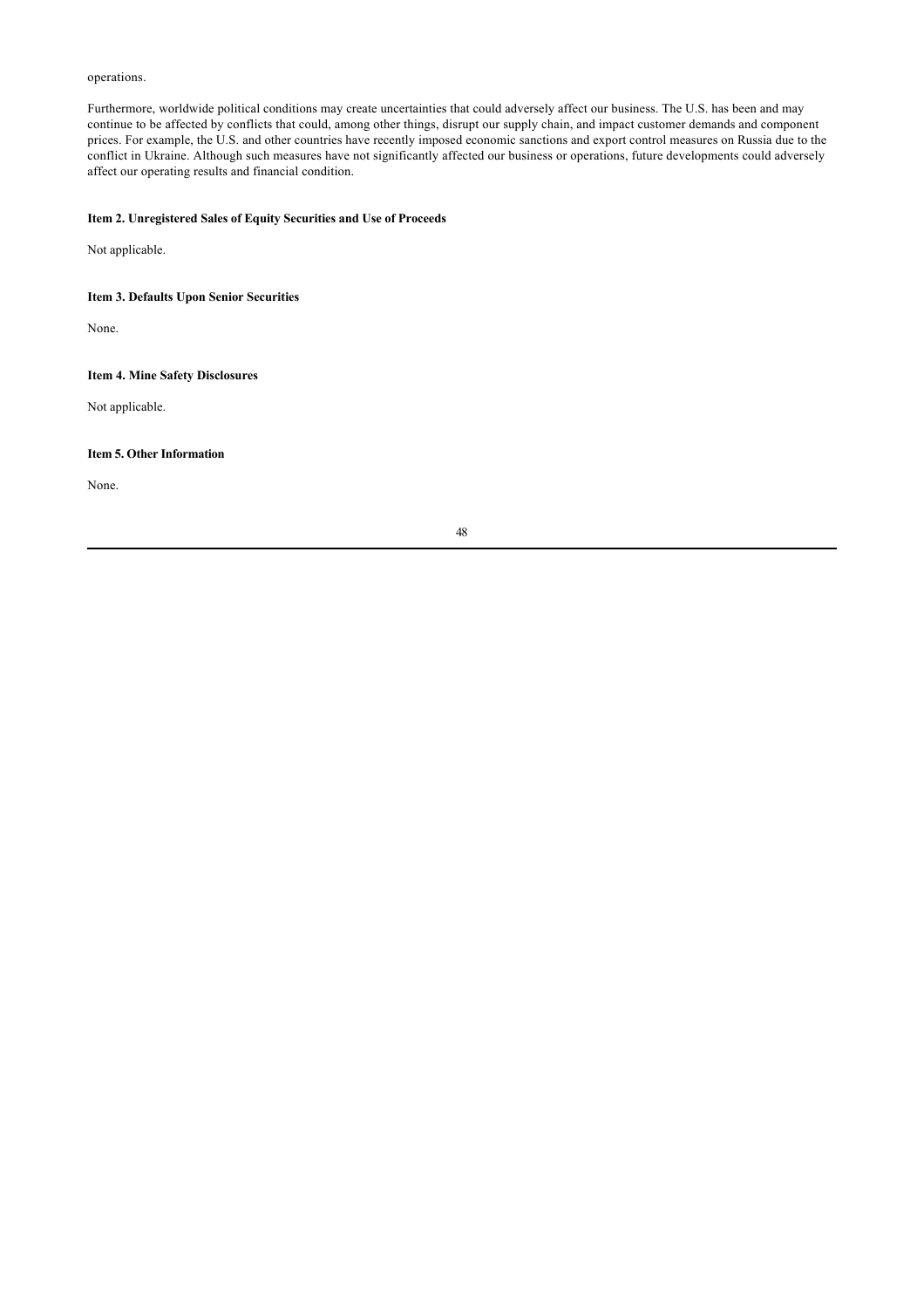## <span id="page-52-0"></span>**Item 6. Exhibits**

| Exhibit | <b>Description</b>                                                                                                                 |
|---------|------------------------------------------------------------------------------------------------------------------------------------|
| No.     |                                                                                                                                    |
| 3.1(1)  | Amended and Restated Bylaws of Monolithic Power Systems, Inc., effective April 26, 2022.                                           |
| 31.1    | Certification of Chief Executive Officer pursuant to Securities Exchange Act Rules 13a-14(a) and 15d-14(a), as adopted pursuant to |
|         | Section 302 of the Sarbanes-Oxley Act of 2002.                                                                                     |
| 31.2    | Certification of Chief Financial Officer pursuant to Securities Exchange Act Rules 13a-14(a) and 15d-14(a), as adopted pursuant to |
|         | Section 302 of the Sarbanes-Oxley Act of 2002.                                                                                     |
| $32.1*$ | Certification of Chief Executive Officer and Chief Financial Officer pursuant to 18 U.S.C. Section 1350, as adopted pursuant to    |
|         | Section 906 of the Sarbanes-Oxley Act of 2002.                                                                                     |
| 101.INS | Inline XBRL Instance Document - the instance document does not appear in the Interactive Data File because its XBRL tags are       |
|         | embedded within the Inline XBRL document                                                                                           |
| 101.SCH | Inline XBRL Taxonomy Extension Schema Document                                                                                     |
| 101.CAL | Inline XBRL Taxonomy Extension Calculation Linkbase Document                                                                       |
| 101.DEF | Inline XBRL Taxonomy Extension Definition Linkbase Document                                                                        |
| 101.LAB | Inline XBRL Taxonomy Extension Label Linkbase Document                                                                             |
| 101.PRE | Inline XBRL Taxonomy Extension Presentation Linkbase Document                                                                      |
| 104     | Cover Page Interactive Data File (formatted as Inline XBRL and contained in Exhibit 101)                                           |

<sup>(1)</sup> Incorporated by reference to Exhibit 3.1 of the Registrant's current report on Form 8-K (File No. 000-51026), filed with the Securities and Exchange Commission on April 27, 2022.

\* This exhibit shall not be deemed "filed" for purposes of Section 18 of the Securities Exchange Act of 1934 or otherwise subject to the liabilities of that Section, nor shall it be deemed incorporated by reference in any filings under the Securities Act of 1933 or the Securities Exchange Act of 1934, whether made before or after the date hereof and irrespective of any general incorporation language in any filings.